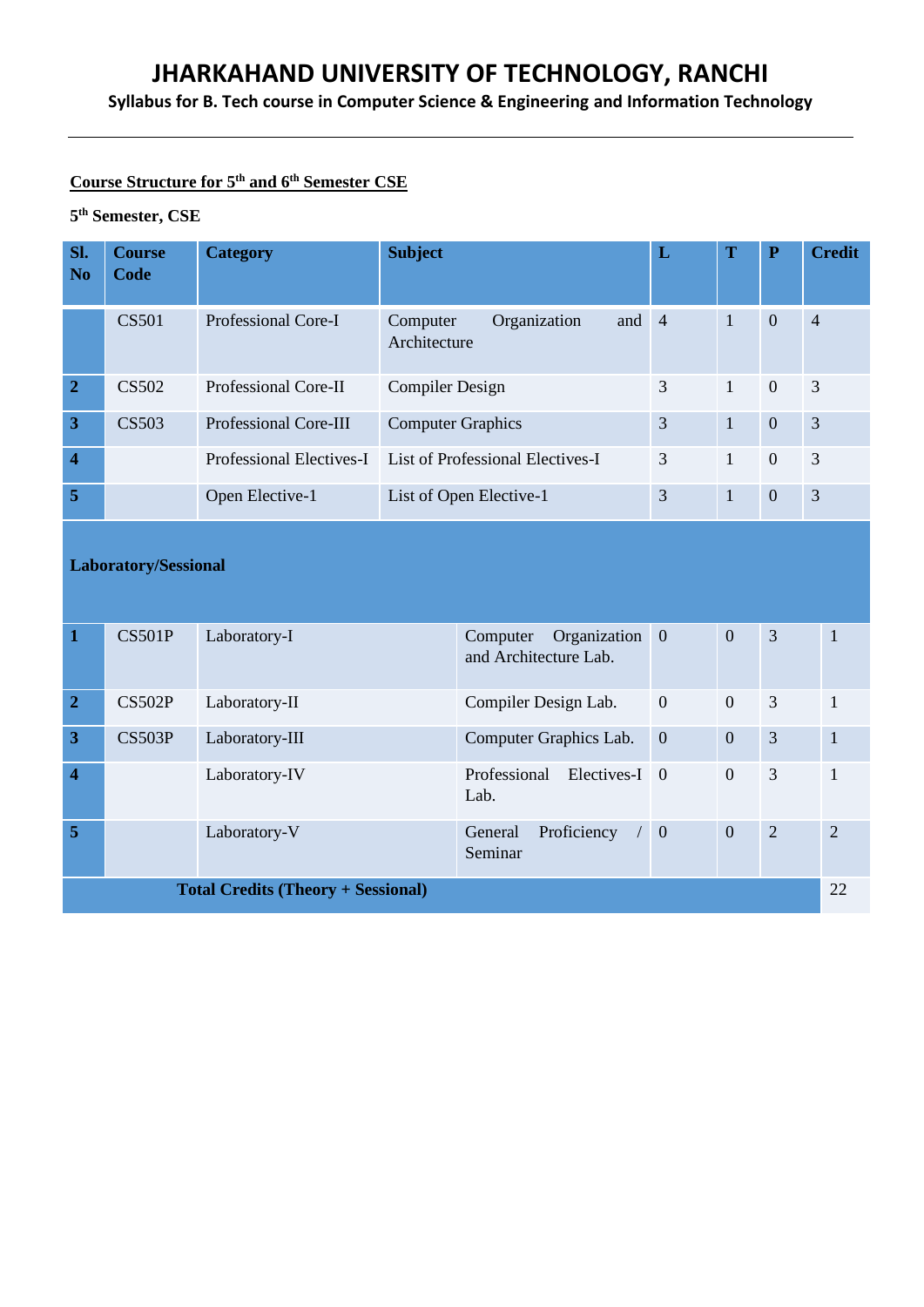**Syllabus for B. Tech course in Computer Science & Engineering and Information Technology**

**List of Electives 5thSemester CSE**

| <b>Professional Elective-I</b> |                               |
|--------------------------------|-------------------------------|
|                                |                               |
| <b>Course No.</b>              | <b>Subject Name</b>           |
| <b>IT502</b>                   | Web Technology                |
| <b>CS504</b>                   | Linux Programming             |
| <b>CS505</b>                   | System Analysis and Design    |
| <b>IT503</b>                   | Semantics Web                 |
| <b>Open Elective-I</b>         |                               |
| <b>Course No.</b>              | <b>Subject Name</b>           |
| <b>CS602</b>                   | Data Science*                 |
| <b>CS506</b>                   | Computer Architecture*        |
|                                | Data Base Management Systems* |
|                                | Data Communication            |

\*These subjects are open for all the branches other than CSE and IT.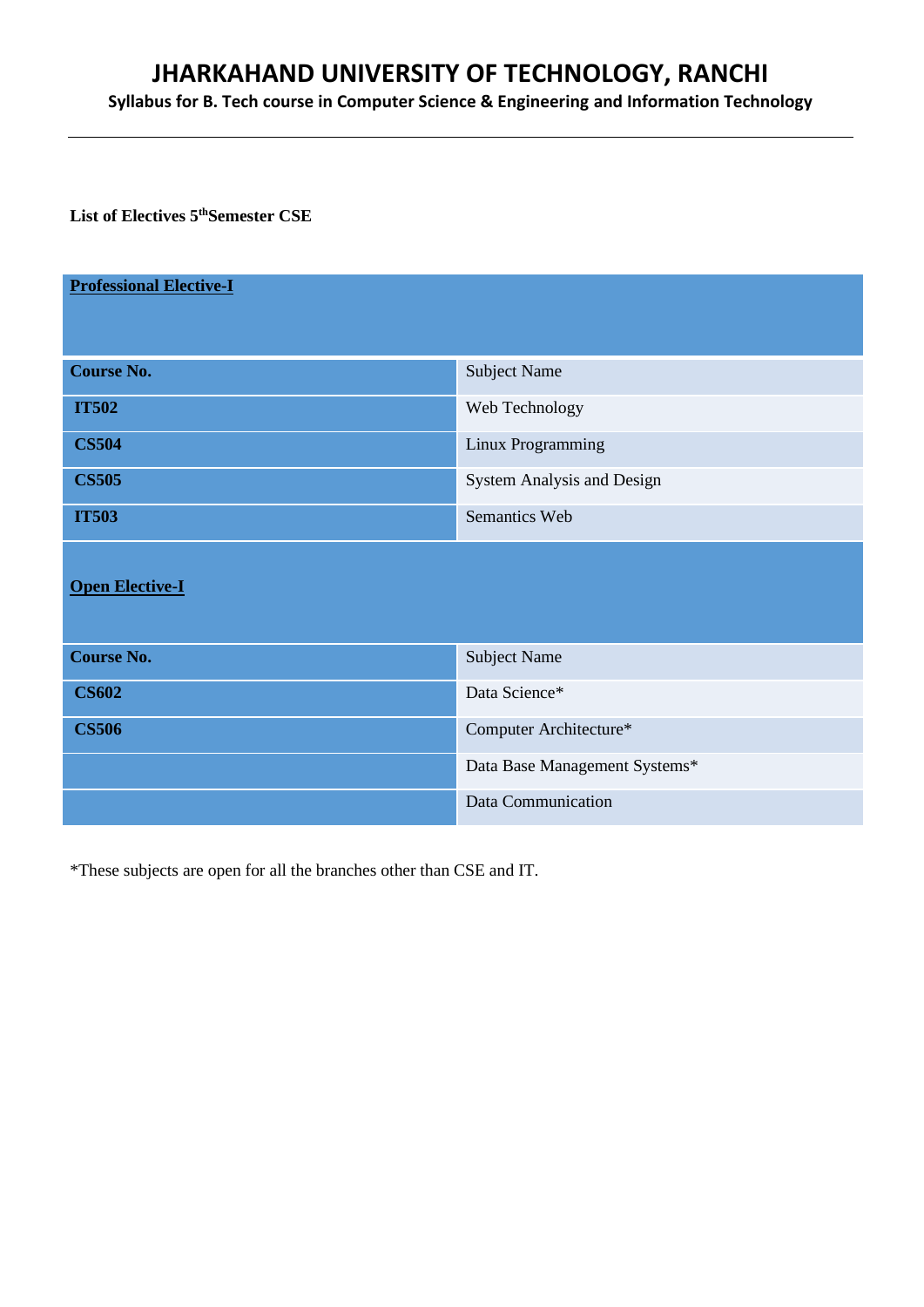**Syllabus for B. Tech course in Computer Science & Engineering and Information Technology**

# **6 th Semester, CSE**

| S. No          | <b>Course</b><br>Code | <b>Category</b>       | <b>Subject</b>                                            | L              | T              | $\mathbf P$      | <b>Credit</b>  |
|----------------|-----------------------|-----------------------|-----------------------------------------------------------|----------------|----------------|------------------|----------------|
| $\mathbf{1}$   | CS <sub>601</sub>     | Professional Core-I   | <b>Computer Networks</b>                                  | $\overline{4}$ | $\overline{1}$ | $\overline{0}$   | $\overline{4}$ |
| $\overline{2}$ | CS602                 | Professional Core-II  | Data Science                                              | 3              | $\mathbf{1}$   | $\boldsymbol{0}$ | 3              |
| $\overline{3}$ | CS603                 | Professional Core-III | <b>Image Processing</b>                                   | 3              | $\mathbf{1}$   | $\theta$         | 3              |
| $\overline{4}$ |                       | $\mathbf I$           | Professional Electives- List of Professional Electives-II | 3              | $\overline{1}$ | $\mathbf{0}$     | 3              |
| $\sqrt{5}$     |                       | Open Elective-II      | List of Open Elective-II                                  | 3              | $\mathbf{1}$   | $\overline{0}$   | 3              |

# **Laboratory/Sessional**

| $\mathbf{1}$                              | <b>CS601P</b> | Laboratory-I   | Computer<br>Networks Lab.                                 | $\overline{0}$ | $\overline{0}$ | $\overline{3}$ | 1              |
|-------------------------------------------|---------------|----------------|-----------------------------------------------------------|----------------|----------------|----------------|----------------|
| $\overline{2}$                            | CS602P        | Laboratory-II  | Data Science Lab.                                         | $\overline{0}$ | $\mathbf{0}$   | 3              | $\mathbf{1}$   |
| $\overline{3}$                            | CS603P        | Laboratory-III | Processing<br>Image<br>Lab.                               | $\overline{0}$ | $\overline{0}$ | $\overline{3}$ | $\mathbf{1}$   |
| $\overline{4}$                            |               | Laboratory-IV  | Professional<br>Electives-II Lab.                         | $\overline{0}$ | $\overline{0}$ | 3              | $\mathbf{1}$   |
| $\overline{5}$                            |               | Laboratory-V   | Internship/Tour & $0$<br>Training /Industrial<br>Training |                | $\overline{0}$ | $\overline{2}$ | $\overline{2}$ |
| <b>Total Credits (Theory + Sessional)</b> |               |                |                                                           |                |                | 22             |                |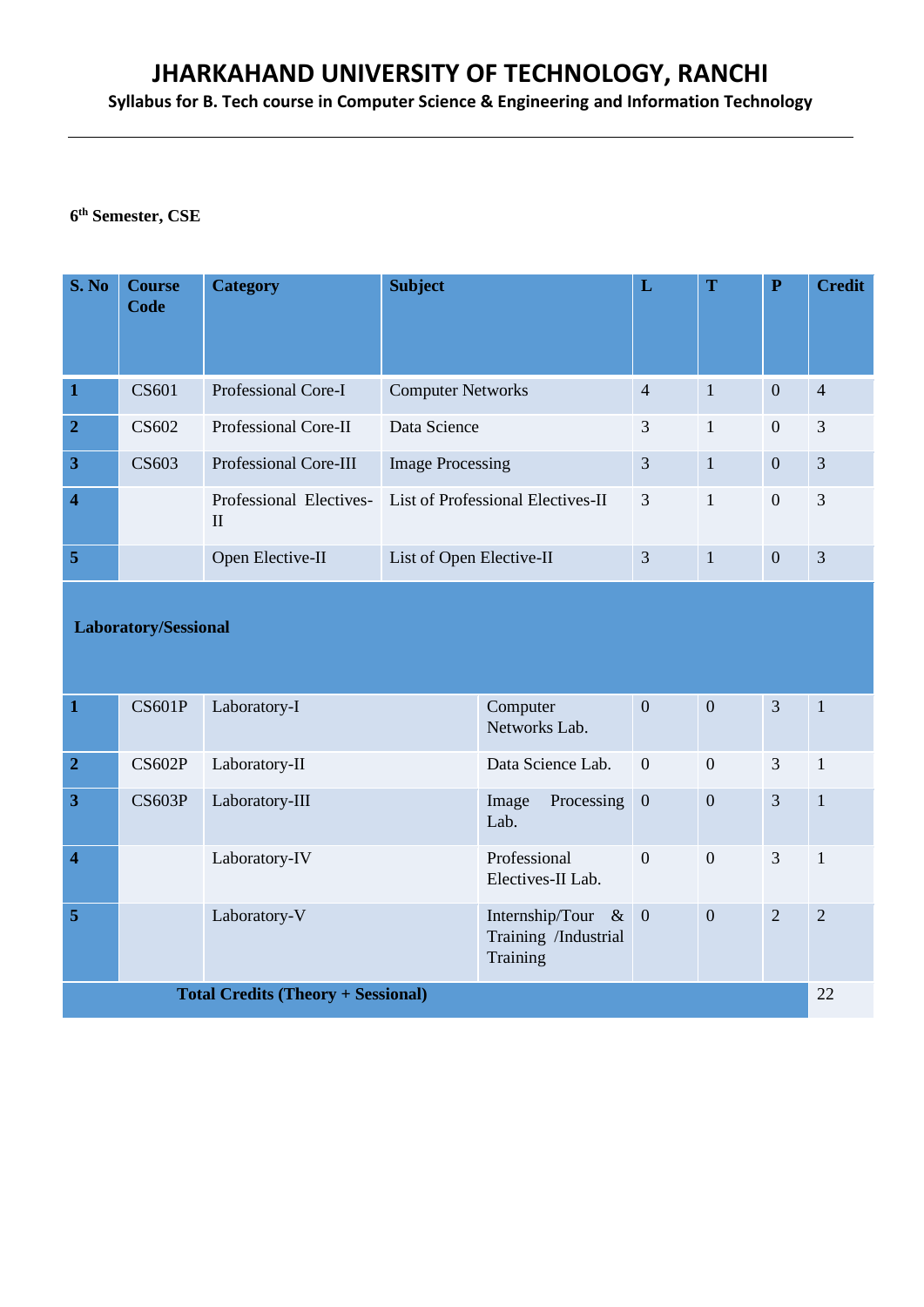**Syllabus for B. Tech course in Computer Science & Engineering and Information Technology**

List of Electives  $6^{\text{th}}$  Semester, CSE

| <b>Professional Elective-II</b> |                                    |
|---------------------------------|------------------------------------|
|                                 |                                    |
| <b>Course No.</b>               | <b>Subject Name</b>                |
| <b>CS604</b>                    | Soft Computing                     |
| <b>CS605</b>                    | System Software                    |
| <b>CS606</b>                    | Distributed System                 |
| <b>CS607</b>                    | <b>Natural Language Processing</b> |
| <b>CS608</b>                    | Software Engineering               |
|                                 |                                    |
| <b>Open Elective-II</b>         |                                    |
|                                 |                                    |
| <b>Course No.</b>               | <b>Subject Name</b>                |
| <b>IT601</b>                    | <b>Information Retrieval</b>       |
| <b>CS609</b>                    | AI and Machine Learning*           |
| <b>CS601</b>                    | Computer Network*                  |
| <b>IT602</b>                    | Internet Of Things (IOT)           |

\*These subjects are open for all the branches other than CSE and IT.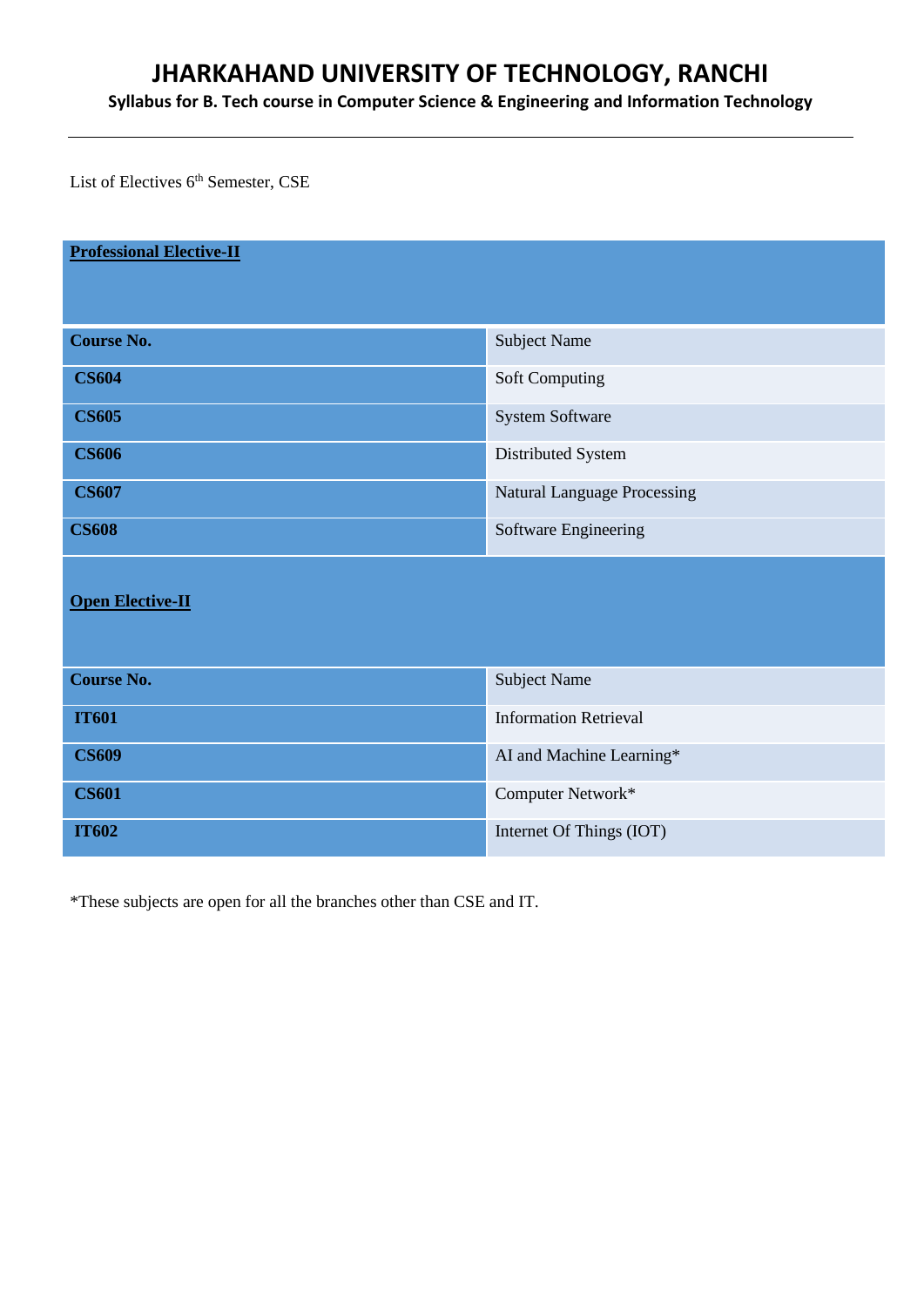**Syllabus for B. Tech course in Computer Science & Engineering and Information Technology**

# **Course Structure for 5th and 6th Semester IT**

# **5 th Semester, IT**

| Sl.<br>N <sub>o</sub>   | <b>Course</b><br>Code | <b>Category</b>              | <b>Subject</b>                              | L | T            | ${\bf P}$      | <b>Credit</b>  |
|-------------------------|-----------------------|------------------------------|---------------------------------------------|---|--------------|----------------|----------------|
| $\overline{\mathbf{1}}$ | CS501                 | Professional Core-I          | Computer Organization and 4<br>Architecture |   | $\mathbf{1}$ | $\overline{0}$ | $\overline{4}$ |
| $\overline{2}$          | <b>IT501</b>          | Professional Core-II         | <b>Information System</b>                   | 3 | $\mathbf{1}$ | $\overline{0}$ | 3              |
| $\overline{3}$          | <b>CS503</b>          | <b>Professional Core-III</b> | <b>Computer Graphics</b>                    | 3 | $\mathbf{1}$ | $\overline{0}$ | $\overline{3}$ |
| $\overline{\mathbf{4}}$ |                       | Professional Electives-I     | List<br>of<br>Professional 3<br>Electives-I |   | $\mathbf{1}$ | $\overline{0}$ | 3              |
| 5                       |                       | Open Elective-1              | List of Open Elective-1                     | 3 | $\mathbf{1}$ | $\mathbf{0}$   | 3              |

# **Laboratory/Sessional**

| 1                                         | CS501P | Laboratory-I   | Computer Organization and 0<br>Architecture Lab. |                | $\overline{0}$ | 3              | $\mathbf{1}$   |
|-------------------------------------------|--------|----------------|--------------------------------------------------|----------------|----------------|----------------|----------------|
| $\overline{2}$                            | IT501P | Laboratory-II  | Information System Lab.                          | $\overline{0}$ | $\overline{0}$ | 3              |                |
| $\overline{3}$                            | CS503P | Laboratory-III | Computer Graphics Lab.                           | $\mathbf{0}$   | $\overline{0}$ | 3              | $\overline{1}$ |
| $\overline{4}$                            |        | Laboratory-IV  | Professional Electives-I Lab.                    | $\overline{0}$ | $\theta$       | 3              | $\overline{1}$ |
| $\overline{5}$                            |        | Laboratory-V   | General Proficiency / Seminar                    | $\overline{0}$ | $\overline{0}$ | $\overline{2}$ | 2              |
| <b>Total Credits (Theory + Sessional)</b> |        |                |                                                  |                |                | 22             |                |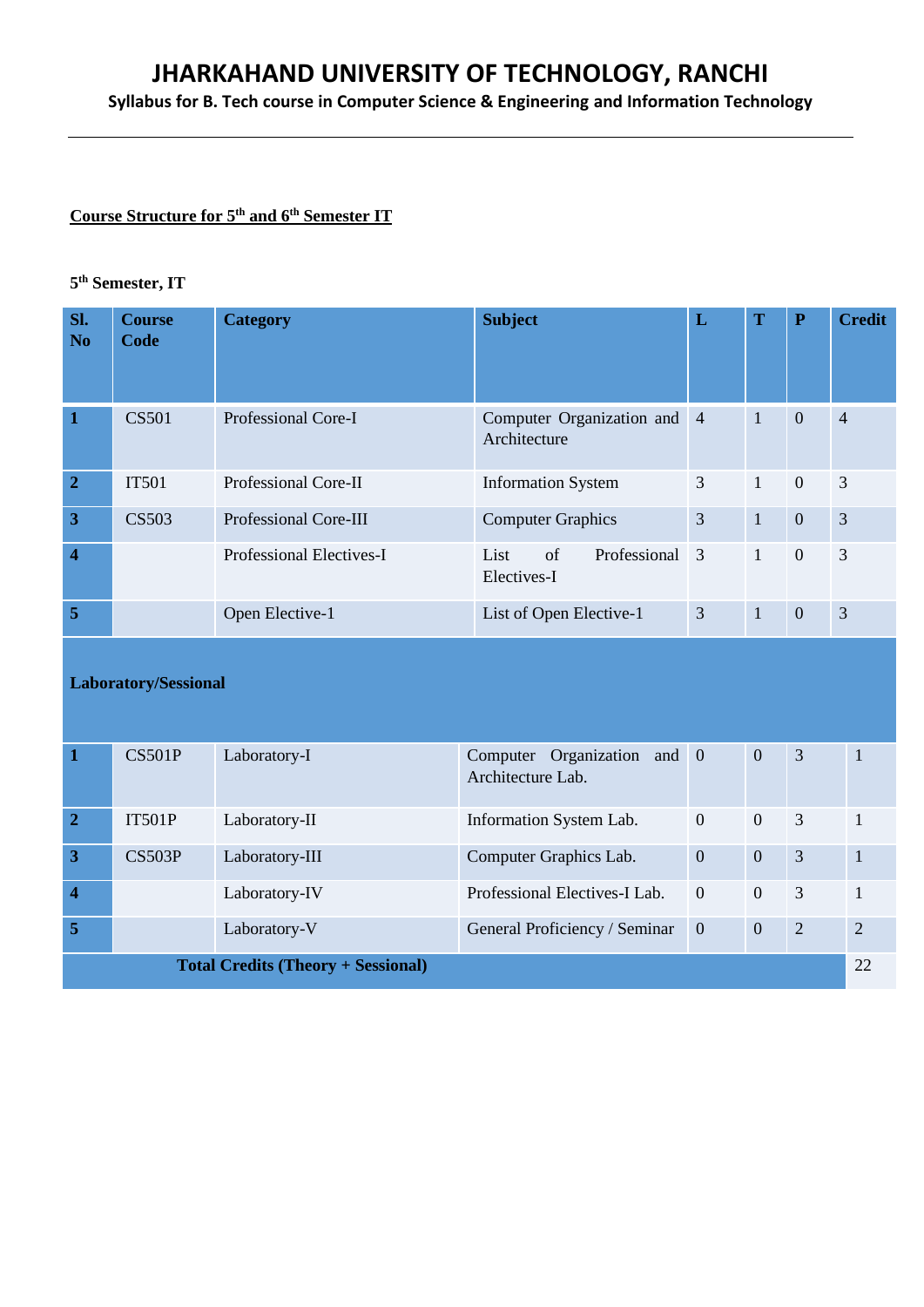**Syllabus for B. Tech course in Computer Science & Engineering and Information Technology**

**5 th Semester, electives list IT**

| <b>Professional Elective-I</b> |                               |
|--------------------------------|-------------------------------|
| <b>Course No.</b>              | <b>Subject Name</b>           |
| <b>IT502</b>                   | Web Technology                |
| <b>CS504</b>                   | Linux Programming             |
| <b>CS502</b>                   | <b>Compiler Design</b>        |
| <b>IT503</b>                   | Semantics Web                 |
| <b>Open Elective-I</b>         |                               |
| <b>Course No.</b>              | <b>Subject Name</b>           |
| <b>CS602</b>                   | Data Science*                 |
| <b>CS610</b>                   | Computer Architecture*        |
|                                | Data Base Management Systems* |
|                                | Data Communication            |

\*These subjects are open for all the branches other than CSE and IT.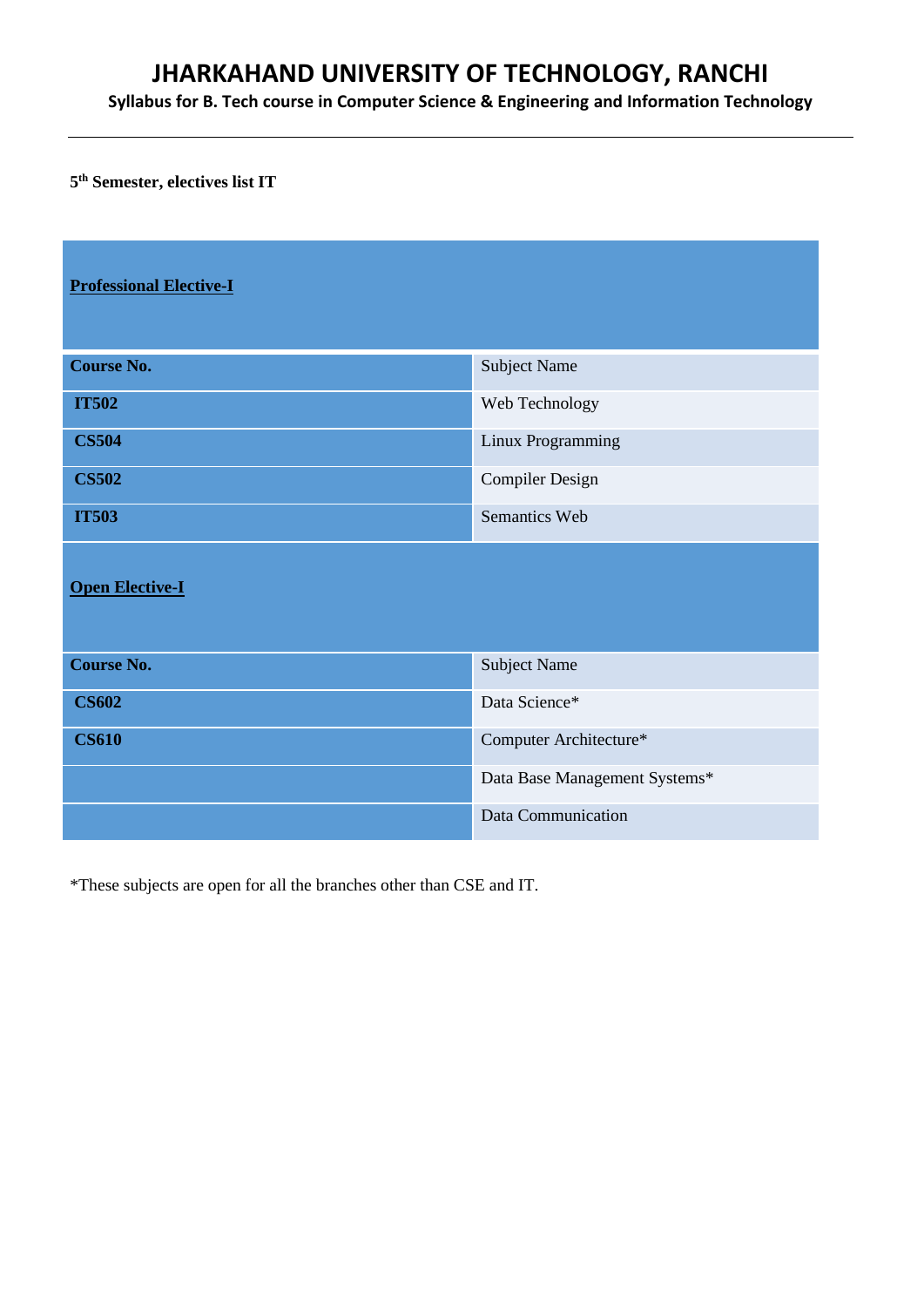**Syllabus for B. Tech course in Computer Science & Engineering and Information Technology**

# **6 th Semester, IT**

| S.<br>N <sub>0</sub>    | <b>Course</b><br>Code | <b>Category</b>           | <b>Subject</b>                               | L              | T              | ${\bf P}$        | <b>Credit</b>  |
|-------------------------|-----------------------|---------------------------|----------------------------------------------|----------------|----------------|------------------|----------------|
| $\mathbf{1}$            | CS601                 | Professional Core-I       | <b>Computer Networks</b>                     | $\overline{4}$ | $\mathbf{1}$   | $\overline{0}$   | $\overline{4}$ |
| $\overline{2}$          | CS602                 | Professional Core-II      | Data Science                                 | 3              | $\mathbf{1}$   | $\boldsymbol{0}$ | 3              |
| $\overline{3}$          | CS <sub>603</sub>     | Professional Core-III     | <b>Image Processing</b>                      | 3              | $\mathbf{1}$   | $\overline{0}$   | 3              |
| $\overline{\mathbf{4}}$ |                       | Professional Electives-II | of<br>Professional 3<br>List<br>Electives-II |                | $\overline{1}$ | $\overline{0}$   | 3              |
| 5                       |                       | Open Elective-II          | List of Open Elective-II                     | 3              | $\mathbf{1}$   | $\overline{0}$   | 3              |

# **Laboratory/Sessional**

| $\mathbf{1}$            | <b>CS601P</b> | Laboratory-I                              | Networks 0<br>Computer<br>Lab.                                   |                | $\overline{0}$ | $\overline{3}$ |              |
|-------------------------|---------------|-------------------------------------------|------------------------------------------------------------------|----------------|----------------|----------------|--------------|
| $\overline{2}$          | CS602P        | Laboratory-II                             | Data Science Lab.                                                | $\overline{0}$ | $\overline{0}$ | 3              | $\mathbf{1}$ |
| 3                       | CS603P        | Laboratory-III                            | Image Processing Lab.                                            | $\mathbf{0}$   | $\overline{0}$ | $\overline{3}$ | $\mathbf{1}$ |
| $\overline{\mathbf{4}}$ |               | Laboratory-IV                             | Professional Electives- 0<br>II Lab.                             |                | $\overline{0}$ | 3              |              |
| 5                       |               | Laboratory-V                              | $\& 0$<br>Internship/Tour<br>Training<br>/Industrial<br>Training |                | $\overline{0}$ | $\overline{2}$ | 2            |
|                         |               | <b>Total Credits (Theory + Sessional)</b> |                                                                  |                |                |                | 22           |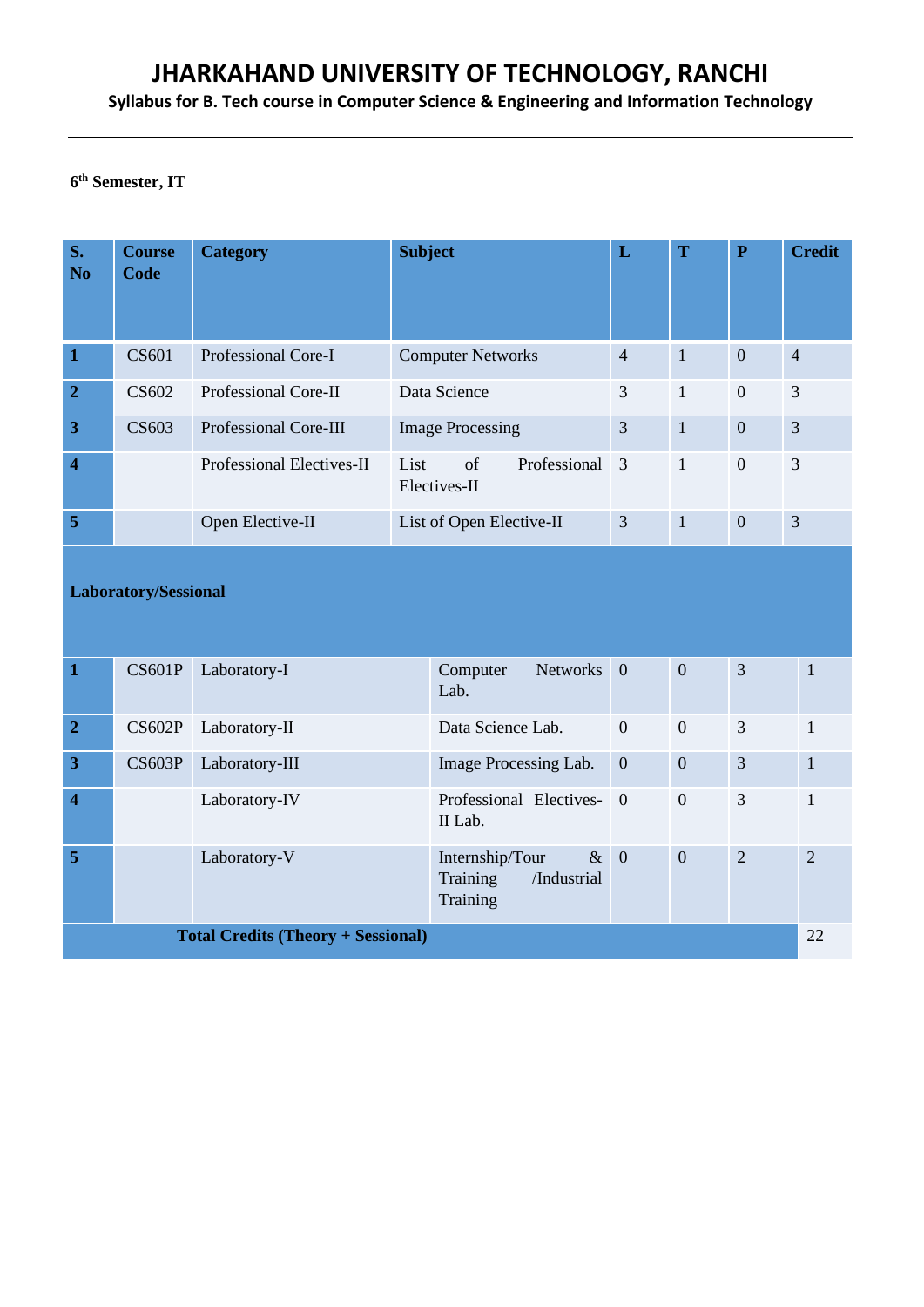**Syllabus for B. Tech course in Computer Science & Engineering and Information Technology**

**6 th Semester, elective list IT**

| <b>Professional Elective-II</b> |                                    |
|---------------------------------|------------------------------------|
| <b>Course No.</b>               | <b>Subject Name</b>                |
| <b>CS604</b>                    | <b>Soft Computing</b>              |
| <b>CS605</b>                    | System Software                    |
| <b>CS606</b>                    | Distributed System                 |
| <b>CS607</b>                    | <b>Natural Language Processing</b> |
| <b>CS607</b>                    | Software Engineering               |
| <b>Open Elective-II</b>         |                                    |
| <b>Course No.</b>               | <b>Subject Name</b>                |
| <b>IT601</b>                    | <b>Information Retrieval</b>       |
| <b>CS609</b>                    | AI and Machine Learning*           |
| <b>CS601</b>                    | Computer Network*                  |
| <b>IT602</b>                    | Internet Of Things (IOT)           |

\*These subjects are open for all the branches other than CSE and IT.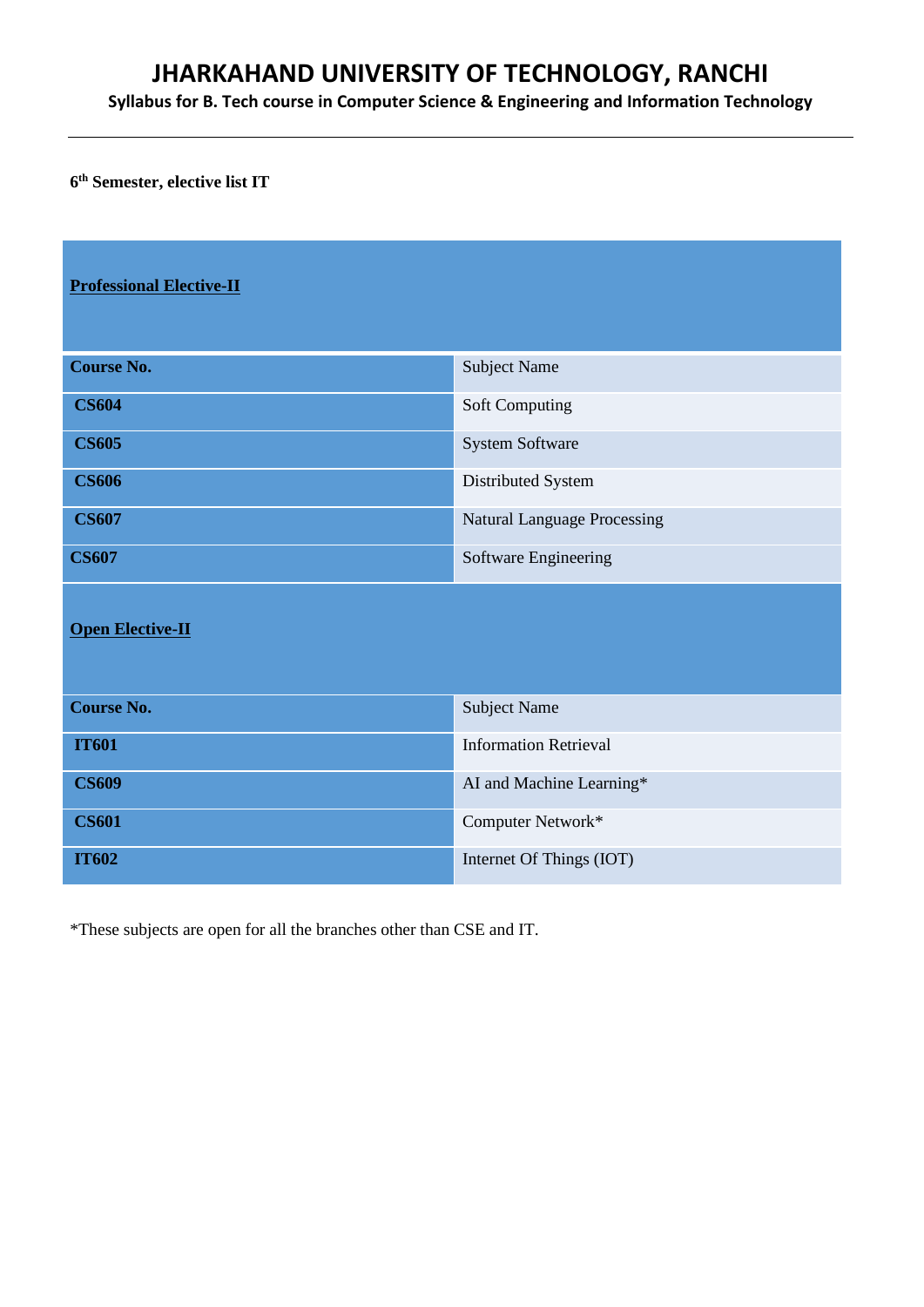**Syllabus for B. Tech course in Computer Science & Engineering and Information Technology**

# **Detailed Syllabus**

| <b>Computer Science &amp; Engineering and Information Technology</b> |                                               |  |  |   |  |  |  |  |  |
|----------------------------------------------------------------------|-----------------------------------------------|--|--|---|--|--|--|--|--|
| <b>Code: CS501</b>                                                   | <b>Computer Organization and Architecture</b> |  |  | D |  |  |  |  |  |
|                                                                      |                                               |  |  |   |  |  |  |  |  |

# **This course open to all branch except CSE/IT.**

# **Course Outcomes:**

- 1. Ability to describe the organization of computer and machine instructions and programs
- 2. Ability to analyze Input / Output Organization
- 3. Analyze the working of the memory system and basic processing unit.
- 4. Ability to solve problems of multicores, multiprocessors and clusters.
- 5. Choose optical storage media suitable for multimedia applications.

# **CO-PO Mapping:**

|                 | <b>PO1</b> | PO <sub>2</sub> | PO <sub>3</sub> | PO <sub>4</sub> | PO <sub>5</sub> | PO <sub>6</sub>          | PO <sub>7</sub> | PO <sub>8</sub> | PO <sub>9</sub> | <b>P10</b> | <b>P11</b>               | P <sub>12</sub> |
|-----------------|------------|-----------------|-----------------|-----------------|-----------------|--------------------------|-----------------|-----------------|-----------------|------------|--------------------------|-----------------|
| CO <sub>1</sub> |            |                 |                 |                 |                 | $\overline{\phantom{0}}$ |                 |                 | -               | -          | $\overline{\phantom{0}}$ |                 |
| CO <sub>2</sub> | ∼          | ∽               | ∽               |                 |                 | $\overline{\phantom{0}}$ |                 |                 | -               | -          | $\overline{\phantom{0}}$ |                 |
| CO <sub>3</sub> | ∸          | ∼               | ∠               |                 |                 | $\overline{\phantom{0}}$ |                 |                 | -               | -          | $\overline{\phantom{0}}$ |                 |
| CO <sub>4</sub> |            |                 |                 |                 |                 | $\overline{\phantom{0}}$ |                 |                 | -               | -          | $\overline{\phantom{0}}$ |                 |
| Average         |            |                 |                 |                 |                 |                          |                 |                 |                 |            |                          |                 |

*\*3: high, 2: moderate, 1 low*

# **MODULE-I:**

**Basics of Digital Electronics:** Multiplexers and De multiplexers, Decoder andEncoder, Codes, Logic gates, Flip flops, Registers.

**Register Transfer and Micro Operations:** Bus and Memory Transfer, Logic Micro Operations, Shift Micro Operations, Register transfer and register transfer language, Design of arithmetic logic unit.

# **MODULE II:**

**Basic Computer Organization:** Instruction codes, Computer instructions, Timing and Control, Instruction cycle, Memory reference Instruction, Complete computer description, Design of basic computer, Input output and interrupt.

# **MODULE III:**

**Control Unit:** Hardwired controls, Micro programmed controls.

**Central Processing Unit** : Program control, Reduced instruction set computer, Complex instruction set computer, Data Transfer, Manipulation, General register and stack organization, Addressing mode.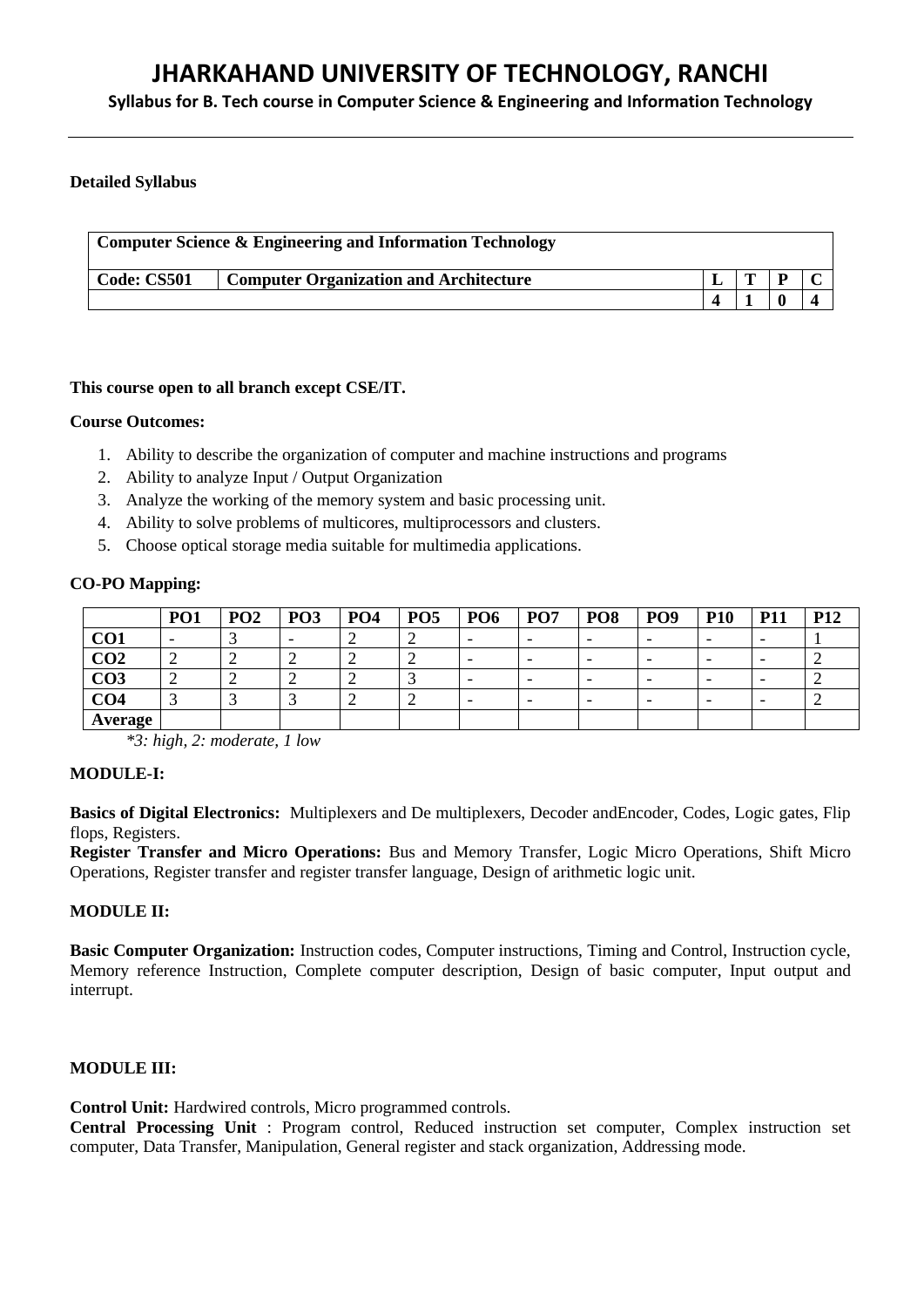# **Syllabus for B. Tech course in Computer Science & Engineering and Information Technology**

# **MODULE IV:**

**Computer Arithmetic:** Addition and subtraction algorithm, Multiplication algorithm, Division algorithms.

# **MODULE V:**

**Input-Output Organization:** Priority interrupt, Peripheral devices, Input output interface, Data transfer schemes, Program control and interrupts, Direct memory access transfer, Input/output processor. **Memory Unit:** High speed memories, Memory hierarchy, Processor Vs Memory speed, Cache memory, Associative memory, Inter leave, Virtual memory, Memory management.

# **MODULE VI :**

**Introduction to Parallel Processing:** Pipelining, Characteristics of multiprocessors, Interconnection structures, Inter processor arbitration, Inter processor communication, Synchronization.

#### **Text Books:**

1. Computer System Architecture by Morris Mano, Prentice hall, 3<sup>rd</sup> Edition, (2007)

#### **References:**

- 1. Computer Organization by Carl Hamacher, ZvonkoVranesic, SafwatZaky, Tata Mcgraw Hill, 5th Edition, (2011)
- 2. Computer Architecture : A Quantitative Approach by Hennessy, J. L, David A Patterson, and Goldberg, Pearson Education,  $4<sup>th</sup>$  Edition, (2006)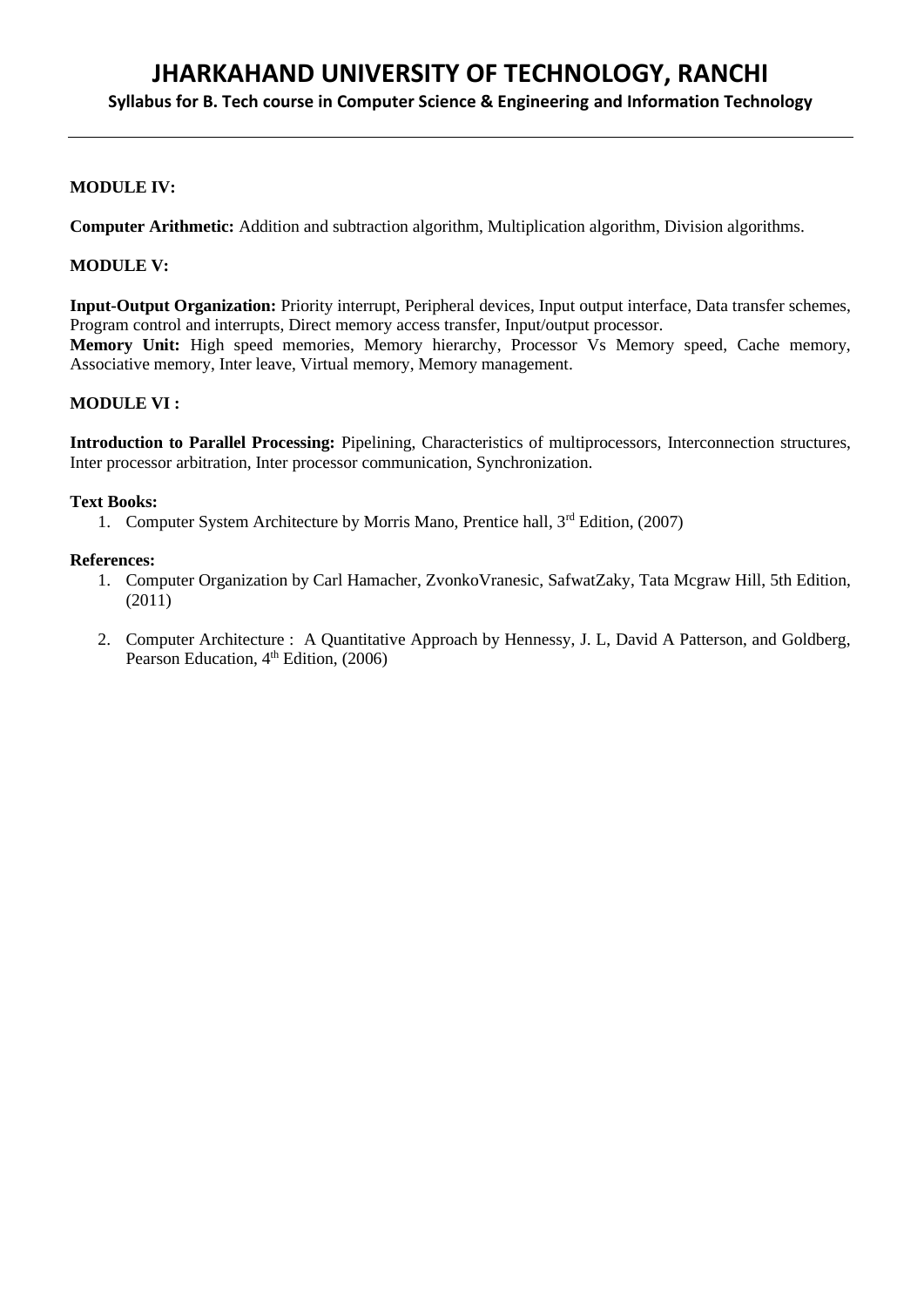**Syllabus for B. Tech course in Computer Science & Engineering and Information Technology**

| <b>Computer Science &amp; Engineering</b> |                        |        |   |  |  |  |  |  |  |
|-------------------------------------------|------------------------|--------|---|--|--|--|--|--|--|
| Code: CS502                               | <b>Compiler Design</b> |        | m |  |  |  |  |  |  |
|                                           |                        | $\sim$ |   |  |  |  |  |  |  |

**Pre-requisites:** knowledge of automata theory, context free languages, computer architecture, data structures and simple graph algorithms, logic or algebra.

# **MODULE-I:**

#### **Introduction to compiler and Finite automata**

Compilers, Analysis of source programs, Tokens, patterns, lexemes, Phases of compilers, Parsing, Parse trees, Ambiguity, Associativity and precedence of operators, Top-down parsing, Bottom-up parsing, Left recursion, Syntax directed translation. Classification of grammars, NFA, DFA, Conversion of NFA to DFA, RE to NFA (Thompson's Construction), Optimization of NFA/DFA using FIRSTPOS, LASTPOS, FOLLOWPOS.

### **MODULE-II:**

### **Context Free Grammar**

RE vs. CFG, Eliminating ambiguity and left recursion, Left factoring.

#### **MODULE-III:**

#### **Compiler Parser**

Top down parsing-LL parser, LL grammars. Bottom up parsing- LR parser, SLR parser, CLR parser, LALR parser. Polishing expressions Operator precedence grammar. LR grammars. Comparison of parsing methods. Error handling.

### **MODULE-IV:**

#### **Run time environments**

Symbol tables, Language facilities for dynamic storage allocation, Dynamic storage allocation technique, Organization for non-block and block structured languages.

#### **MODULE-V:**

#### **Intermediate code generation**

Intermediate languages, graphical representations, Synthesized and inherited attributes, Dependency graph, Syntax directed translation, S and L- attributed definitions, Polish notation, Three address, quadruples, triples, indirect triples Flow of control statement.

#### **MODULE-VI:**

#### **Code optimization and code generation**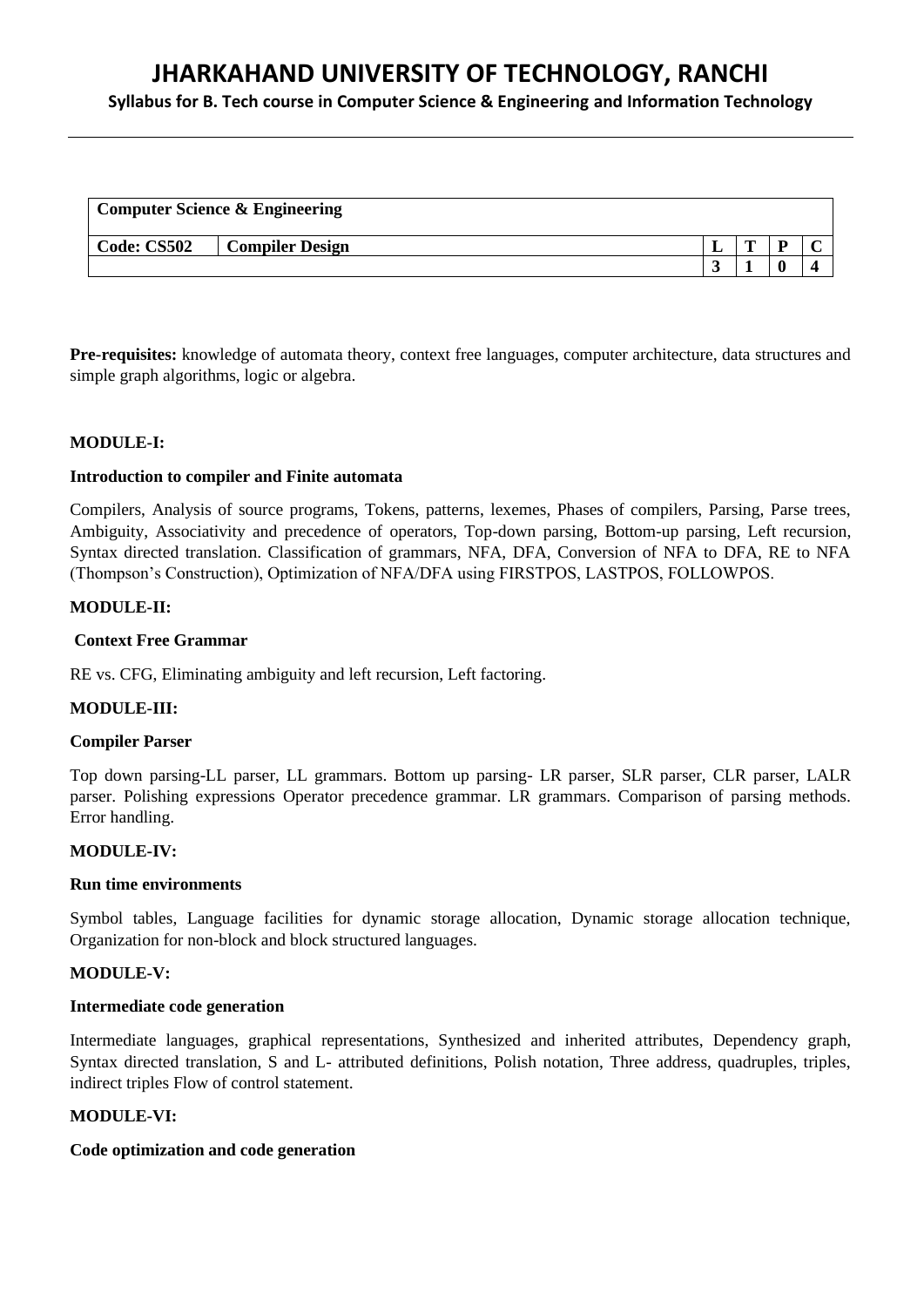# **Syllabus for B. Tech course in Computer Science & Engineering and Information Technology**

Basic blocks and flow graphs, Optimization of basic blocks, Code optimization techniques, Issues in design of code generator, Target machine code and simple code generator.

# **Suggested Text Books**

- Alfred V. Aho, Ravi Sethi, Jeffrey D. Ullman, Monica S. Lam, *Compilers: Principles, Techniques, and Tools*. Addison‐Wesley, 2006 (optional).
- Thomas W. Parsons, *Introduction to Compiler Construction*. Computer Science Press,**1992.**

# **Suggested Reference books**

- Compiler design in C, A.C. Holub, PHI.
- Compiler construction (Theory and Practice), A.Barret William and R.M. Bates, Galgotia Publication.
- Compiler Design, Kakde.
- •

# **COURSE OUTCOMES**

|   | <i>Identify</i> the issue that arises in the design and construction of translator for programming language. |
|---|--------------------------------------------------------------------------------------------------------------|
|   | Analyze RE and CFG to specify the lexical and syntactic structure of programming language.                   |
|   | Design different parsers from given specification.                                                           |
| Δ | Assess the various program transformations.                                                                  |
| 5 | Design a compiler for a programming language.                                                                |

# **CO-PO MAPPING**

| P() | $PO2$   $PO3$   $PO4$   $PO5$ |  | <b>PO6 PO7</b> | PO8 | PO9 | <b>P10</b> | <b>P11</b> |  |
|-----|-------------------------------|--|----------------|-----|-----|------------|------------|--|
|     |                               |  |                |     |     |            |            |  |
|     |                               |  |                |     |     |            |            |  |
|     |                               |  |                |     |     |            |            |  |
|     |                               |  |                |     |     |            |            |  |
|     |                               |  |                |     |     |            |            |  |

*\*3: high, 2: moderate, 1: low*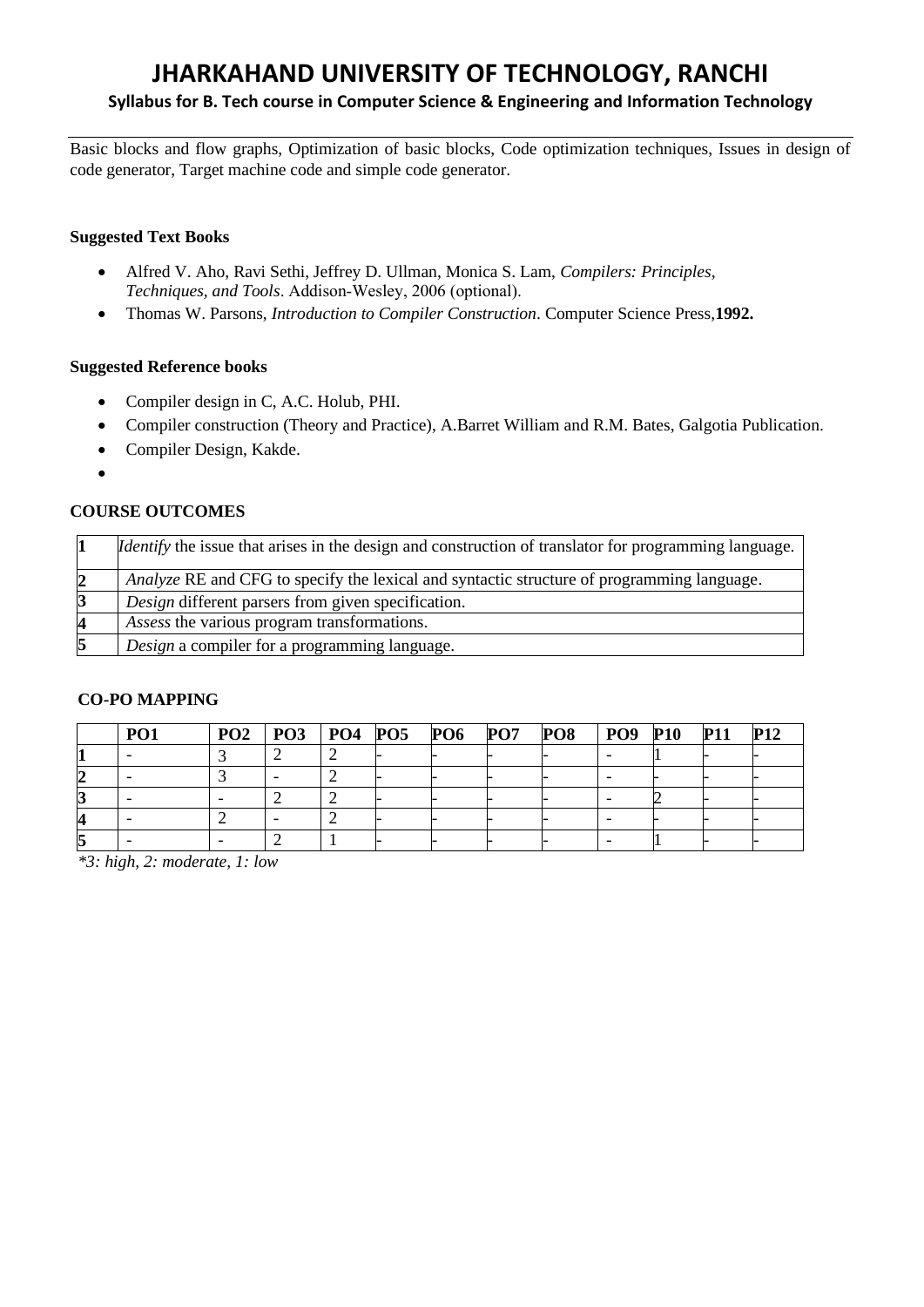**Syllabus for B. Tech course in Computer Science & Engineering and Information Technology**

|             | <b>Computer Science &amp; Engineering</b> |   |   |   |
|-------------|-------------------------------------------|---|---|---|
| Code: CS503 | <b>Computer Graphics</b>                  | m | D |   |
|             |                                           |   |   | ົ |

### **Objectives of the course:**

This course covers basics of computer graphics. Computer graphics are pictures and films created using computers. Usually, the term refers to computer-generated image data created with the help of specialized graphical hardware and software. It is a vast and recently developed area of computer science. Computer graphics is responsible for displaying art and image data effectively and meaningfully to the consumer. It is also used for processing image data received from the physical world. Computer graphics development has had a significant impact on many types of media and has revolutionized animation, movies, advertising, video games, and graphic design in general.

# **Course Outcomes**

After completing this course, the student will be able to:

| CO1             | Understand the basics of computer graphics, different graphics systems and applications<br>of computer graphics. |
|-----------------|------------------------------------------------------------------------------------------------------------------|
| CO <sub>2</sub> | Discuss various algorithms for scan conversion and filling of basic objects and their<br>comparative analysis.   |
| CO <sub>3</sub> | Use of geometric transformations on graphics objects and their application in<br>composite form.                 |
| CO <sub>4</sub> | Extract scene with different clipping methods and its transformation to graphics display<br>device.              |
| CO <sub>5</sub> | Render projected objects to naturalize the scene in 2D view and use of illumination<br>models for this           |

# **Module – I:**

Introduction to computer graphics and graphics systems. Raster and vector graphics systems, video display devices, physical and logical input devices, simple color models.

# **Module – II:**

Points & lines, Line drawing algorithms; DDA algorithm, Bresenham's line algorithm, Circle generation algorithm; scan line polygon, fill algorithm, boundary fill algorithm, flood fill algorithm.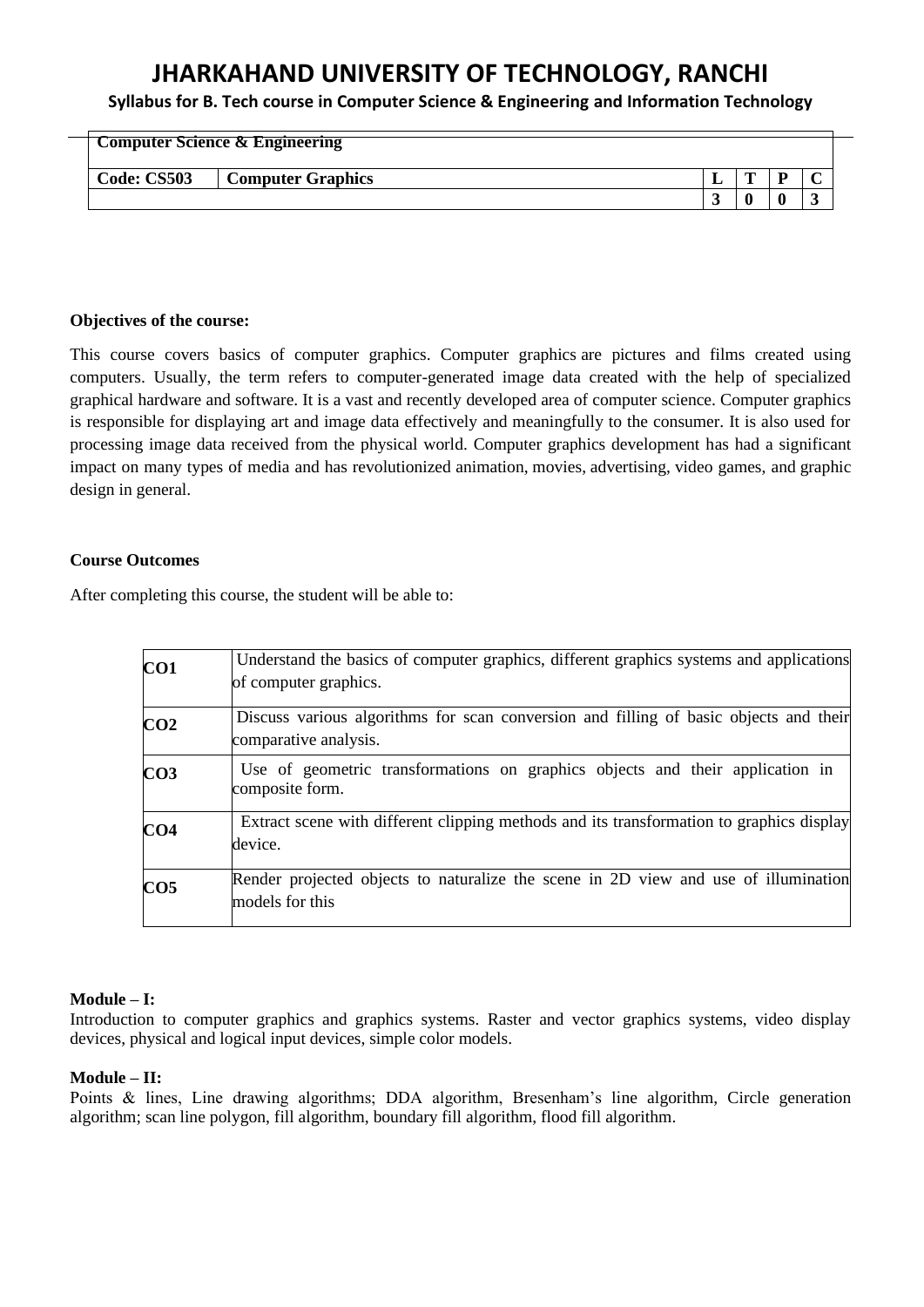# **Syllabus for B. Tech course in Computer Science & Engineering and Information Technology**

# **Module – III:**

2D Transformation : Basic transformations : translation, rotation, scaling ; Matrix representations & homogeneous coordinates, transformations between coordinate systems ; reflection shear ; Transformation of points, lines, parallel lines, intersecting lines.

# **Module – IV:**

Viewing pipeline, Window to Viewport co-ordinate transformation, clipping operations, point clipping, line clipping, clipping circles, polygons & ellipse.

# **Module – V:**

Hidden Surfaces: Depth comparison, Z-buffer algorithm, Back face detection, BSP tree method, the Printer's algorithm, scan-line algorithm; Hidden line elimination, wire frame methods, fractal - geometry. Rendering of a polygonal surface; Flat, Gouraud, and Phong shading; Texture mapping, bump texture, environment map; Introduction to ray tracing; Image synthesis, sampling techniques, and anti-aliasing.

# **Text Books**

1. Donald Hearn and Pauline Baker Computer Graphics, Prentice Hall, New Delhi, 2012

2. Steven Harrington, "Computer Graphics- A programming approach", McGraw 3. Hill, 2nd Edition, 1987.

# **Reference Book**

3. Foley J.D., Van Dam A, "Fundamentals of Interactive Computer Graphics", Addison Wesley, 1990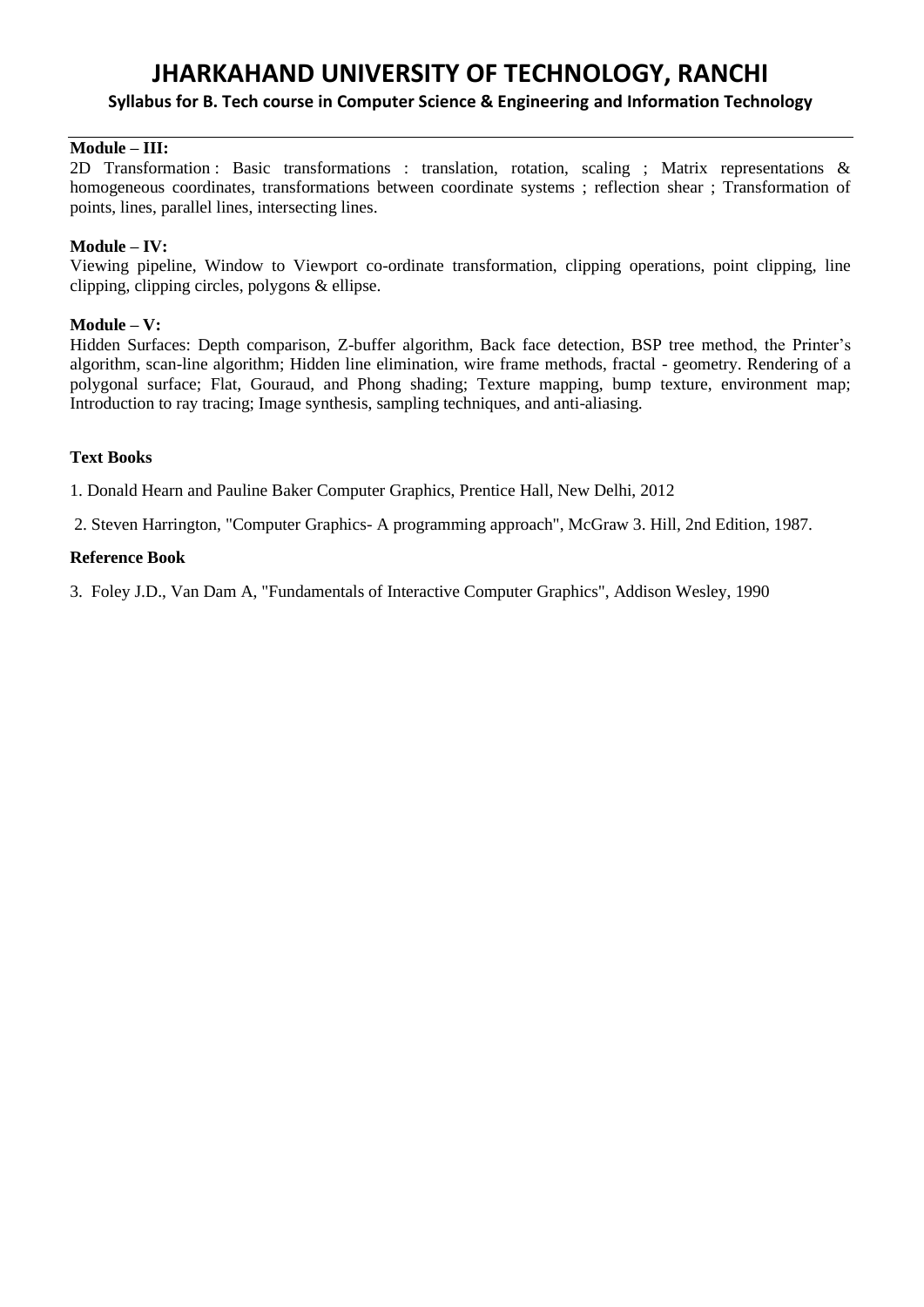**Syllabus for B. Tech course in Computer Science & Engineering and Information Technology**

| <b>Computer Science &amp; Engineering</b> |                       |  |   |   |  |  |  |  |  |
|-------------------------------------------|-----------------------|--|---|---|--|--|--|--|--|
| <b>Code: IT502</b>                        | <b>Web Technology</b> |  | m | D |  |  |  |  |  |
|                                           |                       |  |   |   |  |  |  |  |  |

**Course Objective:** The focus in this course is on the World Wide Web continues to provide a foundation for the developmentofabroadrangeofincreasinglyinfluentialandstrategictechnologies,supporting a large variety of applications and services, both in the private and public sectors. There is a growing need for management and decision makers to gain a clearer understanding of the application development process, from planning through to deployment and maintenance. In this course, you will learn about the HTTP communication protocol, the markup languages HTML, XHTML and XML, the CSS standards for formatting and transforming web content, interactive graphics, multimedia content on the web, client-side programming using Javascript; an understanding of approaches to more dynamic and mobile content; and demonstrate how you can analyze requirements, plan, design, implement and test arrange of webapplications.

# **Course Prerequisite**

- Programming for Problemsolving.
- Object Oriented Programming ThroughJava.
- Basic concept of Networking.

# **Course Outcomes**

After Successful completion of course, the students will be able to

| CO              | <b>Description</b>                                                                          |
|-----------------|---------------------------------------------------------------------------------------------|
| CO <sub>1</sub> | <b>Describe</b> various web technology and application development issues and trends.       |
| CO <sub>2</sub> | <b>Design</b> static and dynamic web pages using HTML, CSS and Java Script.                 |
| CO <sub>3</sub> | <b>Design</b> and implement web services from the server and client side.                   |
| CO <sub>4</sub> | <b>Build</b> interactive Web applications using JSP and Servlet.                            |
| CO <sub>5</sub> | <b>Identify</b> the engineering structural design of XML and parse construction tree model. |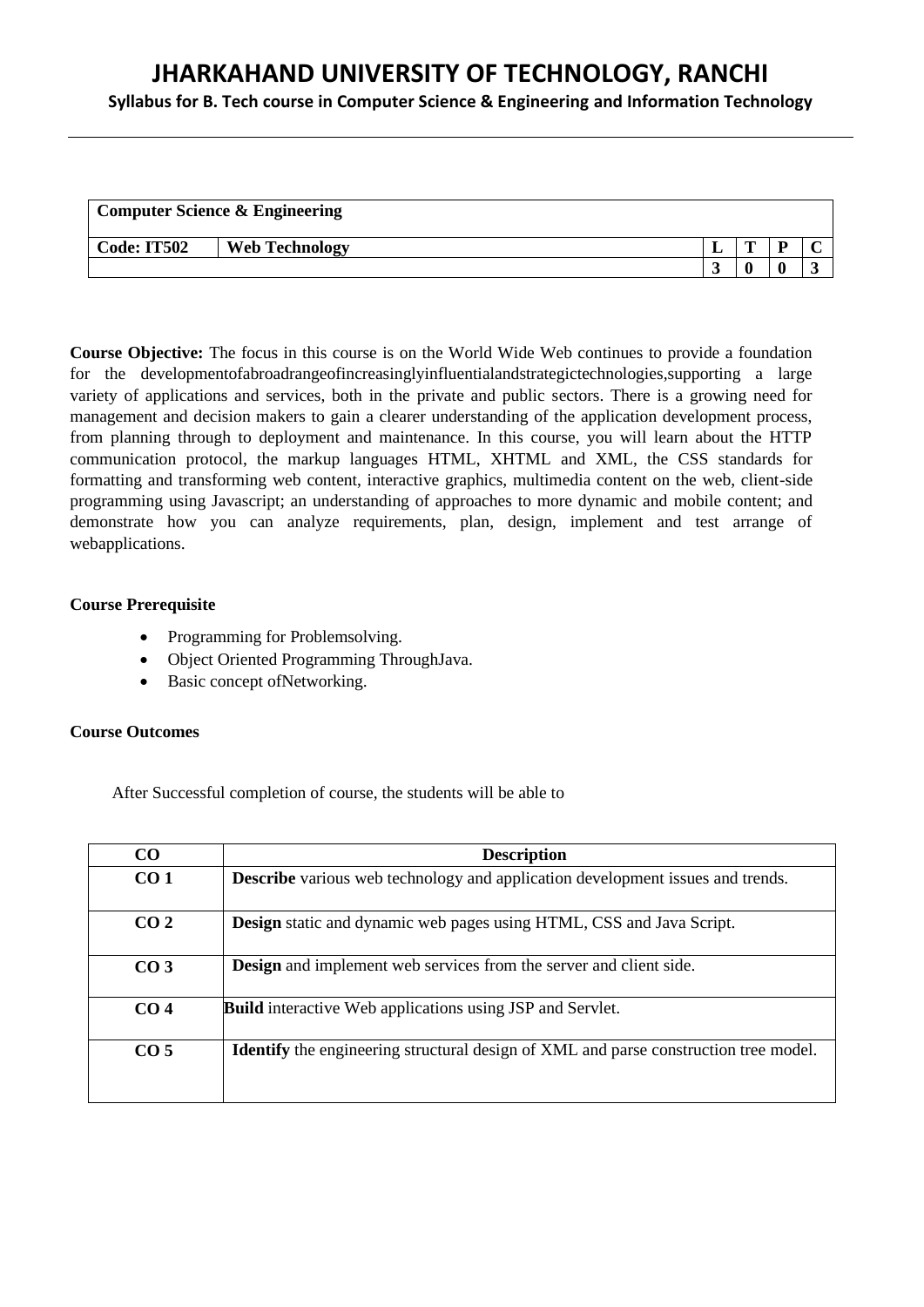**Syllabus for B. Tech course in Computer Science & Engineering and Information Technology**

# **CO-PO Mapping:**

|                 | PO <sub>1</sub> | PO2                      | PO <sub>3</sub> | <b>PO4</b> | PO5  | <b>PO6</b> | PO <sub>7</sub> | PO8 | PO <sub>9</sub>          | <b>P10</b> | <b>P11</b>               | <b>P12</b> |
|-----------------|-----------------|--------------------------|-----------------|------------|------|------------|-----------------|-----|--------------------------|------------|--------------------------|------------|
| CO <sub>1</sub> |                 |                          |                 |            |      |            |                 |     |                          |            |                          |            |
| CO <sub>2</sub> |                 | ∼                        |                 |            |      |            |                 |     | $\overline{\phantom{0}}$ |            |                          |            |
| CO <sub>3</sub> |                 | $\overline{\phantom{a}}$ |                 |            |      |            |                 |     |                          |            | -                        |            |
| CO <sub>4</sub> |                 |                          |                 |            |      |            |                 |     | $\overline{\phantom{0}}$ |            | $\overline{\phantom{0}}$ |            |
| CO <sub>5</sub> |                 |                          |                 |            |      |            |                 |     |                          |            |                          |            |
| Avg             | 2.33            | 2.25                     | $\sim$          |            | 2.33 |            |                 |     |                          |            |                          |            |

**Note***- 3: high, 2: moderate, 1 low*

#### **Module – I**

Introduction to html: Fundamentals of HTML elements, Document body, Different tags, sections, text, hyperlink, lists, tables, color and images, frames, frameset, form.

Web Pages: types and issues, tiers; comparisons of Microsoft and java technologies; WWW: Basic concept, web client and web server, HTTP protocol (frame format), universal resource locator (URL).

#### **Module – II**

Dynamic web pages: The need of dynamic web pages; an overview of DHTML, Cascading Style Sheets (CSS), comparative studies of different technologies of dynamic page creation. Active web pages: Need of active web pages; java applet life cycle.

# **Module – III**

JavaScript: Data types, variables, operators, conditional statements, array object, date object, string object.

Java Servlet: Servlet environment and role, HTML support, Servlet API, the Servlet Life cycle, cookies and sessions.

#### **Module – IV**

JSP: JSP architecture, JSP servers, JSP tags, understanding the layout in JSP, Declaring Variables, methods in JSP, inserting java expressions in JSP, processing request from user and generating dynamic response for the user, inserting applets and java beans into JSP, using include and forward action, comparing JSP and CGI program, comparing JSP and ASP program; Creating ODBC data source name, introduction to JDBC, prepare statement and callable statement.

# **Module – V**

J2EE:AnoverviewofJ2EEwebservices,basicsofEnterpriseJavaBeans,EJBvs.JavaBeans,basic of RMI,JNI.

XML: Basics XML, elements and attributes, document type definition, xml parsers, sequential and tree approach

# **Text Books:**

- 1. ChrisBates,"WebProgramming:BuildingInternetApplications",WileyDreamTech, 2nd Edition,2002.
- 2. Jeffrey C K Jackson, Web Technologies", Pearson Education, 1stEdition, 2006.
- 3. JasonHunter, WilliamCrawford—JavaServletProgramming|O'Reilly Publications, 2nd Edition, 2001.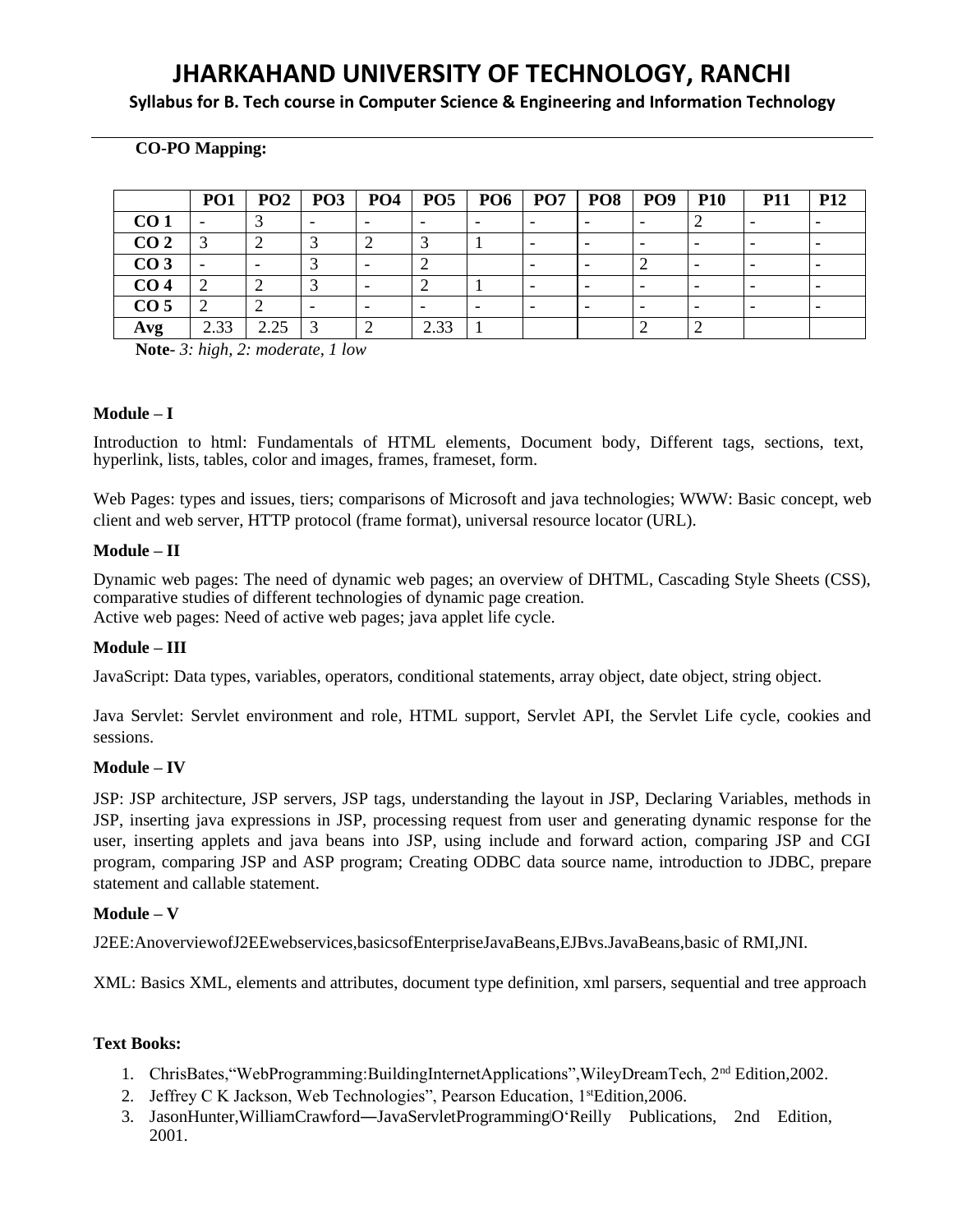# **Syllabus for B. Tech course in Computer Science & Engineering and Information Technology**

# **References**

- 1. W Hans Bergsten, "Java Server Pages", O"Reilly, 3rd Edition, 2003.
- 2. D. Flanagan, "Java Script", O"Reilly, 6<sup>th</sup> Edition, 2011.
- 3. Jon Duckett, "Beginning Web Programming", WROX, 2nd Edition,2008.
- 4. Herbert Schildt, "Java the Complete Reference", Hill Osborne, 8<sup>th</sup> Edition, 2011.

#### **List of Open Source Software/learning website:**

- Browsers like IE, Mozilla, Firefoxetc.
- Server softwareXAMPP/WAMP/LAMP.
- [www.apachefriends.org](http://www.apachefriends.org/)
- $www.w3.org$
- [www.w3schools.com](http://www.w3schools.com/)
- [www.php.net](http://www.php.net/)
- [www.mysql.com](http://www.mysql.com/)
- [www.phpmyadmin.net](http://www.phpmyadmin.net/)
- [www.javatpoint.com](http://www.javatpoint.com/)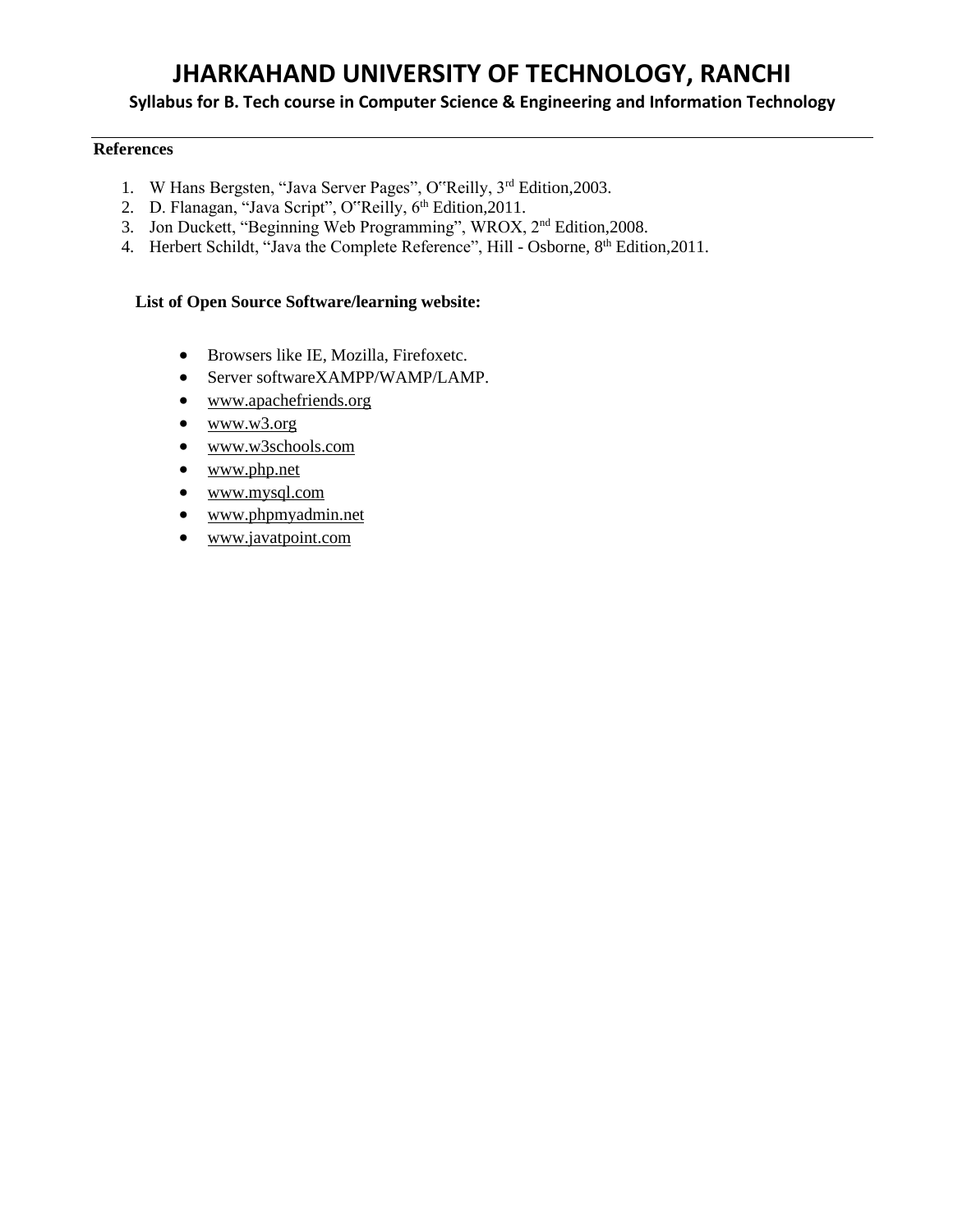**Syllabus for B. Tech course in Computer Science & Engineering and Information Technology**

| <b>Computer Science &amp; Engineering</b> |                          |  |   |  |   |  |  |  |  |
|-------------------------------------------|--------------------------|--|---|--|---|--|--|--|--|
| Code: CS504                               | <b>Linux Programming</b> |  | m |  |   |  |  |  |  |
|                                           |                          |  |   |  | ſ |  |  |  |  |

#### **Course objectives:**

CO1: able to understand the basic commands of Linux operating system and can write shell scripts.

CO2: able to create file systems and directories and operate them

CO3: Students will be able to create processes background and fore ground etc. by fork() system calls

CO4: able to create shared memory segments, pipes, message queues and can exercise inter process communication

### **CO PO Mapping**

|                 | PO <sub>1</sub> | $\mathbf{p}$ $\mathbf{\Omega}$<br>1 V 4 | PO <sub>3</sub> | PO <sub>4</sub> | PO <sub>5</sub> | PO <sub>6</sub> | PO <sub>7</sub> | PO <sub>8</sub> | PO <sub>9</sub> | <b>P10</b> | <b>D11</b><br>. | <b>P12</b>               |
|-----------------|-----------------|-----------------------------------------|-----------------|-----------------|-----------------|-----------------|-----------------|-----------------|-----------------|------------|-----------------|--------------------------|
| CO <sub>1</sub> |                 | ∼                                       |                 |                 |                 |                 |                 |                 |                 |            |                 |                          |
| CO <sub>2</sub> |                 |                                         |                 |                 | $\mathbf{r}$    |                 |                 |                 | $\mathbf{r}$    |            |                 | $\overline{\phantom{0}}$ |
| CO3             |                 |                                         |                 |                 |                 |                 |                 |                 |                 |            |                 | $\overline{\phantom{0}}$ |
| CO4             |                 |                                         |                 |                 |                 |                 |                 |                 |                 |            |                 | $\overline{\phantom{0}}$ |

# **Module -I: Linux Utilities:**

File handling utilities, Security by file permissions, Process utilities, Disk utilities, Networking commands, Filters, Text processing utilities, Backup utilities;

Shell programming with Bourne Again Shell (bash): Introduction, Shell responsibilities, Pipes and redirection, here documents, Running a shell script, Shell as a programming language, Shell meta characters, File-name substitution, Shell variables, Command substitution, Shell commands, The environment, Quoting, test command, Control structures, Arithmetic in shell, Shell script examples, Interrupt processing functions, Debugging shell scripts.

# **Module-II: Files and Directories:**

File concepts, File types File system structure, file metadata - Inodes, kernel support for files, System calls for the file I/O operations- open,create,read,wrirte,close,lseek,dup2,file status information-stat family, file and record locking-fcntl function, file permissions- chmod, fchmod, file ownership- chown, lchown, fchown, links-soft links and hard links- symlink, link, unlink.

Directories: Creating, removing and changing Directories- mkdir, rmdir, chdir, obtaining current working directory- getcwd, directory contents, scanning directories- opendir, readdir, rewin functions.

# **Module- III:**

Process: Process concept, Layout of a C program image in main memory, Process environment – environment list, environment variables, getenv, setenv, Kernel support for process, Process identification, Process control -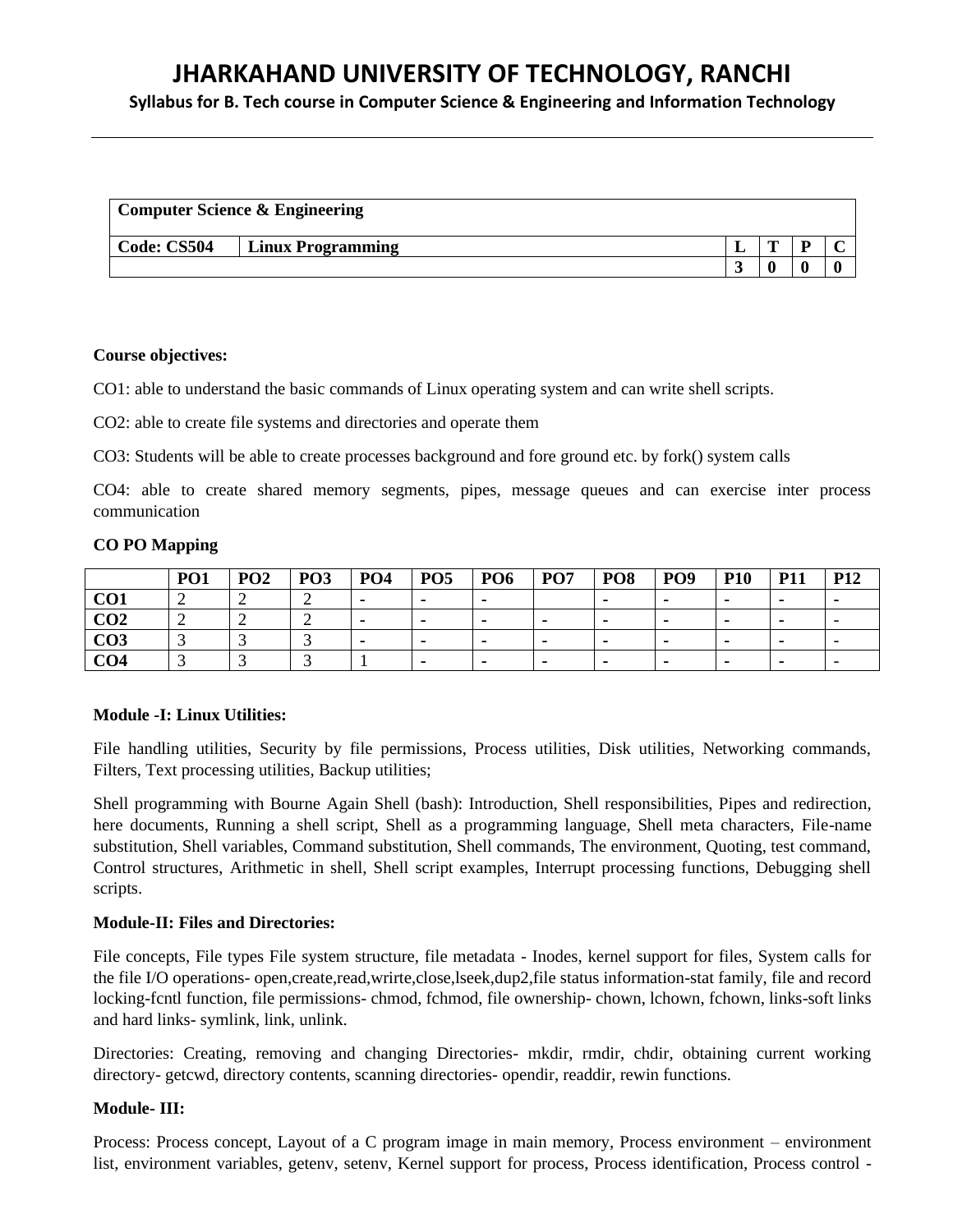# **JHARKAHAND UNIVERSITY OF TECHNOLOGY, RANCHI Syllabus for B. Tech course in Computer Science & Engineering and Information Technology**

Process creation, replacing a process image, waiting for process, Process termination, Zombie process, Orphan process, ,system call interface for process management – fork, vfork, exit, wait, waitpid, exec family, process groups, sessions and controlling Terminal, differences between threads and processes.

Signals: Introduction to signals, Signal generation, Signal handling, Kernel support for signals, signal function, Unreliable signals, Reliable signals, Signal functions: kill, raise, alarm, pause, abort, sleep.

### **Module- IV:**

Inter process Communication: Introduction to IPC, IPC between processes on a single computer system, IPC between processes on different systems, Pipes-creation IPC between related processes using FIFOs (Named pipes), differences between unnamed and named pipes, popen and pclose library functions.

Message Queues: Kernel support for messages, APIs for message queues, Client/Server example

Semaphores: Kernel support for semaphores, APIs for semaphores, file locking with semaphores.

# **Module-V:**

Shared Memory: Kernel support for Shared Memory, APIs for Shared Memory, Shared Memory example.

Sockets: Introduction to Berkley Sockets, IPC over a network, client – server model, Socket address structures (Unix domain and internet domain), Socket system calls for connection oriented protocol and connectionless protocol, example- client/server programs- single server- client connection, multiple simultaneous clients, socket options- setsockopt and fcntl system calls, comparison of IPC mechanisms.

# **TEXT BOOKS:-**

- 1. Unix System Programming using C++, T. Chan, PHI.
- 2. Unix concepts and Applications, 4th Edition, Sumitabha Das, TMH.
- 3. Beginning Linux Programming, 4th Edition, N.Matthew, R.Stones, Wrox, Willey India Edition.

#### **REFERRENCE BOOKS:**

- 1. Linux System Programming. Robert Love, O'Reilly, SPD.
- 2. Advanced Programming in the Unix environment, 2nd Edition, W.R.Stevens, Pearson Education.
- 3. Unix Network Programming, W.R.Steven, PHI.
- 4. UNIX for Programming and users, 3rd Edition, Graham Glass, King Ables, Pearson Edition.
- 5. UNIX and shell Programming, B.A.Forouzan and R.F.Koretsky, S.A.Sarawar, Pearson edition.
- 6. Unix The Text book, 2nd edition, S.M.Sarawar, Koretsky, S.A.Sarawar, Pearson Edition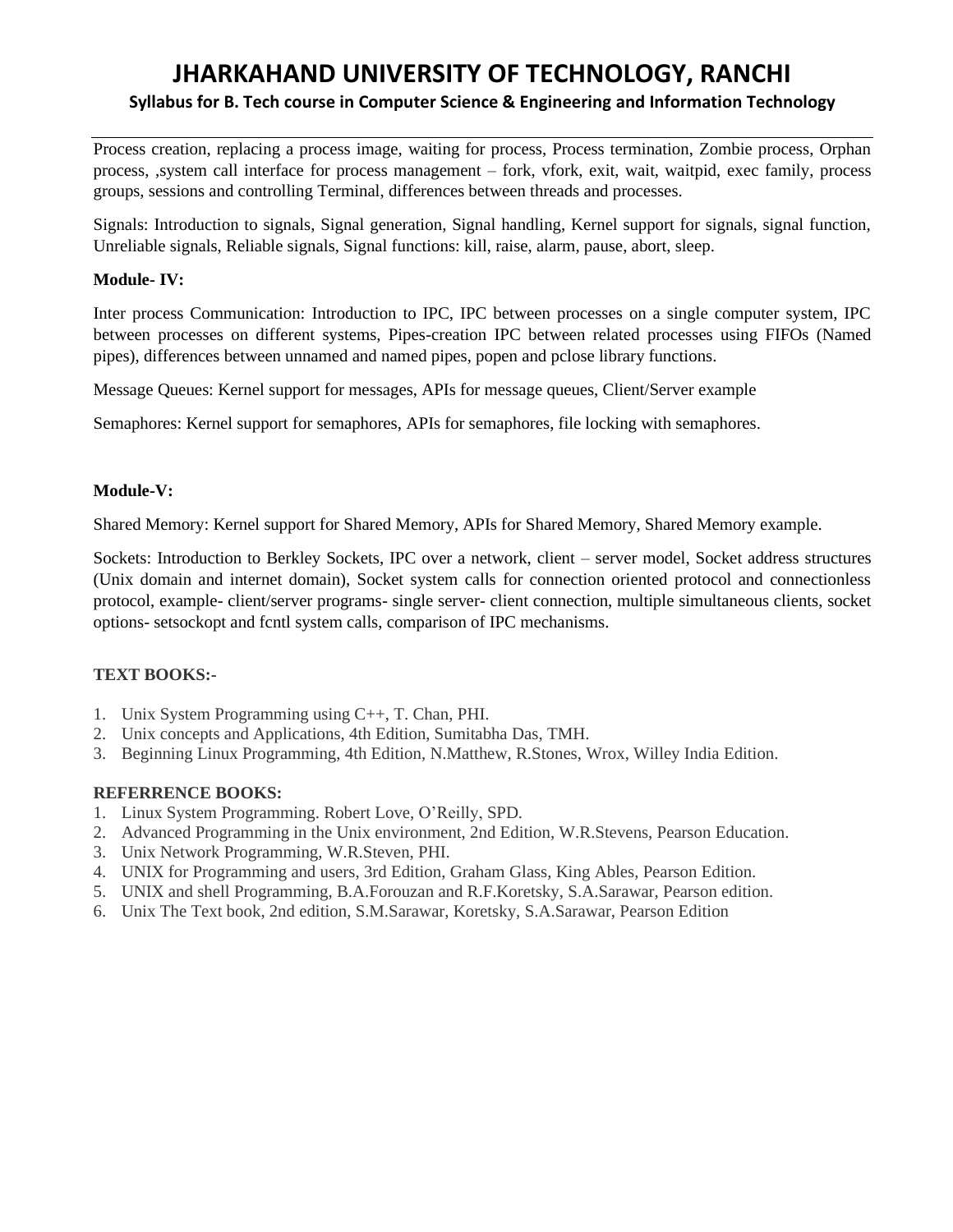**Syllabus for B. Tech course in Computer Science & Engineering and Information Technology**

|             | <b>Computer Science &amp; Engineering</b> |  |  |
|-------------|-------------------------------------------|--|--|
| Code: CS505 | <b>System Analysis and Design</b>         |  |  |
|             |                                           |  |  |

#### **COURSE OUTCOMES:**

| CO <sub>1</sub>   | Identify the issue that arises in the design of systems as a whole                    |
|-------------------|---------------------------------------------------------------------------------------|
| CO <sub>2</sub>   | Ability to understand the Software Development Life Cycle                             |
| CO <sub>3</sub>   | Students will be able to understand different types of system designing and Modelling |
| $\overline{CO}$ 4 | Students will be able to understand Maintenance, Testing and structured Design        |
| CO <sub>5</sub>   | Ability to understand the Security and Threats                                        |

### **CO-PO MAPPING:**

|                 | PO <sub>1</sub> | PO <sub>2</sub> | <b>PO3</b> | $PO4$ $PO5$ | PO6 | $\bf{P}O7$ | PO8 | <b>PO9</b> | <b>P10</b> | <b>P11</b> | <b>P12</b> |
|-----------------|-----------------|-----------------|------------|-------------|-----|------------|-----|------------|------------|------------|------------|
| CO <sub>1</sub> |                 |                 |            |             |     |            |     |            |            |            |            |
| CO <sub>2</sub> |                 |                 |            |             |     |            |     |            |            |            |            |
| CO <sub>3</sub> |                 |                 |            |             |     |            |     |            |            |            |            |
| CO <sub>4</sub> |                 |                 |            |             |     |            |     |            |            |            |            |
| CO <sub>5</sub> |                 |                 |            |             |     |            |     |            |            |            |            |

*\*3: high, 2: moderate, 1: low*

# **MODULE- I:**

# **INTRODUCTION**

**System definition and concepts:** Characteristics and types of system, Manual and automated systems

**Real-life Business sub-systems:** Production, Marketing, Personal, Material, Finance

**Systems models types of models: Systems** environment and boundaries, Real-time and distributed systems, Basic principles of successful systems

# **MODULE- II:**

# **SYSTEMS ANALYST**

Role and need of systems analyst, Qualifications and responsibilities, Systems Analyst as and agent of change,

**Introduction to systems development life cycle (SDLC):**

**Various phases of development: Analysis**, Design, Development, Implementation, Maintenance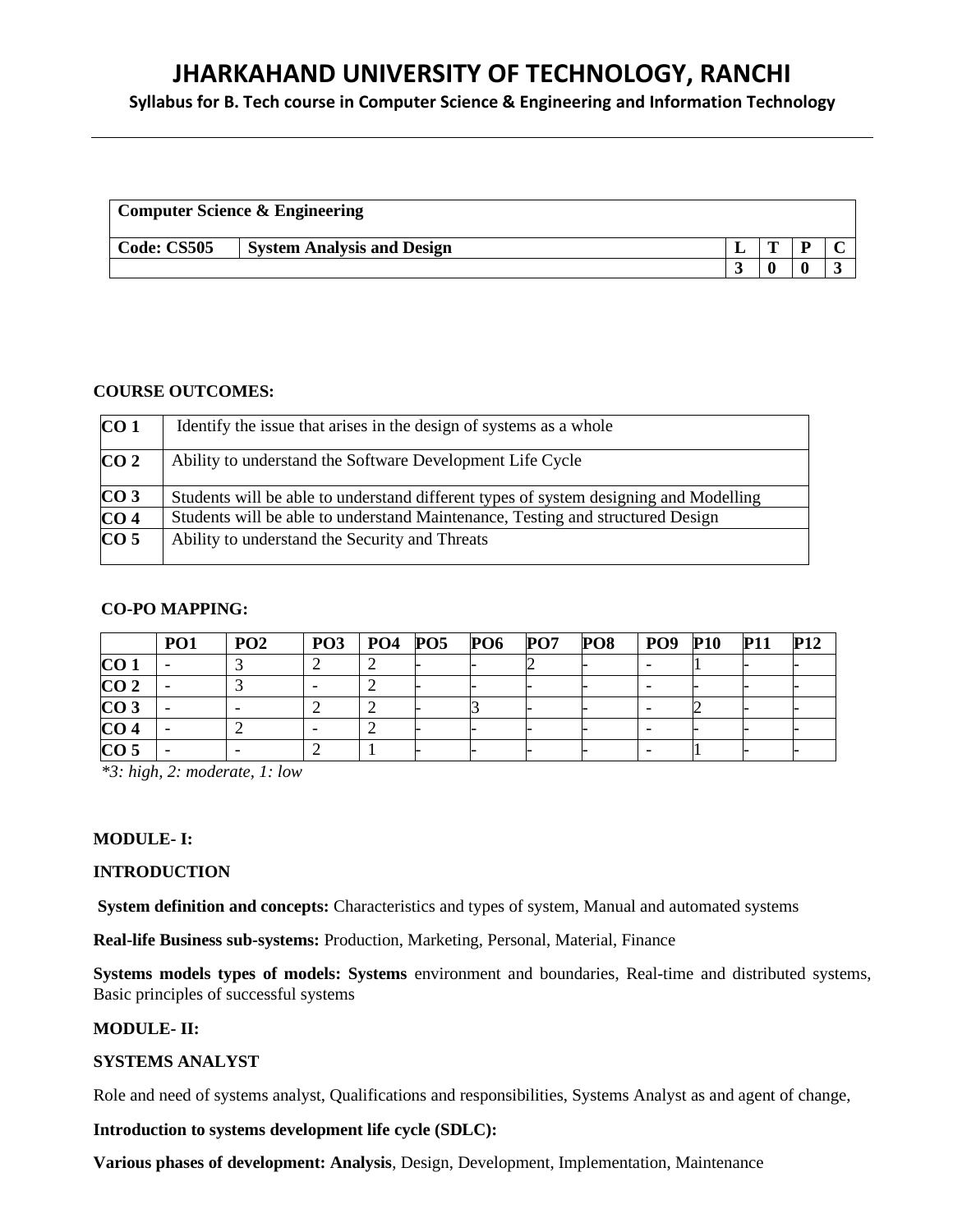# **Syllabus for B. Tech course in Computer Science & Engineering and Information Technology**

**Systems documentation considerations:** Principles of systems documentation, Typesof documentation and their importance, enforcing documentation discipline in anorganization.

#### **System Planning**

Data and fact gathering techniques: Interviews, Group communication, Presentations, Sitevisits. Feasibility study and its importance, Types of feasibility reports System Selection plan and proposal Prototyping

### **Cost-Benefit and analysis:** Tools and techniques

# **MODULE- III:**

# **SYSTEMS DESIGN AND MODELING**

Process modeling, Logical and physical design, Design representation, Systems flowcharts and structured charts, Data flow diagrams, Common diagramming conventions and guidelines using DFD and ER diagrams. Data Modeling and systems analysis, designing the internals: Program and Process design, Designing Distributed Systems.

**Input and Output Classification of forms:** Input/output forms design, User-interface design, Graphical interfaces

#### **MODULE- IV:**

#### **MODULAR AND STRUCTURED DESIGN**

Module specifications, Module coupling and cohesion, Top-down and bottom-up design

#### **System Implementation and Maintenance**

Planning considerations, Conversion methods, producers and controls, System acceptance Criteria, System evaluation and performance, Testing and validation, Systems quality Control and assurance, Maintenance activities and issues.

# **MODULE- V:**

# **SYSTEM AUDIT AND SECURITY**

**Computer system as an expensive resource:** Data and Strong media Procedures and norms for utilization of computer equipment, Audit of computer system usage,Audit trails

**Types of threats to computer system and control measures:** Threat to computer system and control measures, Disaster recovery and contingency planning

#### **Object Oriented Analysis and design**

Introduction to Object Oriented Analysis and design life cycle, object modeling: Class Diagrams, Dynamic modeling: state diagram, Dynamic modeling: sequence diagramming.

# **TEXT BOOKS: -**

1. System Analysis and Design Methods, Whitten, Bentaly and Barlow, Galgotia Publication.

2. System Analysis and Design Elias M. Award, Galgotia Publication

#### **REFERENCES**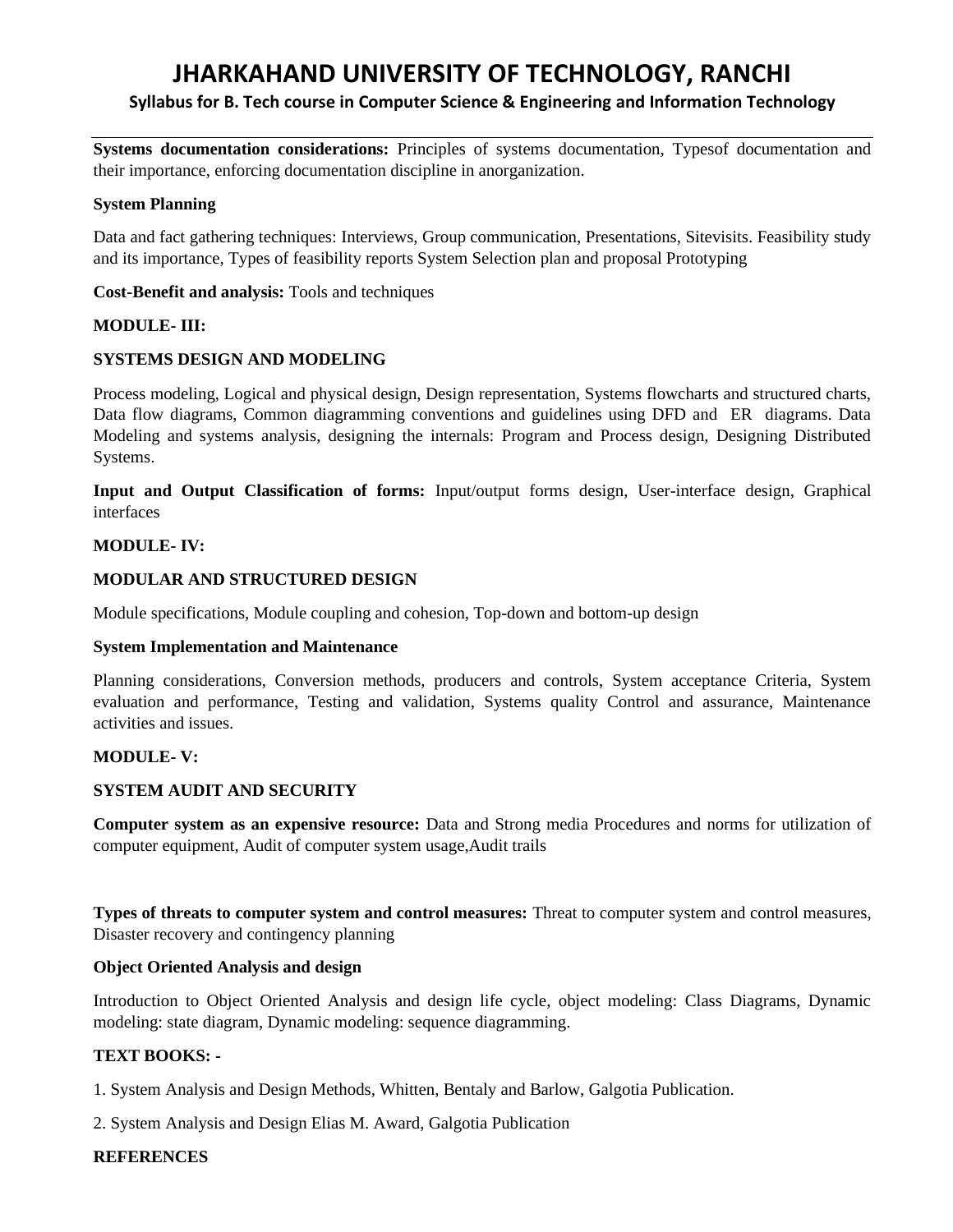# **Syllabus for B. Tech course in Computer Science & Engineering and Information Technology**

3. Modern System Analysis and Design, Jeffrey A. Hofer Joey F. George JosephS. Valacich Addison Weseley.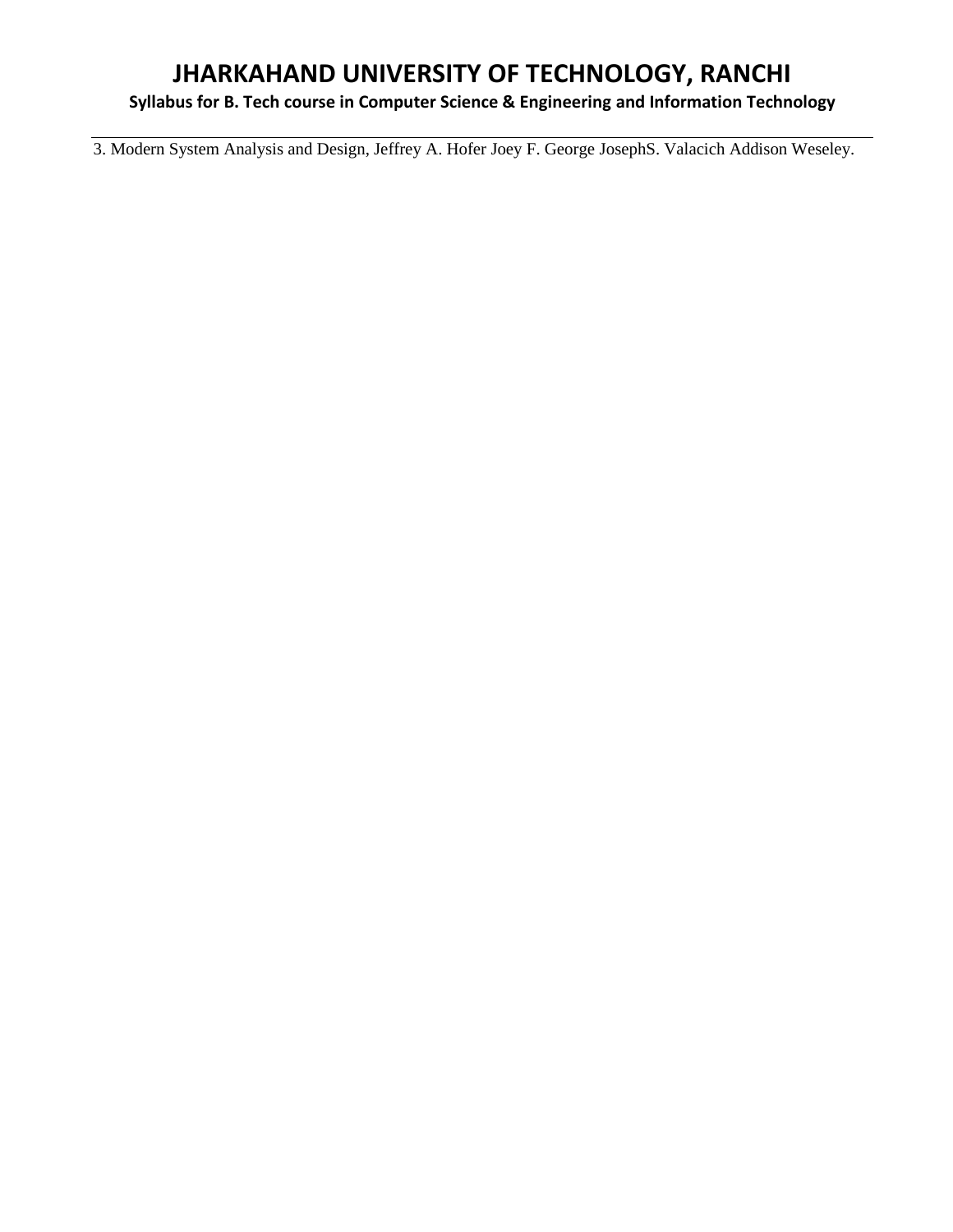**Syllabus for B. Tech course in Computer Science & Engineering and Information Technology**

|             | <b>Computer Science &amp; Engineering</b> |   |    |  |
|-------------|-------------------------------------------|---|----|--|
| Code: IT503 | <b>Semantics Web</b>                      | m | 'n |  |
|             |                                           |   |    |  |

#### **COURSE OUTCOMES:**

| CO <sub>1</sub> | Understand and explain the overall architecture of semantic web and to illustrate the<br>overview of design principles and technologies in semantic web.                                                                                                                                                                   |
|-----------------|----------------------------------------------------------------------------------------------------------------------------------------------------------------------------------------------------------------------------------------------------------------------------------------------------------------------------|
| CO <sub>2</sub> | <i>Design and implement</i> a small ontology that is semantically descriptive of your chosen<br>problem domain, implement applications that can access, use and manipulate the<br>ontology, represent data from a chosen problem in XML with appropriate semantic tags<br>obtained or derived from the ontology.           |
| CO <sub>3</sub> | <i>Describe</i> the semantic relationships among these data elements using Resource<br>Description Framework (RDF).                                                                                                                                                                                                        |
| CO <sub>4</sub> | <i>Design and implement</i> a web services application that —discovers the data and/or other<br>web services via the semantic web (which includes the RDF, data elements in properly<br>tagged XML, and the ontology), discover the capabilities and limitations of semantic<br>web technology for different applications. |

#### **CO-PO MAPPING:**

|                 |      |     | PO1   PO2   PO3   PO4   PO5 |  | <b>PO6</b> | PO7 | PO <sub>8</sub> | PO <sub>9</sub> | <b>P10</b> | <b>P11</b> | <b>P12</b> |
|-----------------|------|-----|-----------------------------|--|------------|-----|-----------------|-----------------|------------|------------|------------|
| CO <sub>1</sub> |      |     |                             |  |            |     |                 |                 |            |            |            |
| CO <sub>2</sub> |      |     |                             |  |            |     |                 |                 |            |            |            |
| CO <sub>3</sub> |      |     |                             |  |            |     |                 |                 |            |            |            |
| CO <sub>4</sub> |      |     |                             |  |            |     |                 |                 |            |            |            |
| Avg.            | ر. د | 1.5 |                             |  |            |     |                 |                 |            |            |            |

*\*3: high, 2: moderate, 1 low*

#### **DETAIL SYLLABUS:**

### **MODULE-I:**

#### **INTRODUCTION**

Introduction to the Syntactic Web and Semantic Web – Evolution of the Web – the Visual and Syntactic Web – Levels of Semantics – Metadata for Web Information – theSemantic Web Architecture and Technologies – Contrasting Semantic with Conventional Technologies– Semantic Modelling -Potential of Semantic Web Solutions and Challenges of AdoptionDesign Principles.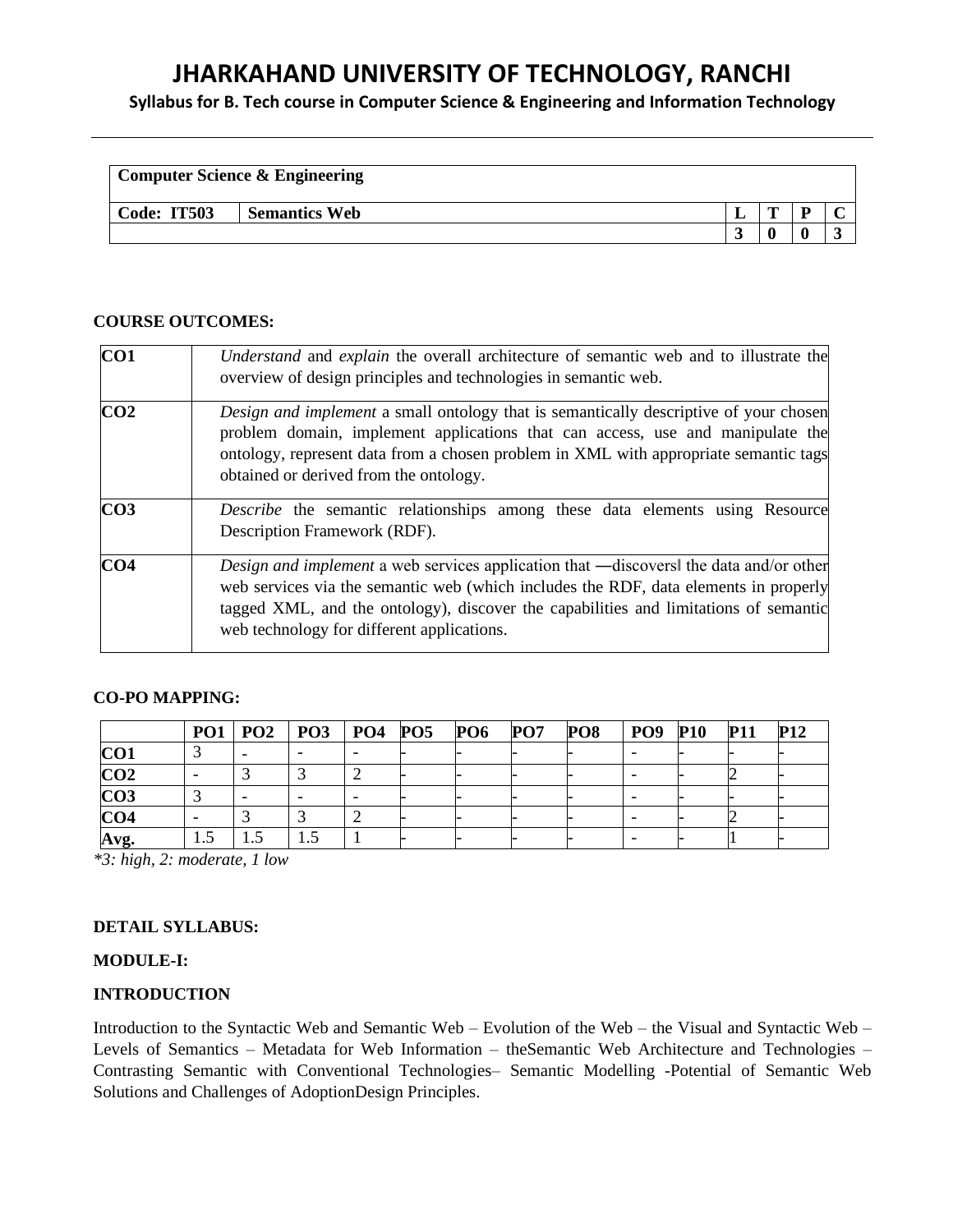**Syllabus for B. Tech course in Computer Science & Engineering and Information Technology**

#### **MODULE-II:**

#### **KNOWLEDGE REPRESENTATION AND ONTOLOGIES**

Knowledge Representation and Reasoning - Ontologies- Taxonomies –Topic Maps – Classifying Ontologies - Terminological Aspects: Concepts, Terms, Relations Between Them – Complex Objects -Subclasses and Subproperties definitions –Upper Ontologies – Quality – Uses - Types of Terminological Resources for Ontology Building – Methods and Methodologies for Building Ontologies – Multilingual Ontologies -Ontology Development Process and Life Cycle – Methods for Ontology Learning – Ontology Evolution – VersioningOntologies in Semantic Web.

#### **MODULE-3:**

#### **STRUCTURING AND DESCRIBING WEB RESOURCES**

Structured Web Documents - XML – Structuring – Namespaces – Addressing – Querying – Processing - RDF – RDF Data Model – Serialization Formats- RDF Vocabulary –InferencingRDFS – basic Idea – Classes – Properties- Utility Properties – RDFS Modelling forCombinations and Patterns- Transitivity.

#### **MODULE-4:**

#### **WEB ONTOLOGY LANGUAGE**

OWL – Sub-Languages – Basic Notions -Classes- Defining and Using Properties – Domain and Range – Describing Properties - Data Types – Counting and Sets- Negative Property Assertions – Advanced Class Description – Equivalence – OWL Logic.

#### **MODULE-5:**

#### **SEMANTIC WEB TOOLS AND APPLICATIONS**

State - of- the- Art in Semantic Web Community-Development Tools for Semantic Web – Jena Framework – SPARL –Querying Semantic Web- Semantic Desktop – Semantic Wikis - Semantic Web Services – Application in Science – Business

#### **TEXTBOOKS:**

1. LiyangYu,‖A Developer's Guide to the Semantic Web‖, Springer, First Edition, 2011.

2. John Hebeler, Matthew Fisher, Ryan Blace and Andrew Perez-opez, ―Semantic Web Programming‖, First Edition, Wiley, 2009.

3. Grigoris Antoniou, Frank van Harmelen, ―A Semantic Web Primer‖, Second Edition, MIT Press, 2008. 4. Robert M.Colomb, Ontology and the Semantic Web , Frontiers in Artificial Intelligence and Applications, IOS Press, 2007.

5. Dean AllemangandJamesHendler, Semantic Web for the Working Ontologist: Effective Modeling in RDFS and OWL‖, Second Edition, Morgan Kaufmann, 2011.

6. Pascal Hitzler, Markus Krotzsch, Sebastian Rudolph, ―Foundations of Semantic Web Technologies, CRC Press, 2009.

#### **REFERENCES:**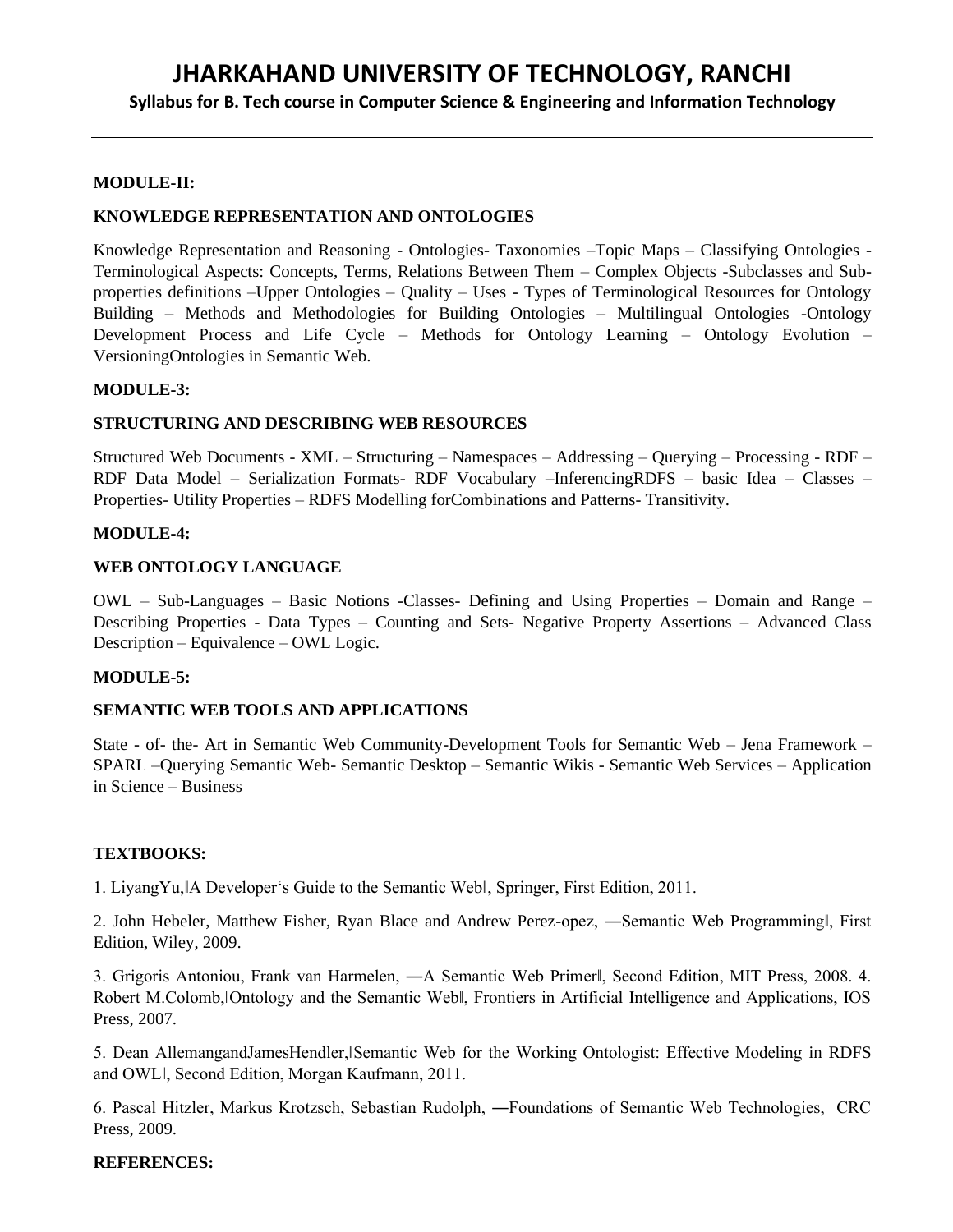# **JHARKAHAND UNIVERSITY OF TECHNOLOGY, RANCHI Syllabus for B. Tech course in Computer Science & Engineering and Information Technology**

1. Michael C. Daconta, Leo J.Obrst and Kevin T. Smith, ―The Semantic Web: A Guide to the Future of XML, Web Services, and Knowledge Management‖, First Edition, Wiley, 2003

2. Karin Breitman, MarcoAntonio Casanova and Walt Truszkowski, ―Semantic Web: Concepts,TechnologiesandApplications(NASAMonographsinSystemsandSoftware Engineering) Springer, 2010.

3. VipulKashyap,ChristophBusslerandMatthew Moran, The Semantic Web: Semantics forDataandServicesontheWeb(Data-CentricSystemsand Applications),Springer,2008.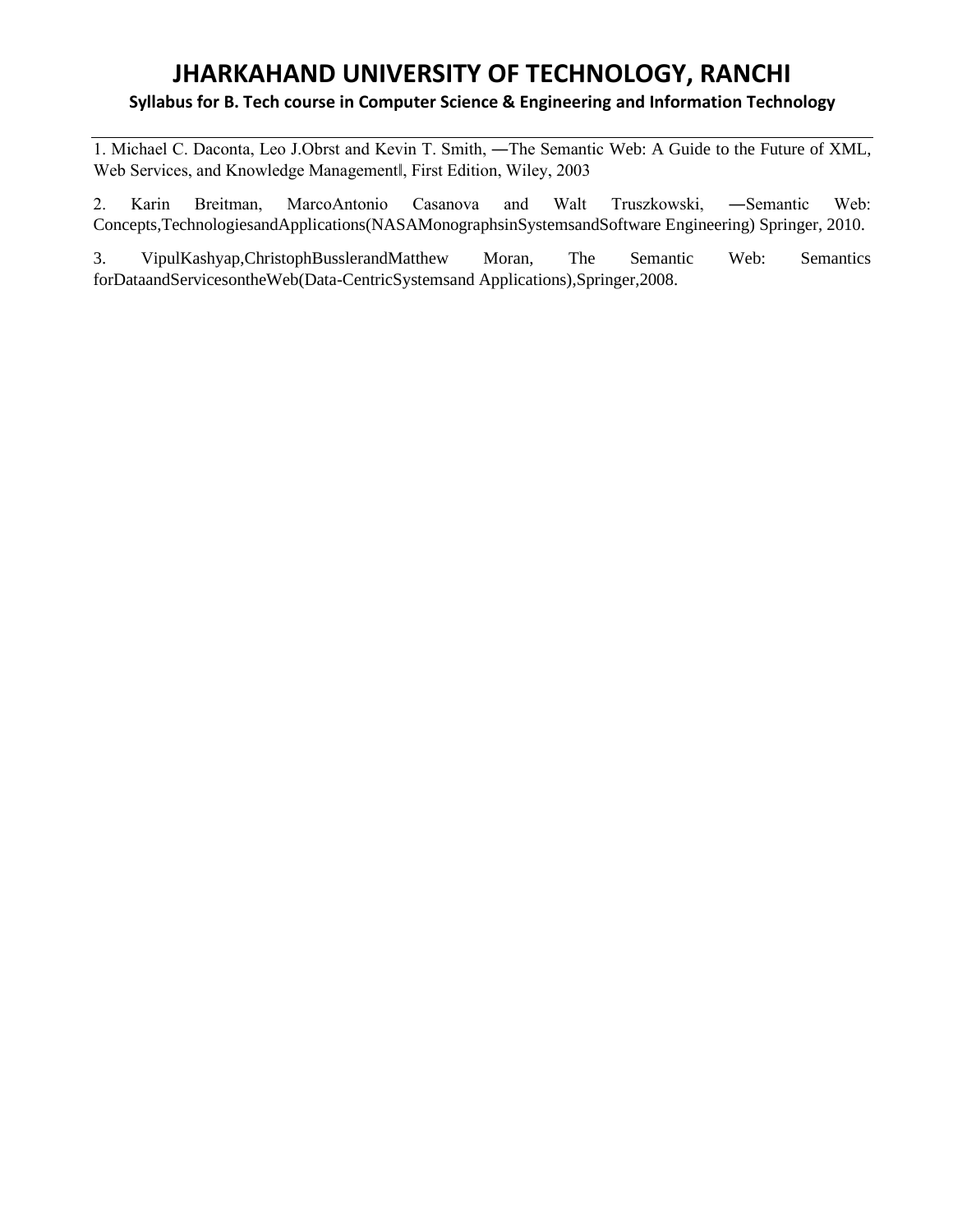**Syllabus for B. Tech course in Computer Science & Engineering and Information Technology**

|                    | <b>Computer Science &amp; Engineering</b> |   |           |
|--------------------|-------------------------------------------|---|-----------|
| <b>Code: CS506</b> | Computer Architecture*                    | m |           |
|                    |                                           |   | $\bullet$ |

#### **\*This course open to all branch except CSE/IT.**

### **Course Outcomes:**

- 1. Ability to describe the organization of computer and machine instructions and programs
- 2. Ability to analyze Input / Output Organization
- 3. Analyze the working of the memory system and basic processing unit.
- 4. Ability to solve problems of multicores, multiprocessors and clusters.
- 5. Choose optical storage media suitable for multimedia applications.

# **CO-PO Mapping:**

|                 | PO <sub>1</sub> | PO <sub>2</sub> | PO <sub>3</sub> | PO <sub>4</sub> | PO <sub>5</sub> | PO <sub>6</sub>          | <b>PO7</b> | PO <sub>8</sub> | PO <sub>9</sub>          | <b>P10</b> | <b>P11</b>               | <b>P12</b> |
|-----------------|-----------------|-----------------|-----------------|-----------------|-----------------|--------------------------|------------|-----------------|--------------------------|------------|--------------------------|------------|
| CO <sub>1</sub> |                 |                 | -               |                 |                 | $\overline{\phantom{0}}$ |            |                 | $\overline{\phantom{0}}$ | -          | -                        |            |
| CO <sub>2</sub> | ∼               | ∽               | ∸               | ∼               |                 | $\overline{\phantom{0}}$ |            |                 | $\overline{\phantom{0}}$ | -          | $\overline{\phantom{0}}$ |            |
| CO <sub>3</sub> | ∼               | ↩               | ∸               |                 |                 | $\overline{\phantom{0}}$ |            |                 | $\overline{\phantom{0}}$ |            | -                        |            |
| CO <sub>4</sub> |                 |                 |                 |                 |                 | $\overline{\phantom{0}}$ |            | -               | $\overline{\phantom{0}}$ | -          | $\overline{\phantom{0}}$ |            |
| <b>Average</b>  |                 |                 |                 |                 |                 |                          |            |                 |                          |            |                          |            |

*\*3: high, 2: moderate, 1 low*

# **MODULE-I:**

**Basics of Digital Electronics:** Multiplexers and De multiplexers, Decoder andEncoder, Codes, Logic gates, Flip flops, Registers.

**Register Transfer and Micro Operations:** Bus and Memory Transfer, Logic Micro Operations, Shift Micro Operations, Register transfer and register transfer language, Design of arithmetic logic unit.

#### **MODULE-II:**

**Basic Computer Organization:** Instruction codes, Computer instructions, Timing and Control, Instruction cycle, Memory reference Instruction, Complete computer description, Design of basic computer, Input output and interrupt.

#### **MODULE-III:**

**Control Unit:** Hardwired controls, Micro programmed controls.

**Central Processing Unit** : Program control, Reduced instruction set computer, Complex instruction set computer, Data Transfer, Manipulation, General register and stack organization, Addressing mode.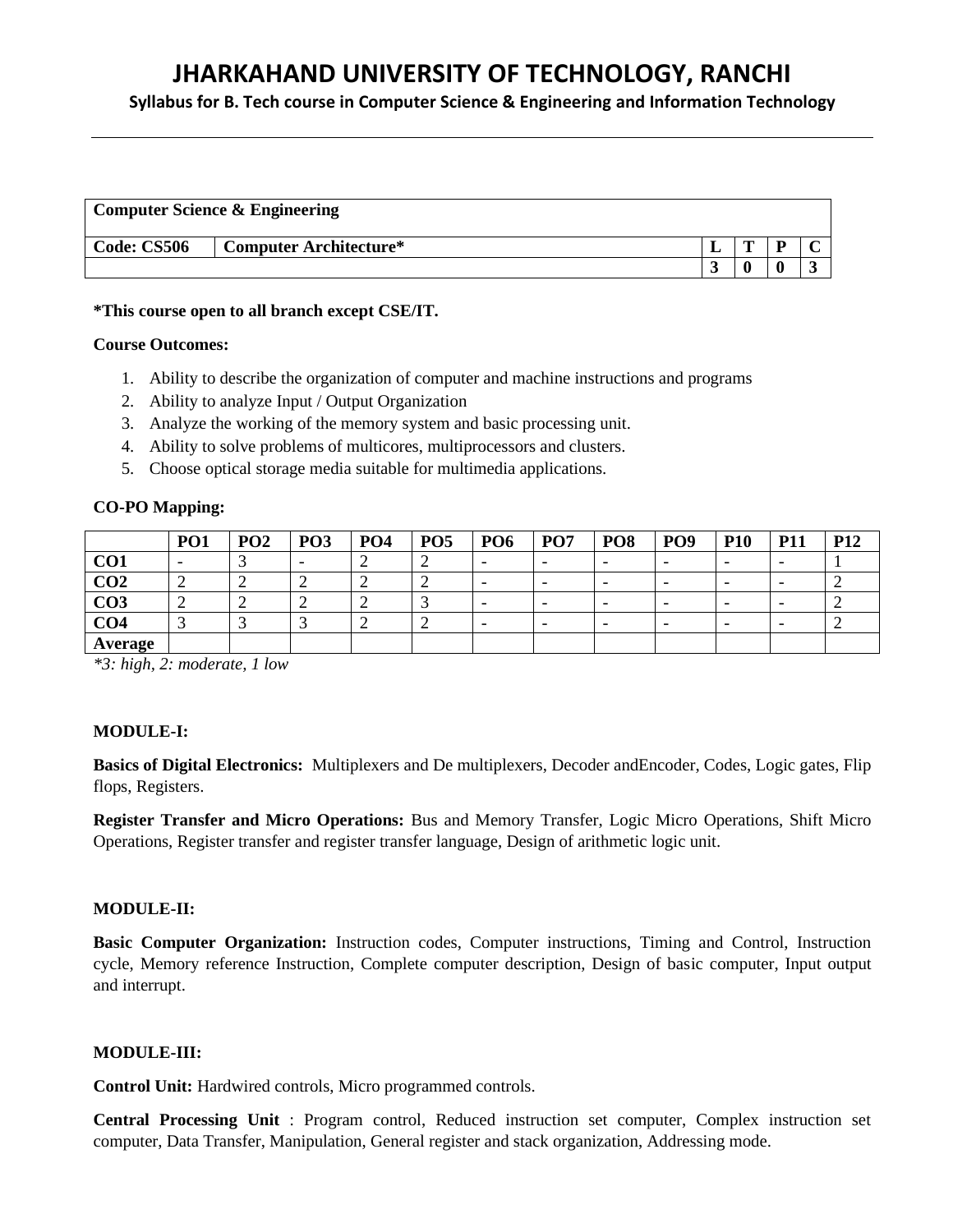**Syllabus for B. Tech course in Computer Science & Engineering and Information Technology**

# **MODULE-IV:**

**Computer Arithmetic:** Addition and subtraction algorithm, Multiplication algorithm, Division algorithms.

#### **MODULE-V:**

**Input-Output Organization:** Priority interrupt, Peripheral devices, Input output interface, Data transfer schemes, Program control and interrupts, Direct memory access transfer, Input/output processor.

**Memory Unit:** High speed memories, Memory hierarchy, Processor Vs Memory speed, Cache memory, Associative memory, Inter leave, Virtual memory, Memory management.

#### **MODULE-VI:**

**Introduction to Parallel Processing:** Pipelining, Characteristics of multiprocessors, Interconnection structures, Inter processor arbitration, Inter processor communication, Synchronization.

#### **Text Books:**

1. Computer System Architecture by Morris Mano, Prentice hall,  $3<sup>rd</sup>$  Edition, (2007)

#### **References:**

- 1. Computer Organization by Carl Hamacher, ZvonkoVranesic, SafwatZaky, Tata Mcgraw Hill, 5th Edition, (2011)
- 2. Computer Architecture : A Quantitative Approach by Hennessy, J. L, David A Patterson, and Goldberg, Pearson Education, 4<sup>th</sup> Edition, (2006)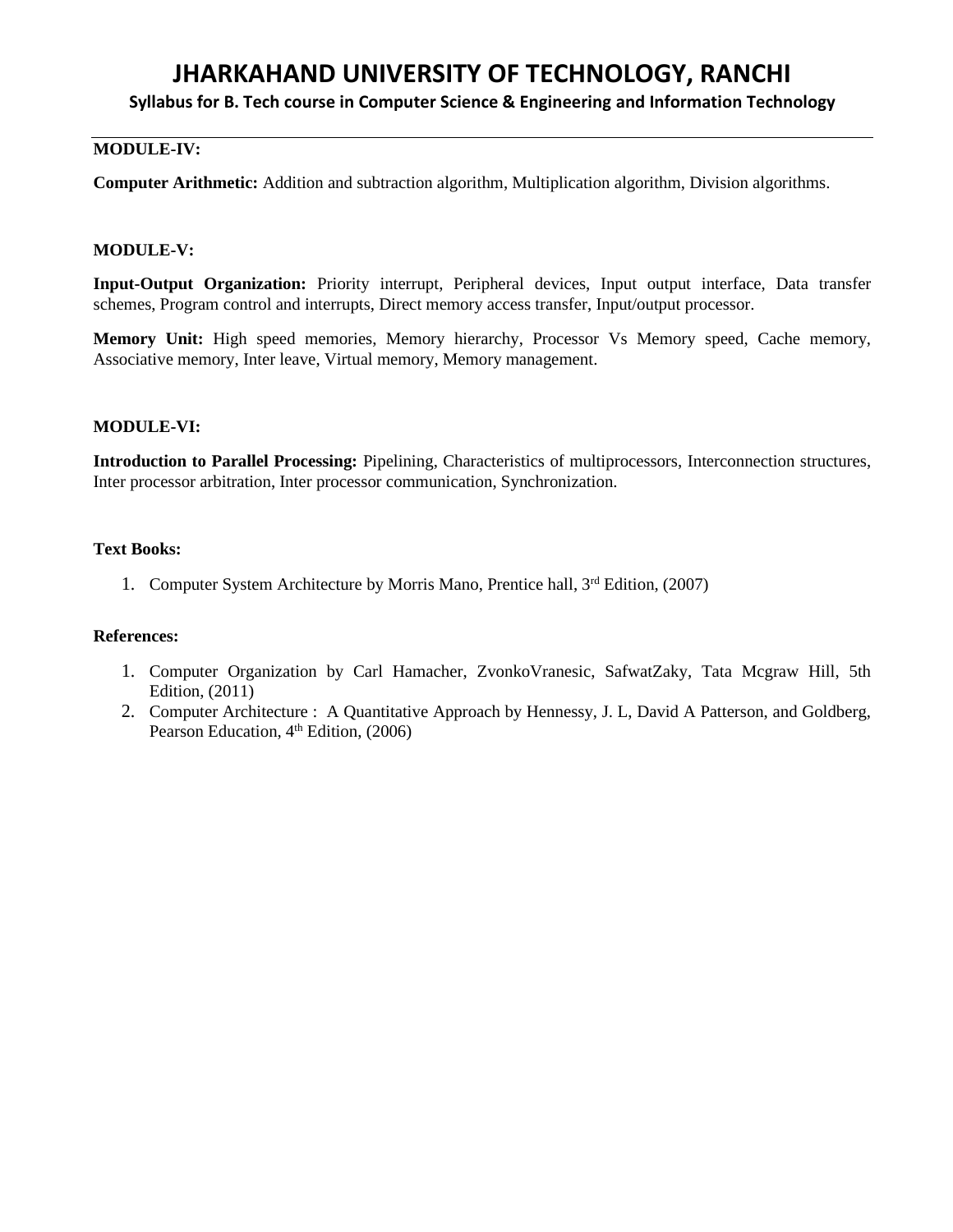**Syllabus for B. Tech course in Computer Science & Engineering and Information Technology**

|                    | <b>Computer Science &amp; Engineering</b> |   |  |
|--------------------|-------------------------------------------|---|--|
| <b>Code: IT501</b> | <b>Information System</b>                 | m |  |
|                    |                                           |   |  |

#### **Course Outcomes**

CO1: Define fundamental concepts of the information system.

CO2: Relate the basic concepts and technologies used in the field of information systems.

CO3: Understand various applications of IS in business environment and management.

CO4: Able todesign and develop information systems.

CO5: Apply and analyze the different security challengesand ethical measures

#### **CO PO mapping:**

|                 | PO <sub>1</sub> | PO <sub>2</sub> | PO <sub>3</sub> | PO <sub>4</sub> | PO <sub>5</sub> | PO <sub>6</sub> | PO <sub>7</sub> | PO <sub>8</sub>          | PO <sub>9</sub> | <b>P10</b> | <b>P11</b> | <b>P12</b>               |
|-----------------|-----------------|-----------------|-----------------|-----------------|-----------------|-----------------|-----------------|--------------------------|-----------------|------------|------------|--------------------------|
| CO <sub>1</sub> |                 |                 |                 |                 | $\blacksquare$  |                 |                 |                          |                 |            |            | ۰                        |
| CO <sub>2</sub> |                 |                 |                 |                 |                 | -               |                 |                          |                 |            |            |                          |
| CO <sub>3</sub> |                 |                 |                 |                 |                 | -               | $\blacksquare$  | $\overline{\phantom{a}}$ |                 |            |            | $\overline{\phantom{0}}$ |
| CO <sub>4</sub> |                 |                 |                 |                 |                 |                 |                 |                          |                 |            |            | $\overline{\phantom{0}}$ |
| CO5             |                 |                 |                 |                 |                 |                 |                 |                          |                 |            |            | $- -$                    |

#### **Module 1–Introduction to Information systems**

Information system, Fundamental roles of IS in business, Trends in information systems, The roles of IS in business, Types of Information systems; Components of Information Systems, Information system resources, information system activities, recognizing information systems; Fundamentals of strategic advantage, Using information technology for strategic advantage.

#### **Module 2: Information Technology**

Computer hardware; Computer software: Application software and System software; Data resource management: database management, database structures, data warehouse and data mining; Telecommunication and networks: Networkingthe enterprise, Telecommunication network alternatives; types of telecommunication networks.

#### **Module 3: Business Applications**

Enterprise business systems, Enterprise Resource Management, Customer relationship Management, Supply Chain Management, Benefits and challenges; E-Commerce systems, Decision support system, Executive information systems, knowledge management systems,Artificial intelligence technologies in business.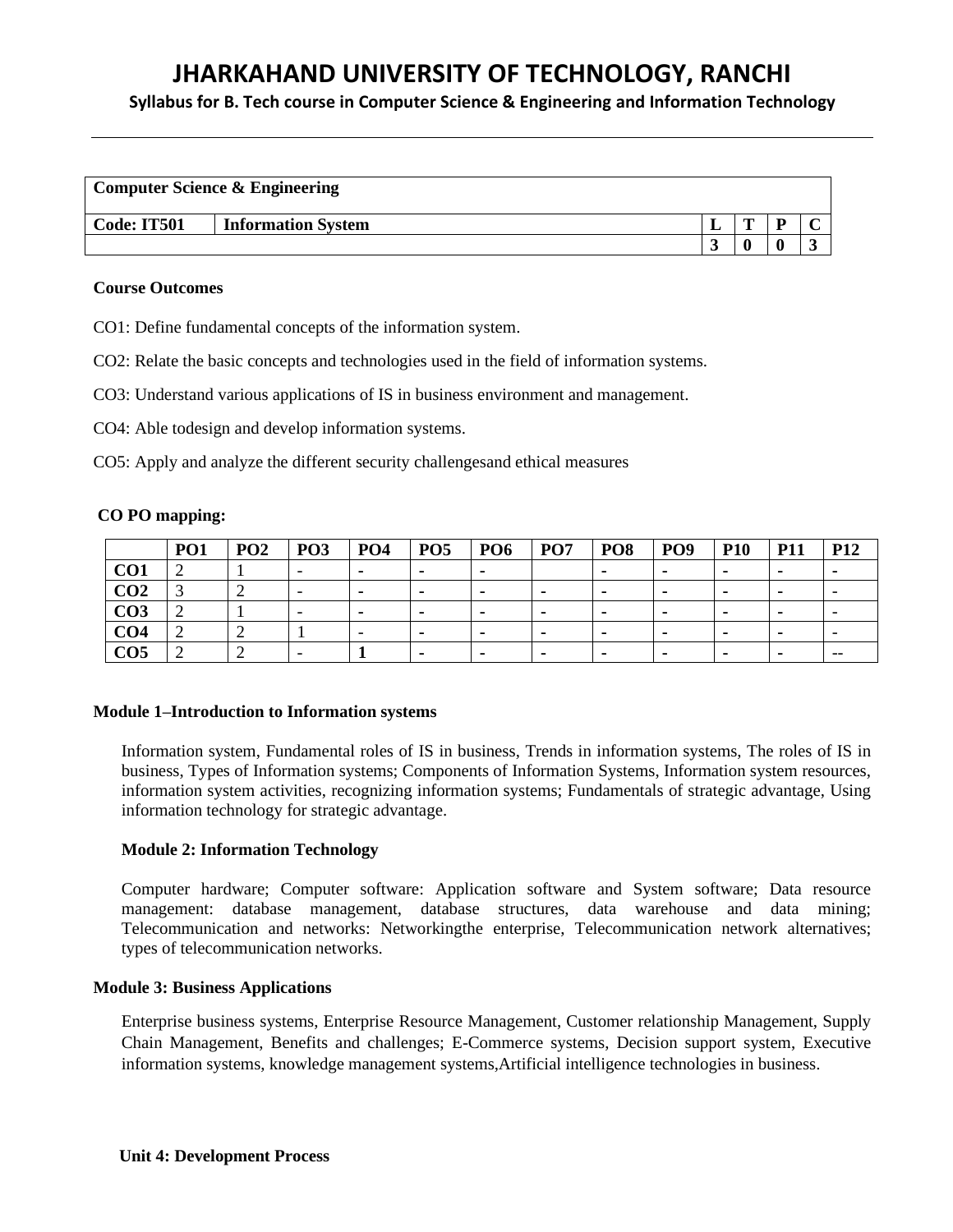# **JHARKAHAND UNIVERSITY OF TECHNOLOGY, RANCHI Syllabus for B. Tech course in Computer Science & Engineering and Information Technology**

System analysis and design, Systems development life cycle, Starting the systems development process, systems analysis, systems design, End User development, Implementation activities, implementation challenges.

# **Unit 5: Management Challenges**

Business/IT security, ethics and society; ethical responsibility of business professionals, Privacy issues, computer crime, tools of security management, internetworked security defenses, security measures, System controls and audits; Managing information technology, Global IT management.

#### **Textbooks:**

1. O'Brien J. A. and Marakas G. M., Introduction to Information Systems, 14th Edition, McGraw-Hill Irwin, 2008.

#### **Reference:**

- 1. Kenneth C. Laudon, Jane Price Laudon, "Management Information Systems: Managing the digital firm", Pearson Education, PHI, Asia.
- 2. "Management Information Systems The ManagersView", Tata McGraw Hill, 2008. Davis, Gorden B. Olson, M.H,
- 3. Jawadekar W S, "Management Information Systems", Second Edition, 2002, Tata.
- 4. "Modern Systems Analysis and Design" Jeffrey A.Hoffer, Joey F.George, Joseph S. Valachich, Prentice Hall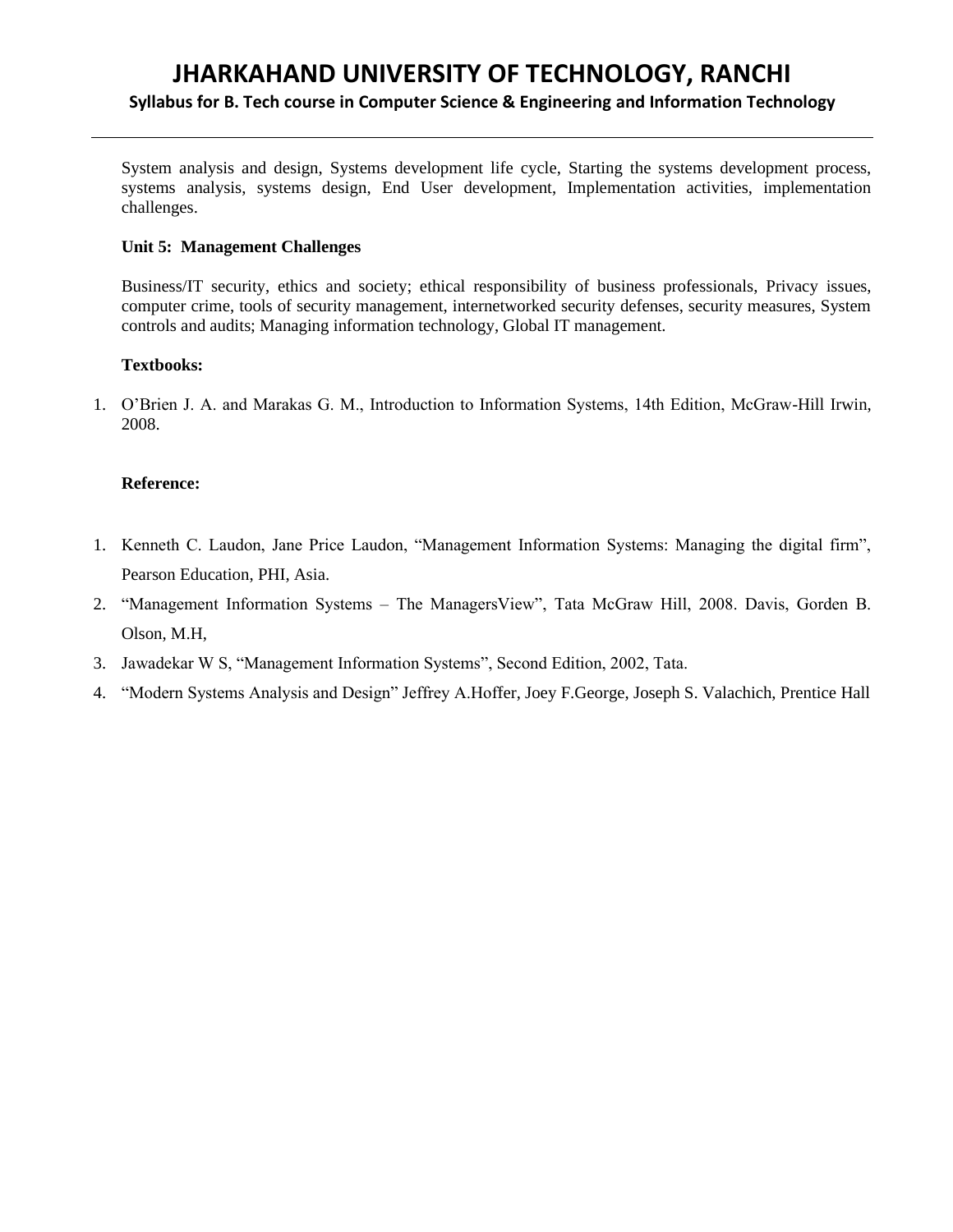**Syllabus for B. Tech course in Computer Science & Engineering and Information Technology**

| <b>Computer Science &amp; Engineering</b>                 |  |  |
|-----------------------------------------------------------|--|--|
| Code: CS501P   Computer Organization and Architecture Lab |  |  |
|                                                           |  |  |

# **List of Experiments:**

- 1. To design Half adder and Full adder circuit using Multi-Sim and verify the truth table.
- 2. To design Half sub-tractor and Full sub-tractor circuit using Multi-Sim and verify the truth table.
- 3. To construct and verify the operation of Parity Bit Generator and Checker.
- 4. To construct and verify operation of 4x1, 8x1 Multiplexer.
- 5. To construct and verify the operation of 3x8 Decoder and 8x3 Encoder.
- 6. To design 2-bit arithmetic and logic unit and verify the truth table.
- 7. To design 4-bit universal shift register and verify the truth table.
- 8. To design the 4-bit ALU and verify the truth table.
- 9. To generate digital clock signal using 555 Timer.
- 10. To design 4-bit Binary Up Counter and verify the truth table.
	- a. To study Cache Memory.
	- b. To study Hardwired Control Unit&Micro-programmed Control Unit.

| <b>Computer Science &amp; Engineering</b> |                                    |   |   |  |
|-------------------------------------------|------------------------------------|---|---|--|
|                                           | Code: CS502P   Compiler Design Lab | m | ח |  |
|                                           |                                    |   |   |  |

# **Listof Experiments**

- 1. To Design a lexical analyzer for given language to recognize a few patterns in C (Ex. identifiers, constants, comments, operators etc.) and the lexical analyzer should ignore redundant spaces, tabs, and new lines.
- 2. To test whether a given identifier is valid or not.
- 3. To find out the FIRSTPOS and FOLLOWPOS for a given expression.
- 4. To implement LL (1) parser.
- 5. To implement Recursive Descent parser.
- 6. To implement a Symbol Table.
- 7. To identify that, for a given set of grammar, whether the string belongs to that grammar or not.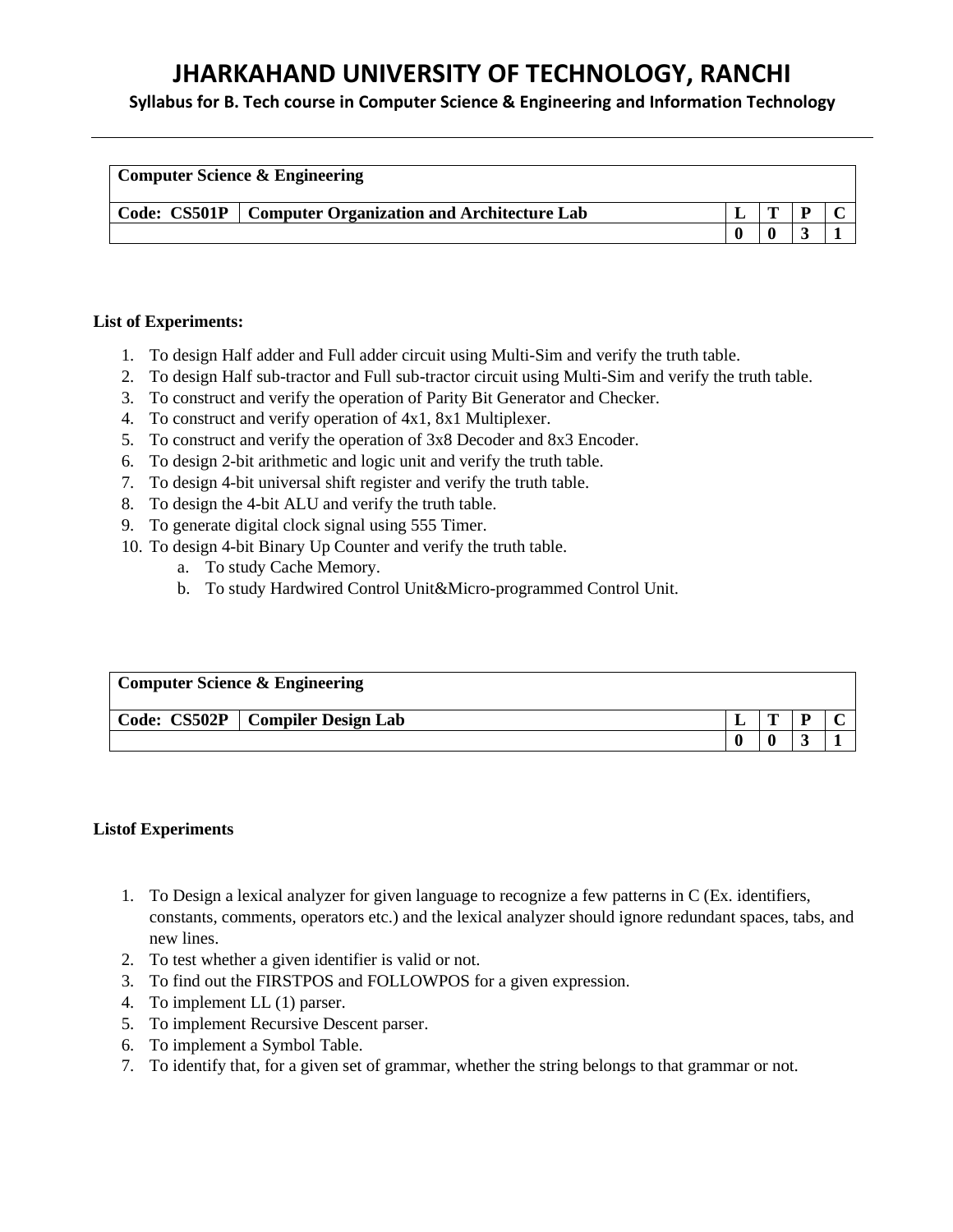# **Syllabus for B. Tech course in Computer Science & Engineering and Information Technology**

| <b>Computer Science &amp; Engineering</b> |   |  |
|-------------------------------------------|---|--|
| Code: CS503P   Computer Graphics Lab      | m |  |
|                                           |   |  |

# **List of Experiments:**

- 1. To implement DDA Line Drawing Algorithm.
- 2. To implement Bresenham's Line Drawing Algorithm.
- 3. To implement Mid-Point Circle Drawing Algorithm.
- 4. To implement Mid-Point Ellipse Drawing Algorithm.
- 5. To implement 2-D Transformation.
- 6. To implement Boundary Fill Algorithm.
- 7. To implement Flood Fill Algorithm.
- 8. To implement Cohen Sutherland Line Clipping Algorithm.
- 9. To implement Sutherland Hodgeman Polygon Clipping Algorithm.

| <b>Computer Science &amp; Engineering</b> |   |  |
|-------------------------------------------|---|--|
| Code: CS504P   Linux Programming Lab      | m |  |
|                                           |   |  |

# **List of experiments:**

- 1. Execute various Linux shell commands in bash shell and explore various options and arguments using man page.
- 2. Shell Script basics
	- i. Write a *shell script* that accepts a file name, starting and ending line numbers as arguments and displays all the lines between the given line numbers
	- ii. Write a *shell script* that deletes all lines containing a specified word in one or more files supplied as arguments to it
	- iii. Write a *shell script* that displays a list of all files in the current directory to which the user has read, write and execute permissions.
	- iv. Write a *shell script* that receives any number of file names as its arguments, checks if every argument supplied is a file or a directory and reports accordingly. Whenever the argument is a file, the number of lines on it is also reported.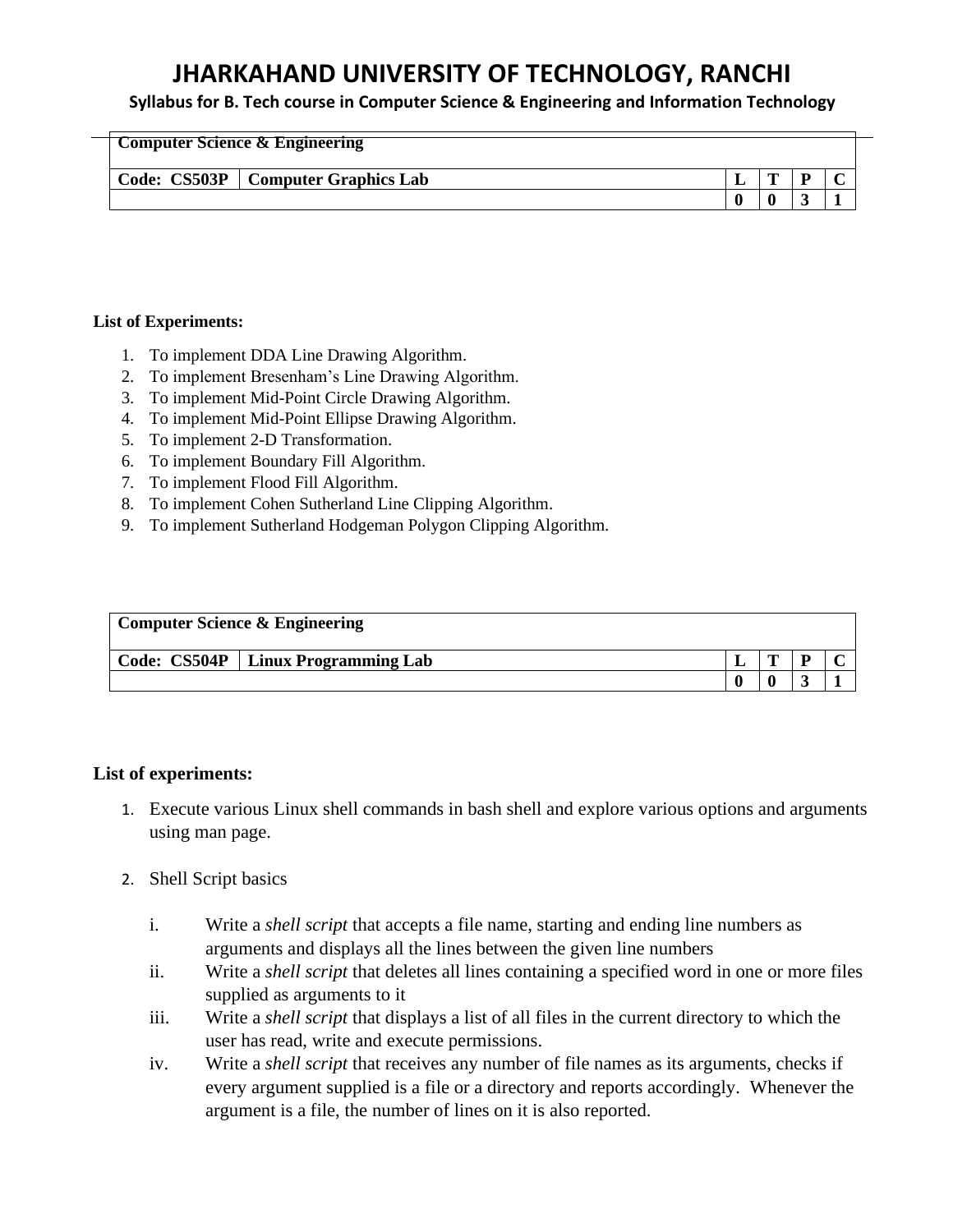# **Syllabus for B. Tech course in Computer Science & Engineering and Information Technology**

|              | V.    | Write a <i>shell script</i> that receives any number of file names as its arguments, counts and<br>reports the occurrence of each word that is present in the first argument file on other<br>argument files. |
|--------------|-------|---------------------------------------------------------------------------------------------------------------------------------------------------------------------------------------------------------------|
|              | vi.   | Write a <i>shell script</i> to list all of the directory files in a directory.                                                                                                                                |
| 3.           |       |                                                                                                                                                                                                               |
|              | i.    | Write a <i>C</i> program that makes a copy of a file using standard I/O and system calls.                                                                                                                     |
|              | ii.   | Write a <i>C</i> program to emulate the Unix 'ls -l' command.                                                                                                                                                 |
|              | iii.  | Write client and server programs (using $C$ ) for interaction between server and client<br>processes using Unix Domain sockets.                                                                               |
|              | iv.   | Write a C program to list every file in a directory, its inode number and file name.                                                                                                                          |
|              | V.    | Implement in $C$ the following Linux commands using system calls:<br>(a) cat (b) $\lg$ (c) mv                                                                                                                 |
|              | vi.   | Write a C program to emulate the UNIX $ls$ –1 command.                                                                                                                                                        |
|              | vii.  | Write a C program to list for every file in a directory, its inode number and file name.                                                                                                                      |
|              | viii. | Write a C program that demonstrates redirection of standard output to a file.                                                                                                                                 |
| Ex: ls > f1. |       |                                                                                                                                                                                                               |
| 4.           |       | Write a C program to create a child process and allow the parent to display "parent" and the<br>child to display "child" on the screen.                                                                       |
| 5.           |       | Write a C program to create a Zombie process and orphan process.                                                                                                                                              |

- 6. Write a C program that illustrates how to execute two commands concurrently with a command pipe. Ex:  $-$  ls  $-$ l | sort
- 7. Write C programs that illustrate communication between two unrelated processes using named pipe
- 8. Write a C program to create a message queue with read and write permissions to write 3 messages to it with different priority numbers.
- 9. Write a C program to allow cooperating processes to lock a resource for exclusive use, using a) Semaphores b) flock or lockf system calls.
- 10. Write a C program that illustrates suspending and resuming processes using signals.
- 11. Write a C program that implements a producer-consumer system with two processes. (Using Semaphores ).
- 12. Write client and server programs (using c) for interaction between server and client processes using Unix Domain sockets.
- 13. Write client and server programs (using c) for interaction between server and client processes using Internet Domain sockets.
- 14. Write a C program that illustrates two processes communicating using shared memory.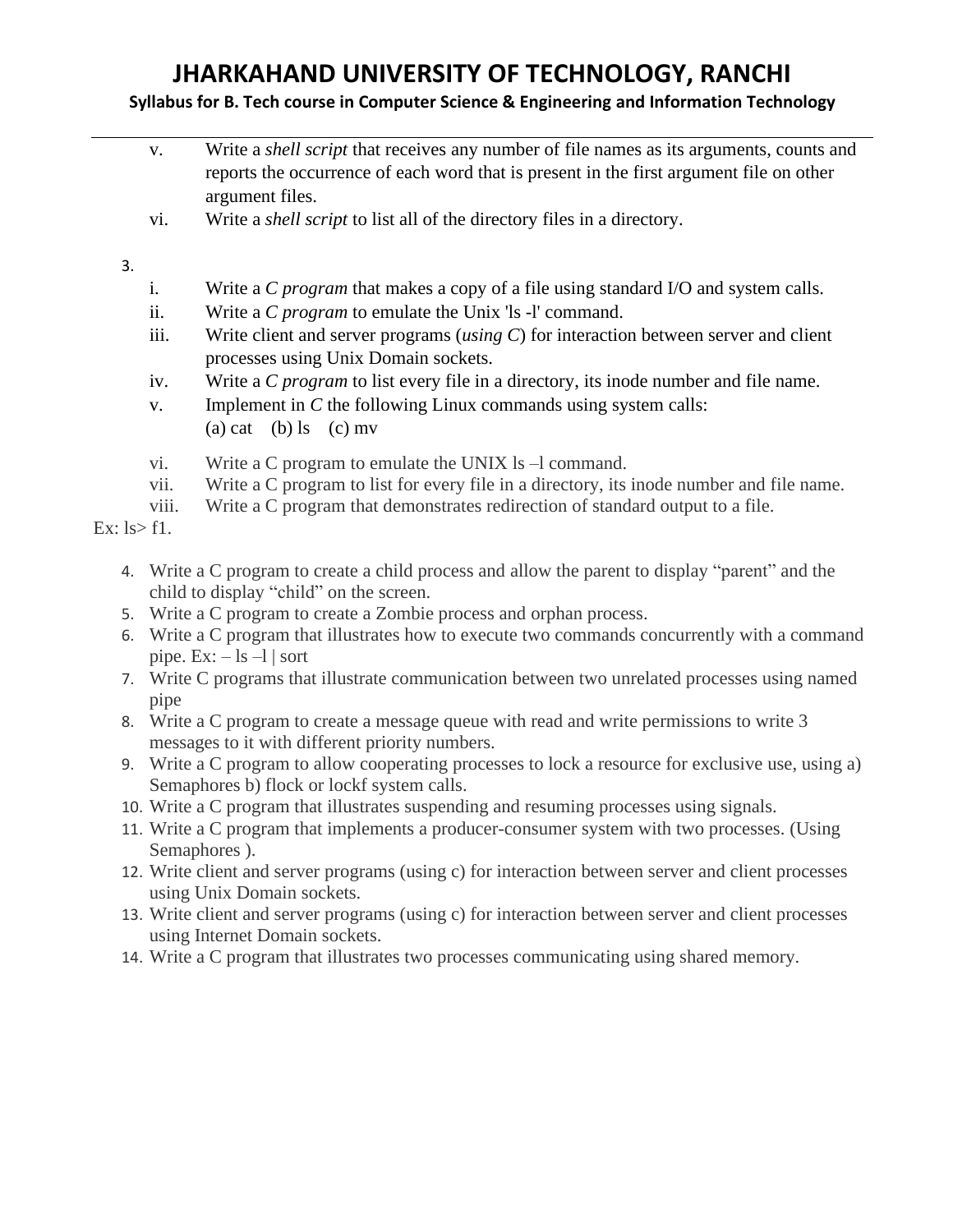**Syllabus for B. Tech course in Computer Science & Engineering and Information Technology**

| <b>Computer Science &amp; Engineering</b> |                        |  |  |  |  |
|-------------------------------------------|------------------------|--|--|--|--|
| Code: IT501P                              | Information System Lab |  |  |  |  |
|                                           |                        |  |  |  |  |

# **List of Experiments:**

1. Develop a student management system.

- It should contain all the information of University or a school.
- It should contain all the information of University Infrastructure or a school.
- It should contain all the information of University Students.

2. Design a marketing information system with fundamental inputs and outputs

Inputs: 1. Sales on units by each salesman for a period. 2. Estimated sales in units of competitor corresponding to above. 3. Economic conditions and trends.

Outputs: 1. Sales by product i.e. month wise and till date. 2. Sales by salesman i.e. month wise and till date. 3. Sales by trend analysis. 4. Sales forecasting

3. Given a fact table with sales data (for example sales (market#, product#, time#, amount) – see the lecture notes) and relevant dimension tables, write an SQL statement that slices the cube to select sales only in week 2, and dice it by regions.

4. To design a Personal Management Information System using XML to implement E-Commerce Marketing Strategies.

5. To identify top retail web sites and online sales volume of those websites and perform pattern analysis using data mining concepts.

6. To design an online learning database application with DBMS operations, working with tables, queries, forms, reports and data analysis.

7. To develop a transaction processing application to discover or identify similar patterns from transaction data using data mining techniques.

8. Case study 1

9. Case study 2

10. Mini Project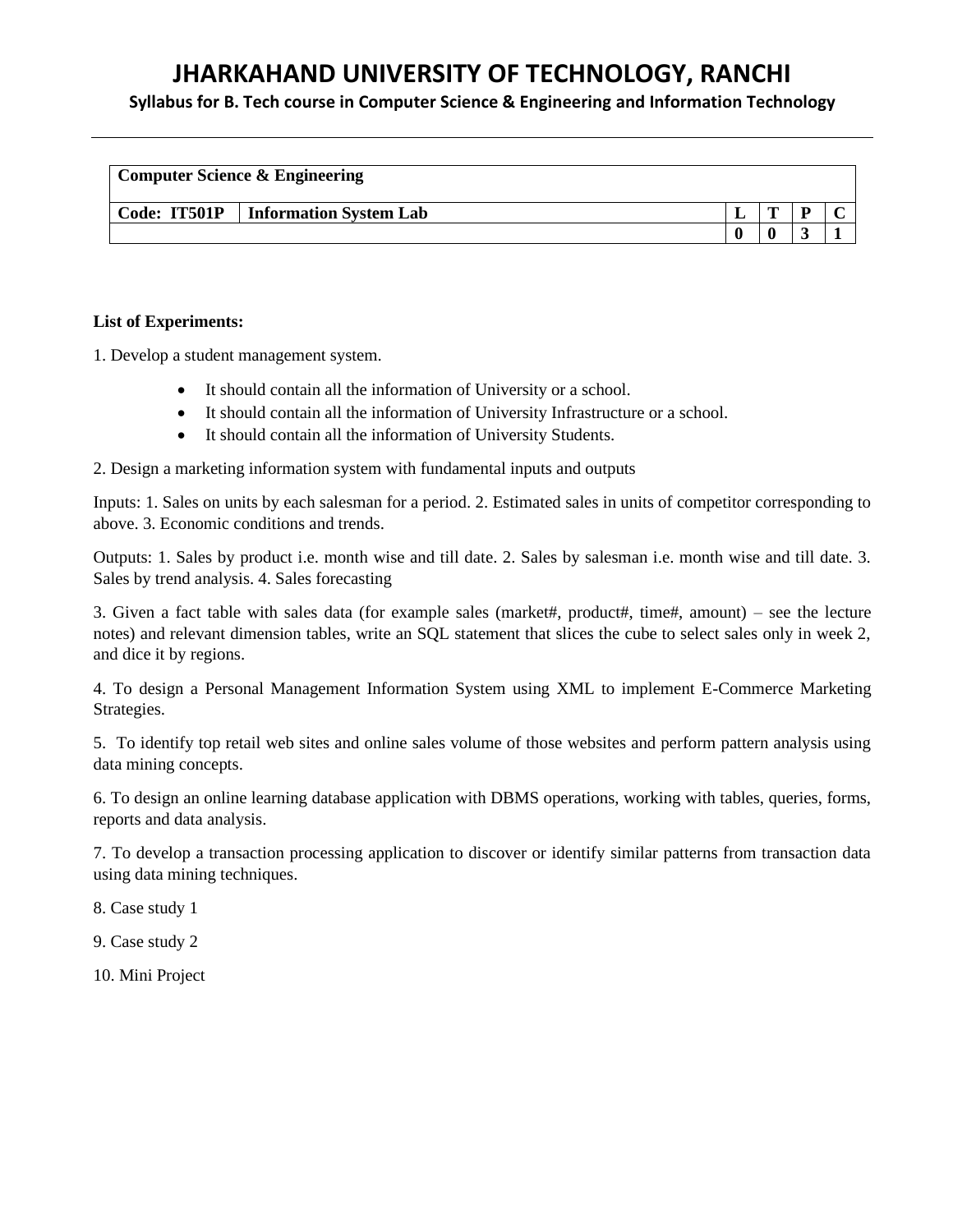**Syllabus for B. Tech course in Computer Science & Engineering and Information Technology**

| <b>Computer Science &amp; Engineering</b> |   |   |  |
|-------------------------------------------|---|---|--|
| Code: IT502P   Web Technology Lab         | m | D |  |
|                                           |   |   |  |

# **List of Experiments**

1. Design a web page using HTML which includes the following:

- To display your education details in a tabular format.
- To illustrate the usage of HTML Lists.
- To embed an image and create a link such that clicking on image takes user to other page.
- To embed an image map in a web page.
- To embed Audio and Video in a web page.

2.Design a static web page using HTML which includes the following:

- To create a frameset having header, navigation and content sections.
- To create frames such that page is divided into 3 frames 20% on left to show contents of pages, 60% in center to show body of page, remaining on right to show remarks.

3. Write an HTML program to design an Entry form of student details and send it to store at database server like SQL, Oracle or MS Access.

4. Design a web page using CSS which includes the following:

- Use different font styles.
- Set background image for both the page and single elements on page.
- Control the repetition of image with background-repeat property
- Define style for links as a:link, a:active, a:hover, a:visited
- Add customized cursors for links.
- Work with layers.

5. Write a Java applet program:

- To display moving text or content.
- To draw lines, ovals, and rectangles.
- To display a Digital Clock.
- To select a URL from my Applet and send the browser to that page.

6.Write a JavaScript program:

• To design the scientific calculator and make event for each button.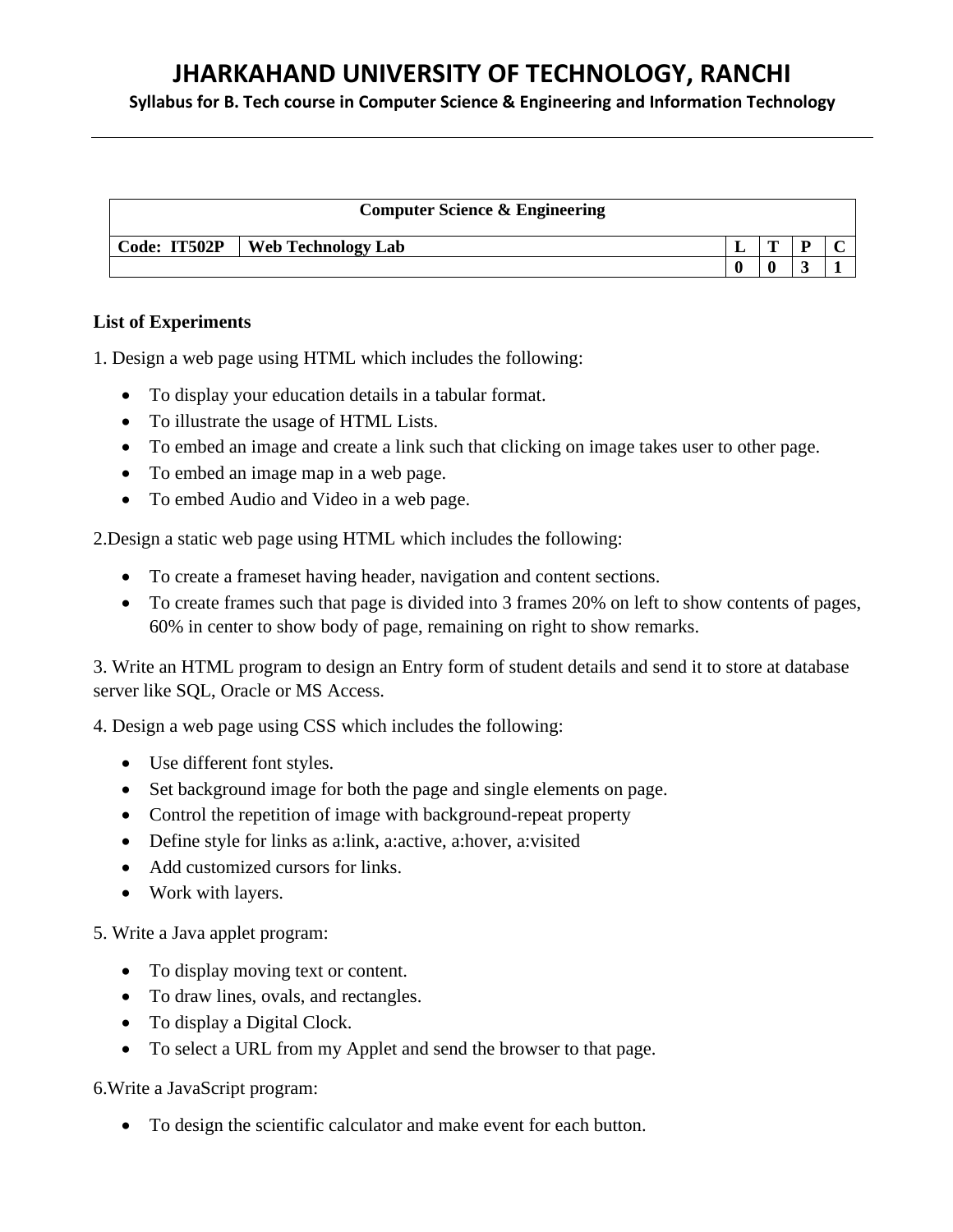# **Syllabus for B. Tech course in Computer Science & Engineering and Information Technology**

• To compute the squares and cubes of the numbers from 0 to 10 and outputs HTML text that displays the resulting values in an HTML table format.

7. Write JavaScript to validate the following fields of the above registration page:

- Name (Name should contains alphabets and the length should not be less than 6 characters).
- Password (Password should not be less than 6 characters length).
- E-mail id (should not contain any invalid and must follow the standard pattern name@domain.com).
- Phone number (Phone number should contain 10 digits only).

8. Write a JavaBeans program to converts value of INR (Indian Rupees) into equivalent American/Canadian/Australian Dollar value.

9. Write a Java servlet programs to conduct online examination and to display student mark list available in a

Database.

10. Write an XML program:

- To display the Book information which includes the following:
- Title of the book
- Author Name
- ISBN number
- Publisher name
- Edition
- Price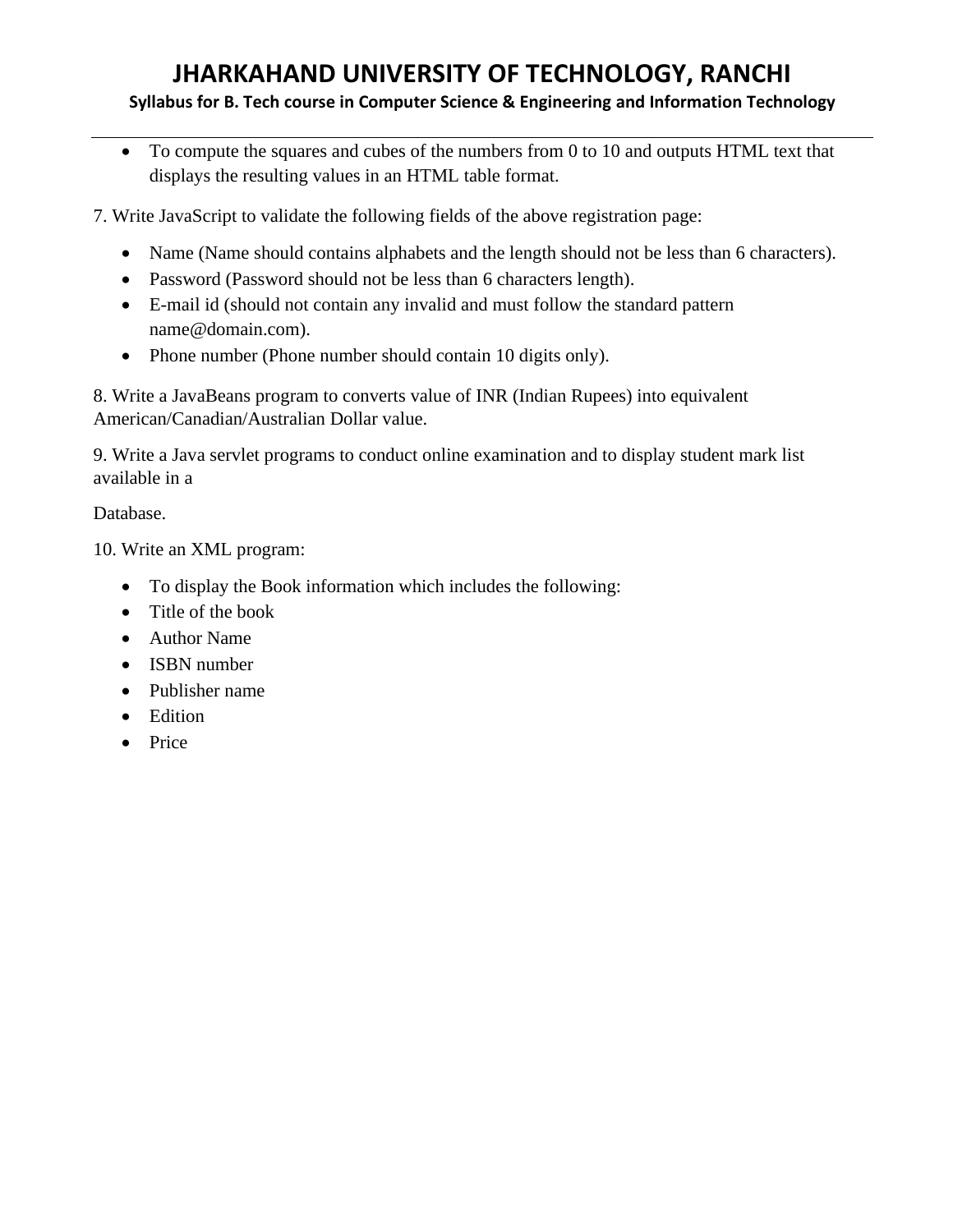**Syllabus for B. Tech course in Computer Science & Engineering and Information Technology**

# **Semester – VI**

|             | <b>Computer Science &amp; Engineering</b> |   |  |
|-------------|-------------------------------------------|---|--|
| Code: CS601 | <b>Computer Networks</b>                  | m |  |
|             |                                           |   |  |

# **Course Objective:**

This course includes learning about computer network organization and implementation. Students are introduced to computer network design and its operations, and discuss the topics of OSI communication model; error detection and recovery; LANs; network naming and addressing; and basics of cryptography and network security.

# **Course Outcome:**

| CO1             | Describe and analyze the importance of data communications and the layered protocol<br>model                         |
|-----------------|----------------------------------------------------------------------------------------------------------------------|
| CO <sub>2</sub> | Describe, analyze and evaluate a number of data link, network, and transport layer protocols<br>and network devices. |
| CO <sub>3</sub> | Have a basic knowledge of the use of cryptography and network security;                                              |
| CO <sub>4</sub> | Explain concepts and theories of networking and apply them to various situations,                                    |
|                 | classifying networks, analyzing performance and implementing new technologies                                        |

# **CO-PO Mapping:**

|                 | PO <sub>1</sub> | PO <sub>2</sub> | PO <sub>3</sub> | <b>PO4</b> | PO <sub>5</sub> | PO <sub>6</sub> | PO <sub>7</sub> | PO <sub>8</sub> | PO <sub>9</sub> | <b>P10</b>               | <b>P11</b> | P12 |
|-----------------|-----------------|-----------------|-----------------|------------|-----------------|-----------------|-----------------|-----------------|-----------------|--------------------------|------------|-----|
| CO <sub>1</sub> |                 |                 |                 |            |                 |                 | -               |                 |                 | -                        |            |     |
| CO <sub>2</sub> |                 |                 |                 |            |                 |                 | -               |                 |                 |                          |            |     |
| CO <sub>3</sub> |                 |                 |                 |            |                 |                 |                 |                 |                 | $\overline{\phantom{0}}$ |            |     |
| CO <sub>4</sub> |                 |                 |                 |            |                 |                 | -               |                 |                 |                          |            |     |

# **Course Description:**

# **MODULE 1:**

Data communication Components**:** Representation of data and its flow in Networks, Various Connection Topology, Protocols and Standards, OSI model.Physical Layer: LAN technologies (Ethernet), Multiplexing, Transmission Media, Switching Techniques.

# **MODULE 2:**

Data Link Layer: Flow Control and Error control protocols - Stop and Wait, Go back – N ARQ, Selective Repeat ARQ, and Sliding Window. Multiple access protocols -Pure ALOHA, Slotted ALOHA, CSMA/CD, CDMA/CA. Error Detection and Error Correction - Fundamentals, Block coding, CRC, Hamming Code.

# **MODULE 3:**

Network Layer: Internetworking Devices. IP Addressing and Subnetting, Network Layer Protocols: IPV4, IPV6 and ICMP. Address Mapping: ARP, RARP and DHCP. Routing algorithms (link state and distance vector).

# **MODULE 4:**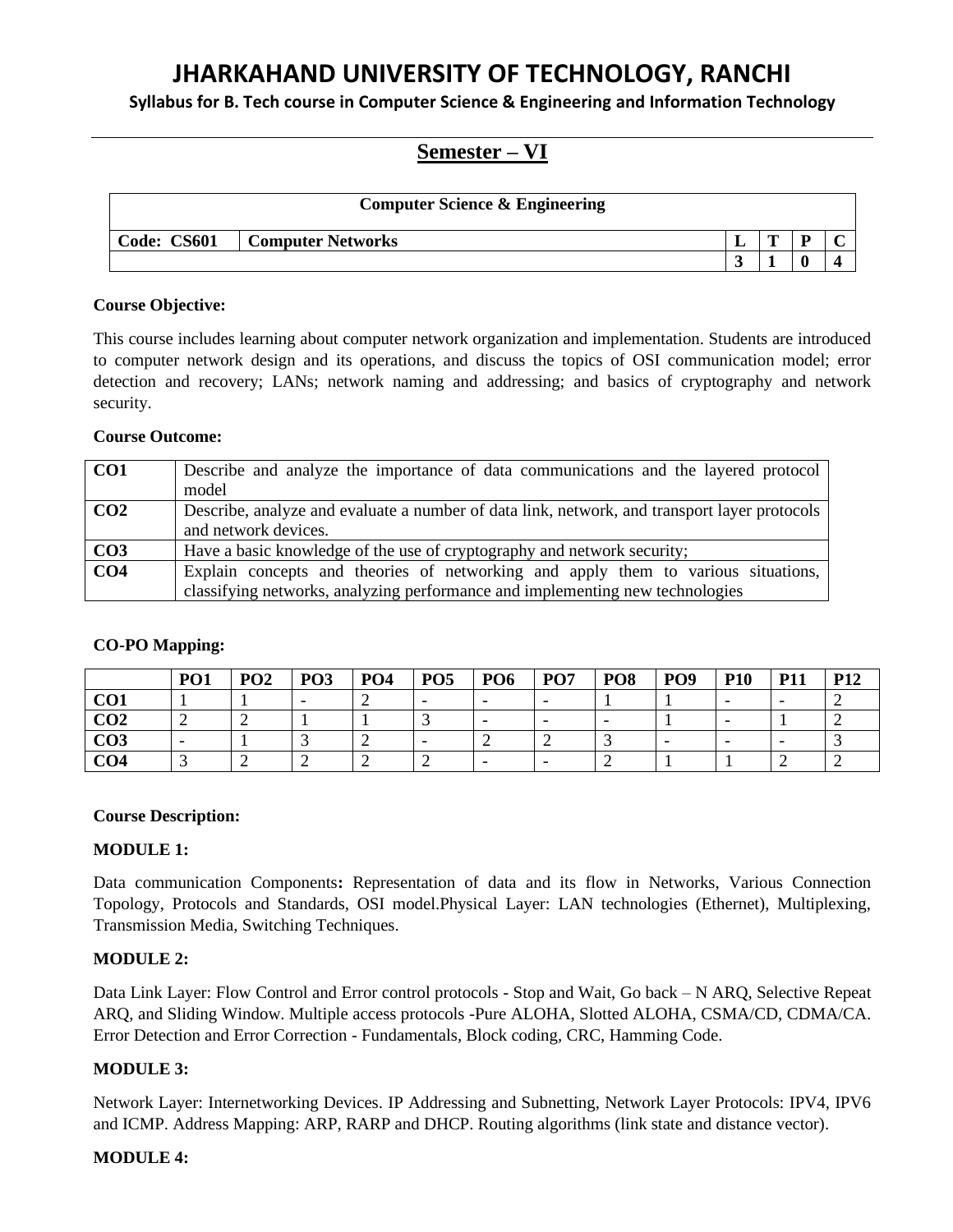# **Syllabus for B. Tech course in Computer Science & Engineering and Information Technology**

Transport Layer: Process to Process Delivery: UDP and TCP, Congestion Control and Quality of Services.

#### **MODULE 5:**

Application Layer: Application layer protocols (DNS, SMTP, POP, FTP, HTTP). Basics of Wi-Fi.

# **MODULE 6:**

Network security: authentication, basics of public key and private key cryptography, digital signatures and certificates, firewalls.

#### **Text Books:**

1. "Data Communication and Networking", BehrouzForouzan, McGraw Hill Education.

#### **Reference Books:**

- 1. "Computer Networks", Andrew S Tanenbaum, Pearson Edition
- **2.** "Data and Computer Communications " , W. Stallings, PHI/ Pearson Education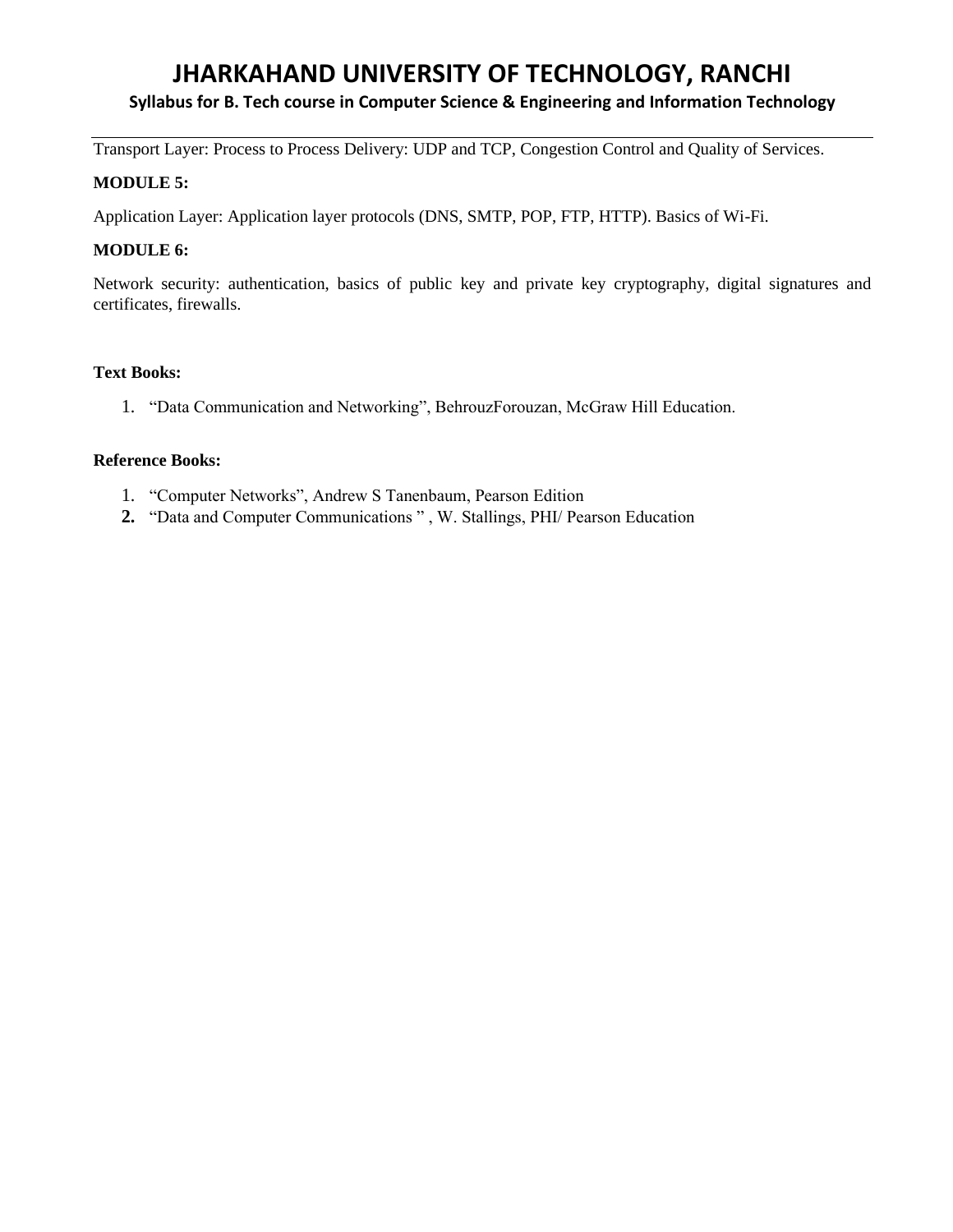**Syllabus for B. Tech course in Computer Science & Engineering and Information Technology**

|             | <b>Computer Science &amp; Engineering</b> |   |   |  |
|-------------|-------------------------------------------|---|---|--|
| Code: CS602 | Data Science                              | m | n |  |
|             |                                           |   |   |  |

#### **Course Objective:**

The main objective of this course is to train the student to do theoretical with practical data science work, Careerwise, we expect our students to be able to develop into skilled data science researchers or software developers.

#### **Course Outcome:**

- 1. To enable students with data analytics skill
- 2. To develop knowledge of fundamentals of data science
- 3. To empower students with hands-on for data science
- 4. To make students experience with theoretical data science and programming

#### **CO-PO Mapping:**

|                 | <b>PO1</b>               | PO <sub>2</sub>          | <b>PO3</b>               | PO <sub>5</sub>          | <b>PO9</b> | <b>P11</b> | <b>P12</b> |
|-----------------|--------------------------|--------------------------|--------------------------|--------------------------|------------|------------|------------|
| CO <sub>1</sub> | $\overline{\phantom{0}}$ |                          |                          | $\overline{\phantom{0}}$ |            |            |            |
| CO <sub>2</sub> |                          |                          | $\overline{\phantom{0}}$ | -                        |            |            |            |
| CO <sub>3</sub> |                          |                          |                          |                          |            |            |            |
| CO <sub>4</sub> |                          | $\overline{\phantom{0}}$ |                          |                          |            |            |            |

# **MODULE-I**

#### **INTRODUCTION: -**

Introduction to data science, Different sectors of using data science, Purpose and components of Python, Data Analytics processes, Exploratory data analytics, Quantitative technique and graphical technique, Data types for plotting.

# **MODULE-II**

# **STATISTICAL ANALYSIS: -**

Introduction to statistics, statistical and non-statistical analysis, major categories of statistics, population and sample, Measure of central tendency and dispersion, Moments, Skewness and kurtosis, Correlation and regression, Theoretical distributions – Binomial, Poisson, Normal

# **MODULE-III**

# **INTRODUCTION TO MACHINE LEARNING: -**

Machine learning, Types of learning, Properties of learning algorithms, Linear regression and regularization, model selection and evaluation, classification: SVM, kNN and decision tree, Ensemble methods: random forest, Naive Bayes and logistic regression, Clustering: k-means, feature engineering and selection, Dimensionality reduction: PCA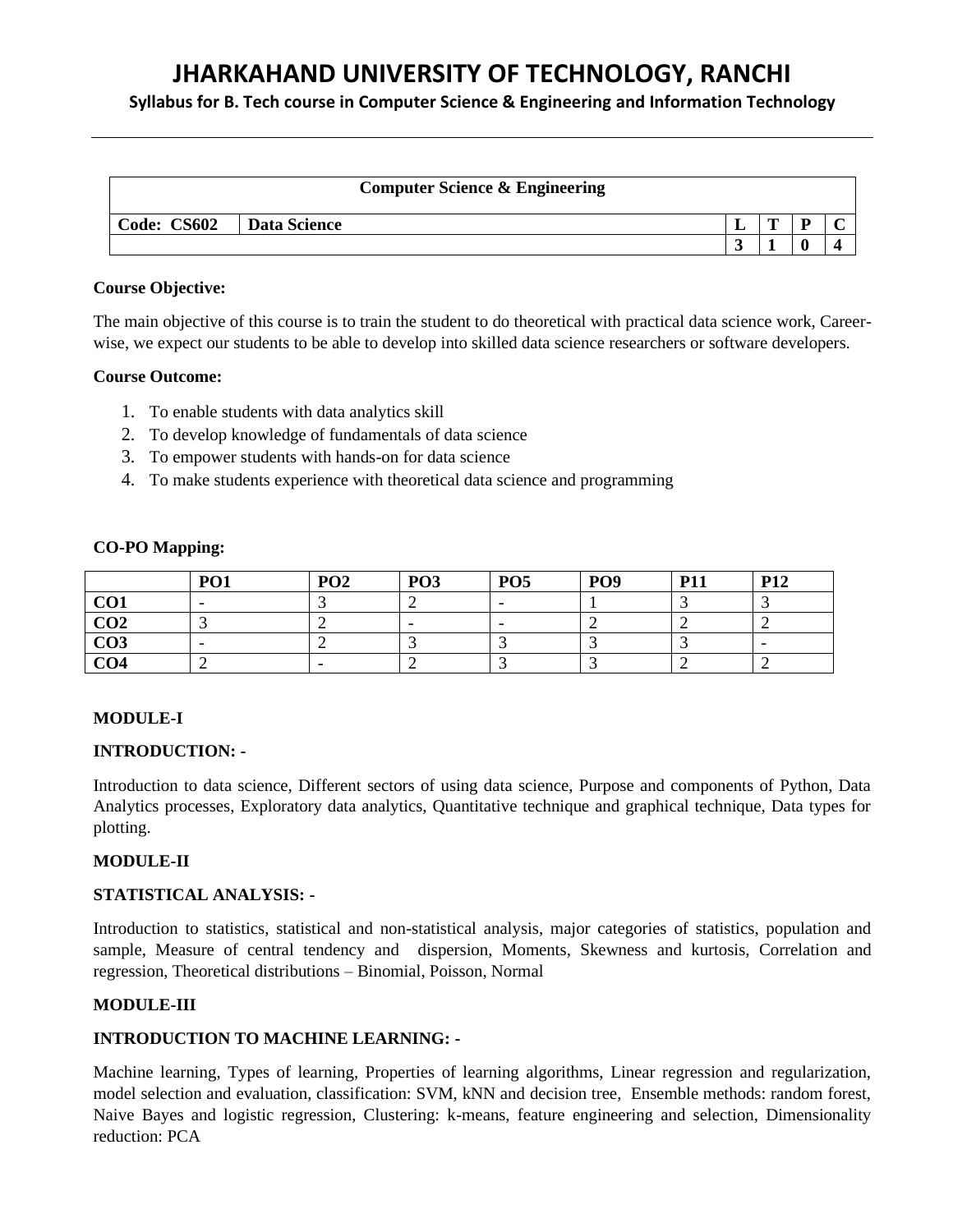# **Syllabus for B. Tech course in Computer Science & Engineering and Information Technology**

# **MODULE-IV**

#### **PYTHON SETUP FOR MATHEMATICAL AND SCIENTIFIC COMPUTING: -**

Anaconda installation process, data types with python, basic operators and setup, introduction to numpy, mathematical functions of numpy, introduction to scipy, scipy packages, data frame and data operations, data visualisation using matplotlib

### **Text Books**:

- 1. N.G.Das , Statistical Methods (combined edition Vol.I and Vol.II) McGraw Hill
- 2. Roger D. Peng, Elizabeth Matusi, The Art of Data Science: A Guide for Anyone who work with data - Leanpub
- 3. AurelienGeron, Hands-On Machine Learning with Scikit Learn &TensorFlow O'reilly

#### **Reference Books:**

- 1. AndriyBurkov, The Hundred Page Machine Learning Book Xpress Publishing
- **2.** James, G., Witten, D., Hastie, T., Tibshirani, R. An introduction to statistical learning with applications in R. Springer.
- **3.** Murphy, K. Machine Learning: A Probabilistic Perspective. MIT Press
- **4.** Jan Erik Solem, Programming Computer Vision with Python O' Reilly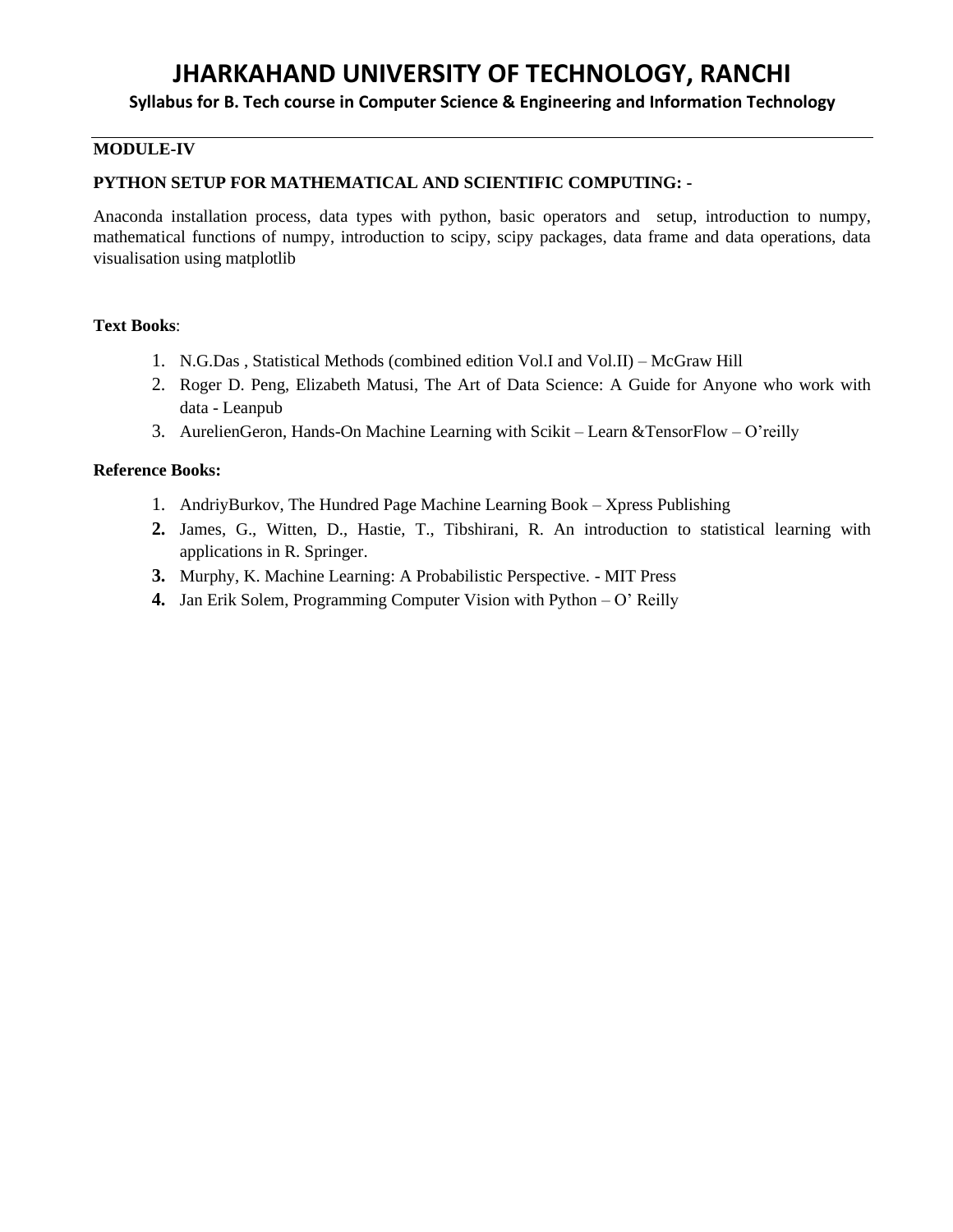# **Syllabus for B. Tech course in Computer Science & Engineering and Information Technology**

| <b>Computer Science &amp; Engineering</b> |                         |  |   |   |  |
|-------------------------------------------|-------------------------|--|---|---|--|
| Code: CS603                               | <b>Image Processing</b> |  | m | D |  |
|                                           |                         |  |   |   |  |

# **Pre-requisite(s)**

Knowledge ofData Structures, Computer Graphics required for this course.

# **Objectives of the course**

#### **Course Outcomes:**

After completing this course, students will be able to:

| CO <sub>1</sub> | To study the image fundamentals and image transforms necessary for image processing |
|-----------------|-------------------------------------------------------------------------------------|
| CO <sub>2</sub> | To study the image enhancement techniques.                                          |
| CO <sub>3</sub> | To study the image restoration procedures and segmentation tools.                   |
| CO <sub>4</sub> | To study the wavelet tools and the image compression procedures.                    |

#### **Mapping of course outcomes with program outcomes:**

|                 | PO1            | PO2                      | P <sub>03</sub> | <b>PO4</b>               | <b>PO5</b> | $ $ PO6                  | P <sub>07</sub> | <b>PO8</b> | <b>PO9</b>               | <b>PO10</b> | <b>PO11</b> | <b>PO12</b>              |
|-----------------|----------------|--------------------------|-----------------|--------------------------|------------|--------------------------|-----------------|------------|--------------------------|-------------|-------------|--------------------------|
| CO1             | 3              | $\overline{\phantom{a}}$ | 2               | $\overline{\phantom{a}}$ |            | $\overline{\phantom{a}}$ |                 |            | $\overline{\phantom{a}}$ |             |             |                          |
| CO <sub>2</sub> | 3              | $\overline{2}$           | $\overline{2}$  | 3                        |            |                          |                 |            | $\overline{\phantom{a}}$ |             |             |                          |
| CO <sub>3</sub> | $\overline{2}$ | $\overline{\phantom{a}}$ | 3               | 2                        |            | ٠                        |                 |            | $\overline{\phantom{a}}$ |             |             | $\overline{\phantom{0}}$ |
| CO <sub>4</sub> | 1              | $\overline{2}$           | 3               | $\overline{\phantom{0}}$ |            |                          |                 |            | $\overline{\phantom{a}}$ |             |             |                          |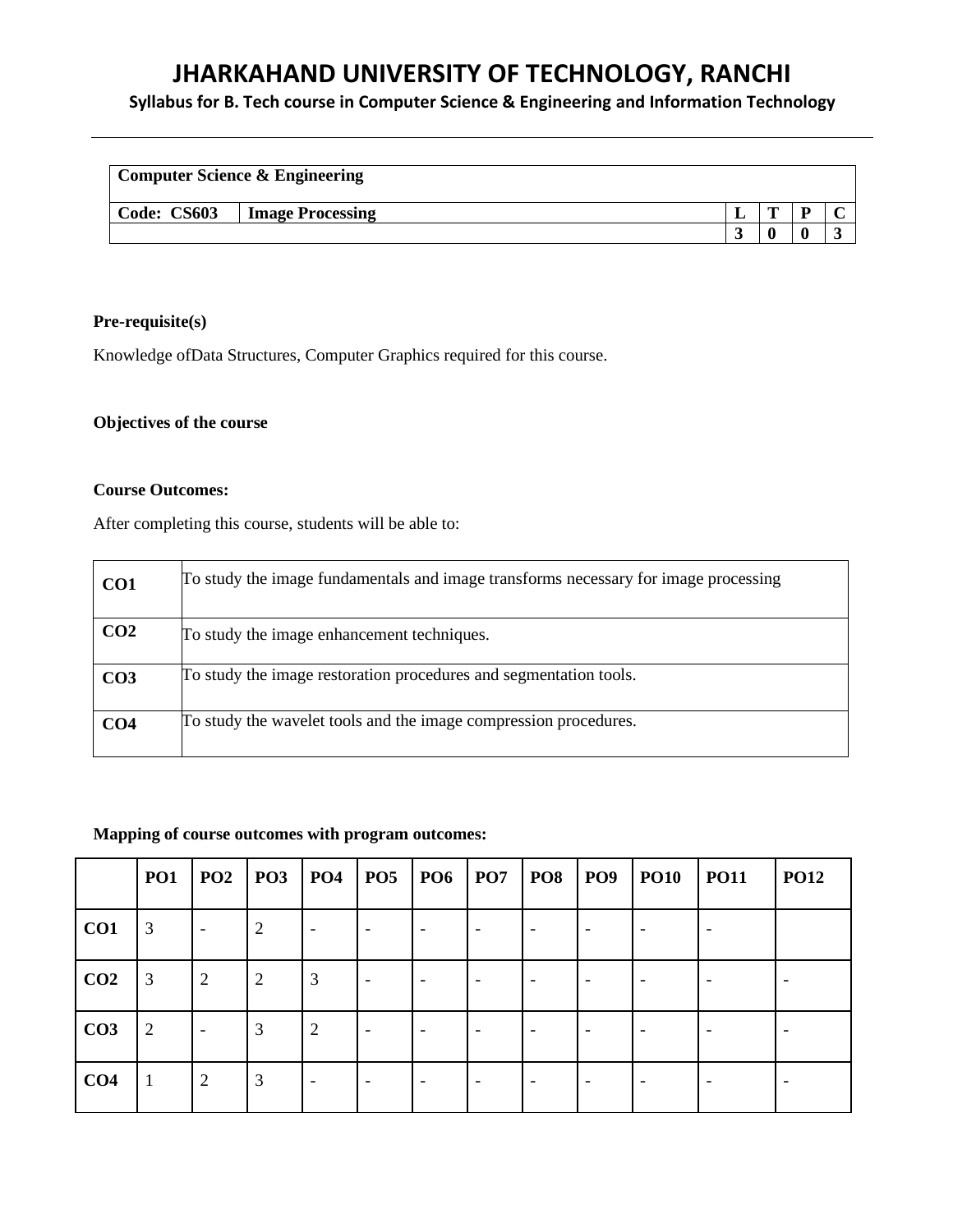**Syllabus for B. Tech course in Computer Science & Engineering and Information Technology**

# **MODULE-I:**

#### **INTRODUCTION AND DIGITAL IMAGE FUNDAMENTALS**

Introduction: Origin, Steps in Digital Image Processing, Components. Digital Image Fundamentals: Elements of Visual Perception, Image Sampling and Quantization, Some Basic Relationships between pixels, Color Models.

#### **MODULE-II:**

#### **IMAGE TRANSFORM**

Introduction to the Fourier Transform, The Discrete Fourier Transform, Discrete Cosine Transform, Singular Value Decomposition and Principal Component Analysis.

### **MODULE-III:**

#### **IMAGE ENHANCEMENT**

Spatial Domain: Some Simple Intensity Transformations, Histogram processing, Basics of Spatial Filtering, Smoothing and Sharpening Spatial Filtering. Frequency Domain: Smoothing and Sharpening frequency domain filters – Ideal, Butterworth and Gaussian filters.

#### **MODULE-IV:**

#### **IMAGE RESTORATION AND SEGMENTATION**

Image Restoration: Noise models, Mean Filters, Order Statistics, Adaptive filters, Band reject Filters, Band pass Filters, Notch Filters, Optimum Notch Filtering, Inverse Filtering, Wiener filtering. Segmentation: Thresholding.

#### **MODULE-V:**

#### **WAVELETS AND IMAGE COMPRESSION**

Wavelets: Background, Sub-band Coding, Multi-resolution Expansions. Compression: Fundamentals, Image Compression Models, Error Free compression- Variable Length Coding, Bit-Plane Coding, Lossless Predictive Coding, Lossy Compression, Lossy Predictive Coding, Transform Coding and Wavelet Coding.

#### **TEXT BOOK:**

1. Rafael C. Gonzales, Richard E. Woods, "Digital Image Processing", Third Edition, Pearson Education, 2010.

# **REFERENCES:**

- 1. S. Jayaraman, S Essakirajan, "Digital Image Processing", Second Edition, Tata McGraw Hill, 2009
- 2. Khalid Sayood, "Introduction to Data Compression", Third Edition, Elsevier, 2006.
- 3. Rafael C. Gonzalez, Richard E. Woods, Steven L. Eddins, "Digital Image Processing Using MATLAB", Third Edition Tata McGraw Hill Pvt. Ltd., 2011.
- 4. https://cse19-iiith.vlabs.ac.in/index.html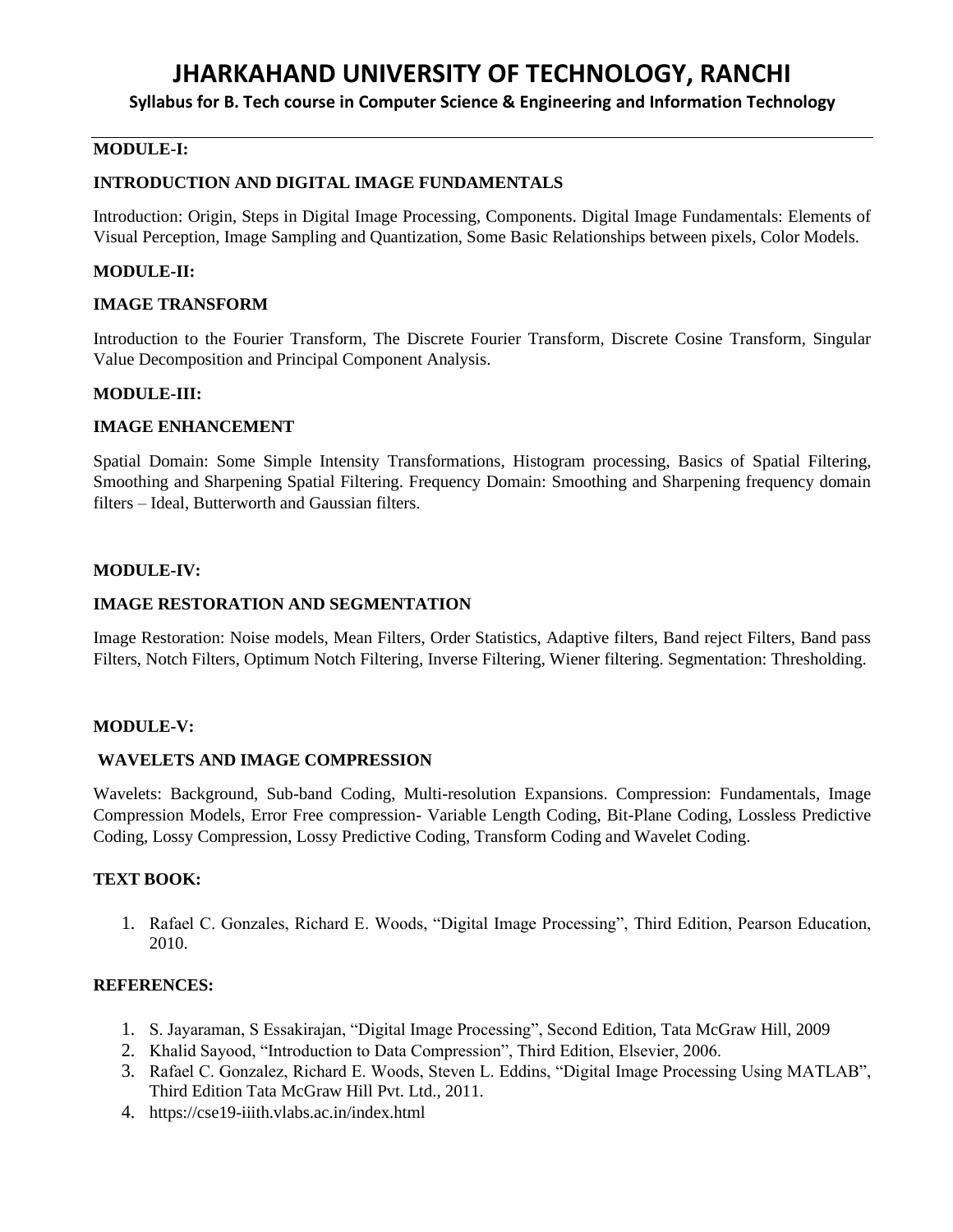**Syllabus for B. Tech course in Computer Science & Engineering and Information Technology**

|             | <b>Computer Science &amp; Engineering</b> |   |   |  |
|-------------|-------------------------------------------|---|---|--|
| Code: CS605 | <b>System Software</b>                    | m | D |  |
|             |                                           |   |   |  |

#### **Objectives of the course**

To introduce the student to key concepts in Phase transformations and enable an understanding of the steps involved in several important phase transformations.

#### **Course Outcomes**

After completing this course, the student should be able to:

| CO <sub>1</sub> | Explain the organization of basic computer, its design and the design of control unit. |
|-----------------|----------------------------------------------------------------------------------------|
| CO <sub>2</sub> | Understand the organization of memory and memory management hardware.                  |
| CO <sub>3</sub> | Distinguish between Operating Systems software and Application Systems software.       |
| CO <sub>4</sub> | Identify the primary functions of an Operating System.                                 |
| CO <sub>5</sub> | Master attributes and assessment of quality, reliability and security of software.     |

Detailed Syllabus:

### **MODULE-I**

INTRODUCTION: System Software, Application Software, components of a programming system: Assembler, Loader, Linker, Macros, Compiler, Program Development Cycle, Evolution of Operating Systems, Functions of Operating System, Machine Structure: General Machine Structure, Approach to a new machine, Memory Registers, Data, Instructions, Evolution of Machine Language: Long Way, No looping, Address Modification, Looping, Introduction to Assembly LanguageProgram.

#### **MODULE –II**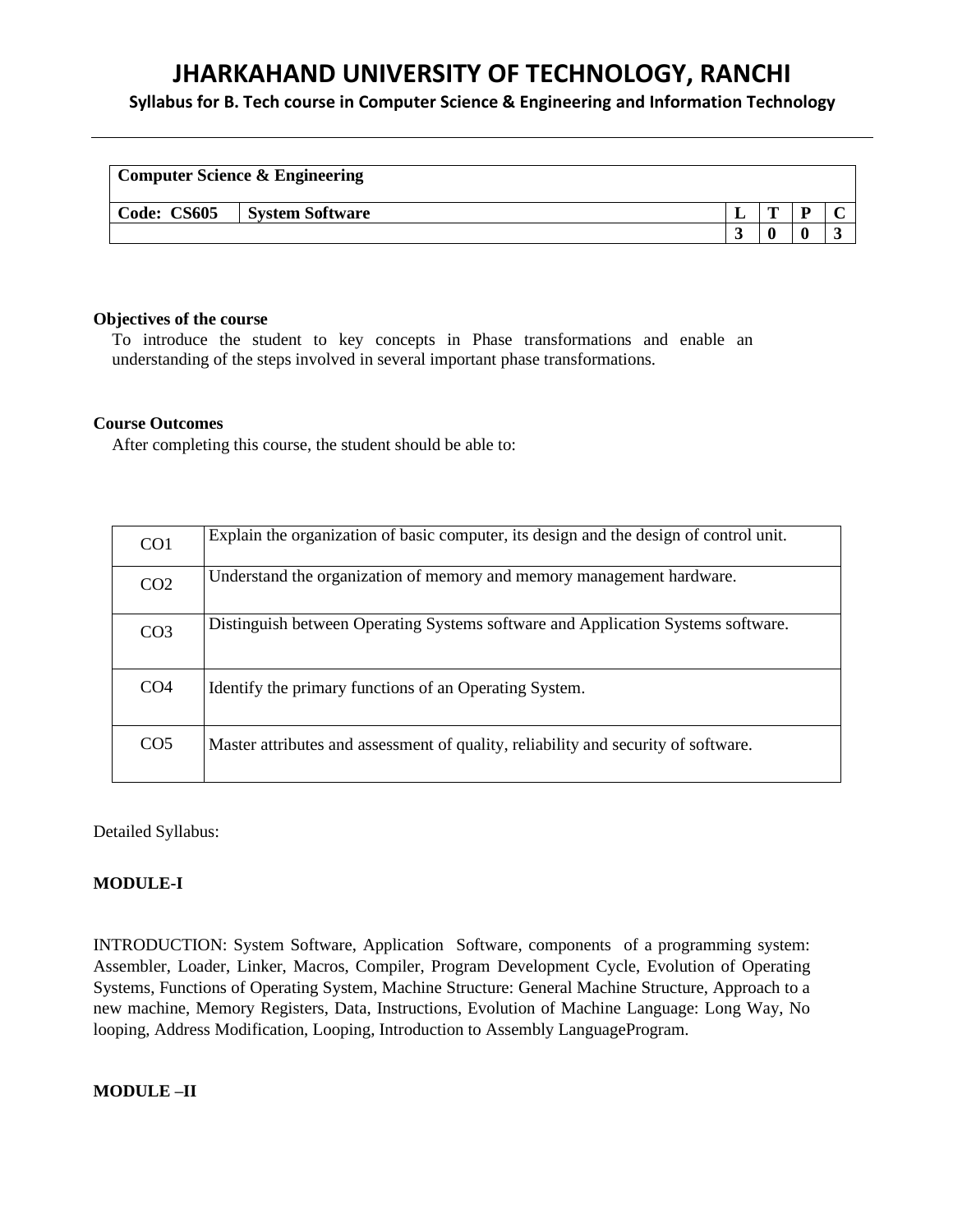# **JHARKAHAND UNIVERSITY OF TECHNOLOGY, RANCHI Syllabus for B. Tech course in Computer Science & Engineering and Information Technology**

ASSEMBLERS: Review of Computer Architecture – Machine Instructions and Programs – Assemblers –Basic Assembler Functions – Assembler Features – Assembler Design Options. LOADERS AND LINKERS: Loaders and Linkers – Basic Loader Functions – Machine-Dependent Loader Features – Machine-Independent Loader Features– Loader Design Options-Dynamic Linking and Loading- Object files- Contents of an object file – designing an object format – Null object formats- Code sections-Relocation – Symbols and Relocation – Relocatablea.out-ELF.

# **MODULE-III**

MACROPROCESSORS AND EMULATORS: Microprocessors – Basic Macro Processor Functions – Machine-Independent Macro Processor Features – Macro Processor Design Options - Introduction to Virtual Machines (VM) - Emulation - basic Interpretation – Threaded Interpretation – Interpreting a complex instruction set – binary translation.

# **MODULE-IV**

VIRTUAL MACHINES: Pascal P-Code VM – Object-Oriented VMs – Java VM Architecture – Common Language Infrastructure – Dynamic Class Loading. ADVANCED FEATURES: Instruction Set Issues – Profiling – Migration – Grids – Code optimizations- Garbage Collection - Examples of realworld implementations of system software.

# **TEXT BOOKS:**

- 1. Leland L. Beck, "System Software", 3rd ed., PearsonEducation.
- 2. John R. Levine, "Linkers & Loaders", MorganKauffman.
- 3. James E Smith and Ravi Nair, "Virtual Machines",Elsevier.

#### **REFERENCES:**

- 1. Srimanta Pal, " Systems Programming " , Oxford UniversityPress.
- 2. John J.Donovan, " "Systems Programming", Tata McGraw-Hill.
- 3. Systems Programming by John J Donovan (McGraw-HillEducation)
- 4. Operating System and System Programming Dhamdhere (McGraw-HillEducation)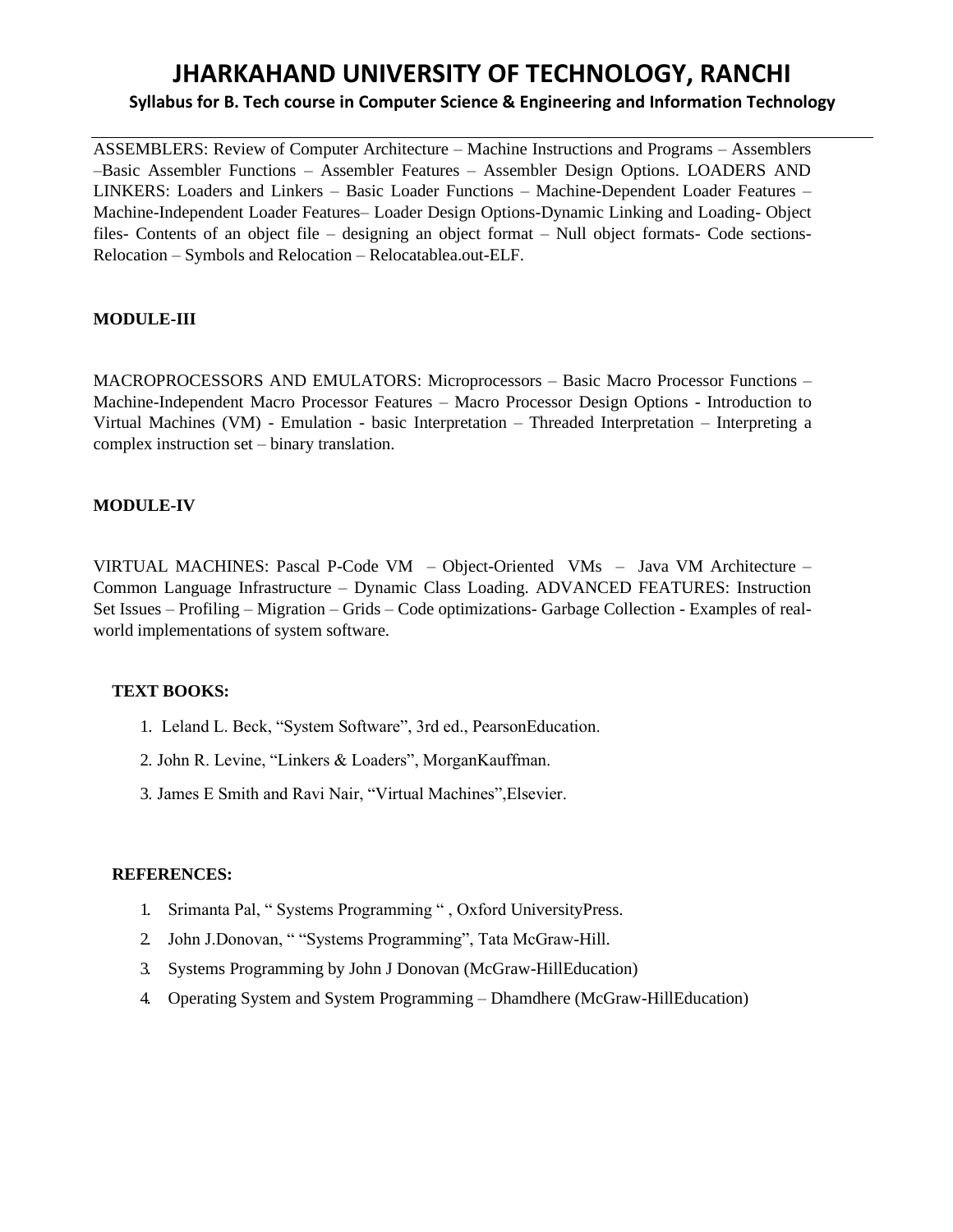**Syllabus for B. Tech course in Computer Science & Engineering and Information Technology**

|             | <b>Computer Science &amp; Engineering</b> |   |  |
|-------------|-------------------------------------------|---|--|
| Code: CS606 | <b>Distributed System</b>                 | m |  |
|             |                                           |   |  |

#### **Course objective:**

This course covers the basic understanding of distributed computing system. The course aims to provide an understanding of the principles on which the Internet and other distributed systems are based; their architecture, algorithms and how they meet the demands of contemporary distributed applications. The course covers the building blocks for a study of distributed systems, and addressing thecharacteristicsandthechallengesthatmustbeaddressedintheirdesign:scalability,heterogeneity, securityandfailurehandlingbeingthemostsignificant.Distributedcomputingisafieldo[fcomputerscience t](https://en.wikipedia.org/wiki/Computer_science)hat studies distributed systems. A distributed system is a system whose components are located on different [networked computers,](https://en.wikipedia.org/wiki/Computer_network) which communicate and coordinate their actions b[ypassingmessagest](https://en.wikipedia.org/wiki/Message_passing)ooneanother.Thecomponentsinteractwithoneanotherinordertoachieve a common goal. Three significant characteristics of distributed systems are: concurrency of components, lack of a

# global clock, and independent failure ofcomponents.

#### **Course Outcomes:**

At the end of this course the students will be able to:

| CO1             | Demonstrate knowledge of the basic elements and concepts related to distributed system<br>technologies.                |
|-----------------|------------------------------------------------------------------------------------------------------------------------|
| CO <sub>2</sub> | Demonstrate knowledge of the core architectural aspects of distributed systems                                         |
| CO <sub>3</sub> | Demonstrate knowledge of details the main underlying components of distributed<br>systems (such as RPC, file systems); |
| CO <sub>4</sub> | Use and apply important methods in distributed systems to support scalability and fault<br>tolerance;                  |
| CO <sub>5</sub> | Demonstrate experience in building large-scale distributed applications.                                               |

# **Detailed Syllabus:**

# **MODULE-I.**

Introduction to distributed computing system, evolution different models, gaining popularity, definition, issues in design, DCE, message passing –introduction, desirable features of a good message passing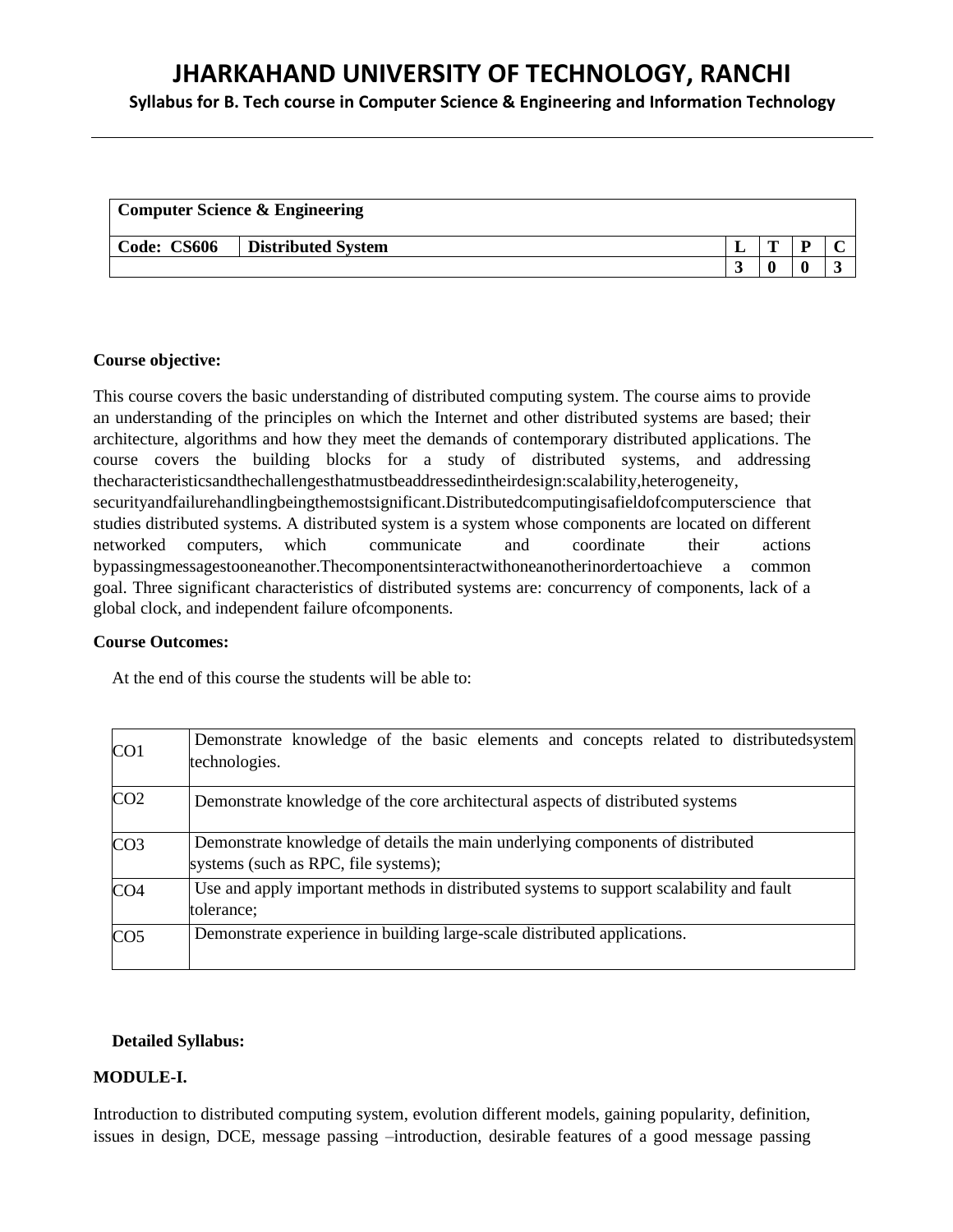# **JHARKAHAND UNIVERSITY OF TECHNOLOGY, RANCHI Syllabus for B. Tech course in Computer Science & Engineering and Information Technology**

system, issues in IPC, synchronization, buffering, multigram messages, encoding and decoding of message data, process addressing, failure handling, group communication.

### **MODULE-II.**

Introduction, model, transparency, implementation mechanism,stubgeneration, RPC messages, marshalling arguments and results, server management, parameter - passing semantics, call semantics, communication protocols for RPCs, client – server binding, exception handling, security, mini project using Java RMI.

#### **MODULE-III.**

General architecture of DSM systems, design and implementation issues of DSM systems, granularity, structure of shared memory space, consistency model, replacement strategy, thrashing, advantages of DSM, clock synchronization DFS and security- Desirable features of good DFS, file models, file accessing Models, file sharing semantics, file catching schemes, file replication, fault Tolerance, atomic transaction, potential attacks to computer system, cryptography, authentication, access control.Digital signatures, DCE securityservice.

# **MODULE-IV.**

Operating Systems, Client-Server Model, Distributed Database Systems, Parallel Programming Languages and Algorithms. Distributed Network Architectures- Managing Distributed Systems. Design Considerations.

#### **MODULE-V.**

For development, implementation & evaluation of distributed information systems, workflow, software processes, transaction management, and data modeling, infrastructure e.g. middle-ware to glue heterogeneous, autonomous, and partly mobile/distributed data systems, such as e.g. client/server-, CORBA-, and Internet- technologies. Methods for building distributed applications.

# **Text / Reference**

- 1. Pradeep K. Sinha, "Distributed Operating Systems: Concepts Design", 2007
- 2. Crichlow Joel M, "An Introduction to Distributed and Parallel Computing", PHI, 1997
- 3. Black Uyless, "Data Communications and Distributed Networks", PHI, 5thEdition,1997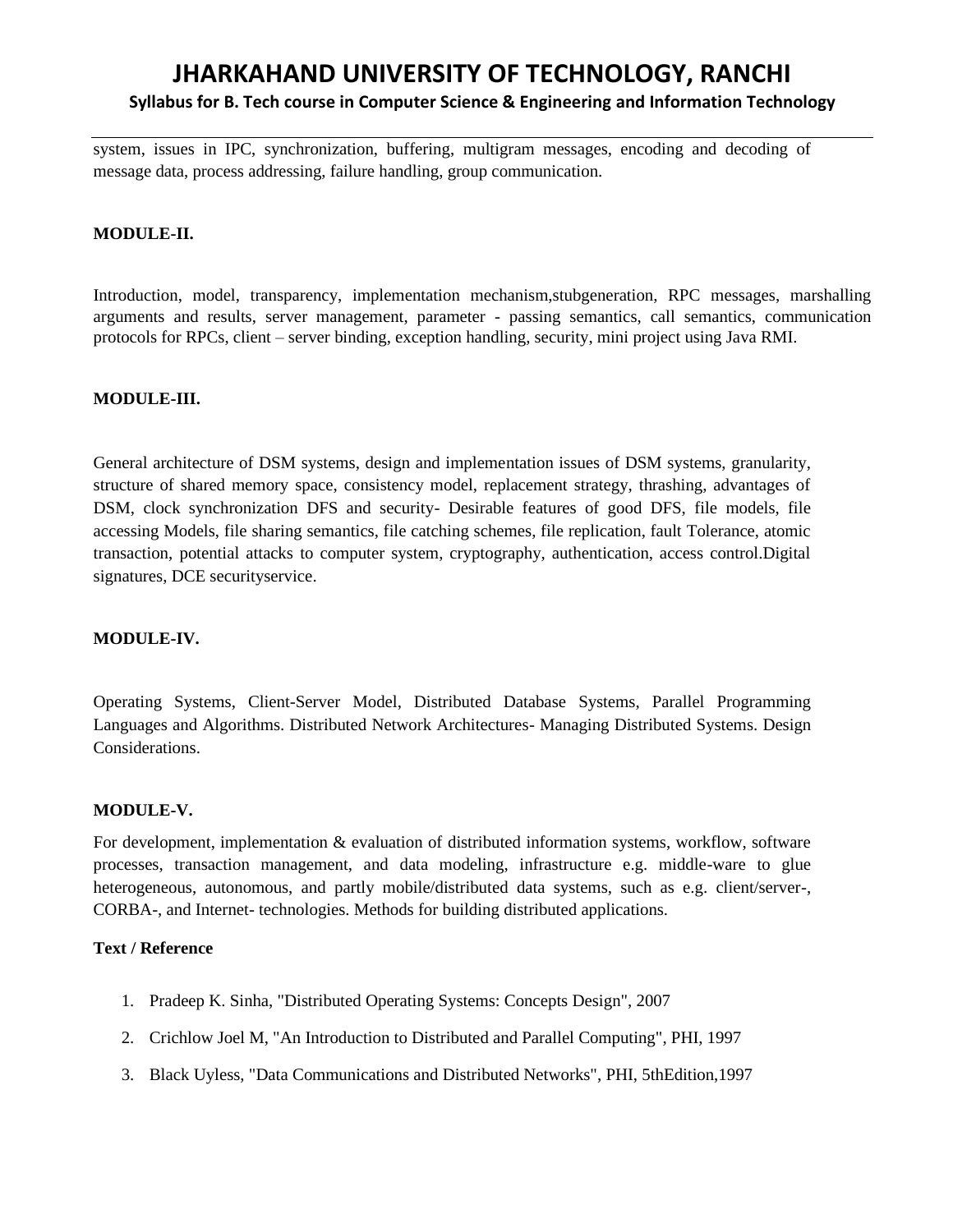**Syllabus for B. Tech course in Computer Science & Engineering and Information Technology**

| <b>Computer Science &amp; Engineering</b> |                             |  |   |  |  |
|-------------------------------------------|-----------------------------|--|---|--|--|
| Code: CS608                               | <b>Software Engineering</b> |  | m |  |  |
|                                           |                             |  |   |  |  |

#### **Course objectives –**

1. To develop basic Knowledge in Software Engineering and its applications.

2. To understand software Engineering layered architecture and the process frame work.

3. To analyze software process models such as the waterfall, spiral, evolutionary models and agile method for software development.

4. To design software requirements and specifications of documents.

5. To understand project planning, scheduling, cost estimation, risk management.

6. To describe data models, object models, context models and behavioral models.

7. To learn coding style and testing issues.

8. To know about the quality checking mechanism for software process and product.

#### **Course outcomes –**

**CO.1 Identify**the principles of large scale software systems, and the processes that are used to build them.

**CO.2 Able**to use tools and techniques for producing application software solutions from informal and semiformal problem specifications.

**CO.3 Develop** an appreciation of the cost, quality, and management issues involved in software construction.

**CO.4 Implement** design and communicate ideas about software system solutions at different levels.

**CO.5 Establish** the relation with other people in a team, communicating computing ideas effectively in speech and in writing.

|      |  | PO1   PO2   PO3   PO4   PO5 |  | <b>PO6</b> | PO7 | PO8 | <b>PO9</b> | <b>P10</b> | <b>P11</b> | <b>P12</b> |
|------|--|-----------------------------|--|------------|-----|-----|------------|------------|------------|------------|
| CO.1 |  |                             |  |            |     |     |            |            |            |            |
| CO.2 |  |                             |  |            |     |     |            |            |            |            |
| CO.3 |  |                             |  |            |     |     |            |            |            |            |
| CO.4 |  |                             |  |            |     |     |            |            |            |            |
| CO.5 |  |                             |  |            |     |     |            |            |            |            |

#### **Mapping of course outcomes with program outcomes:**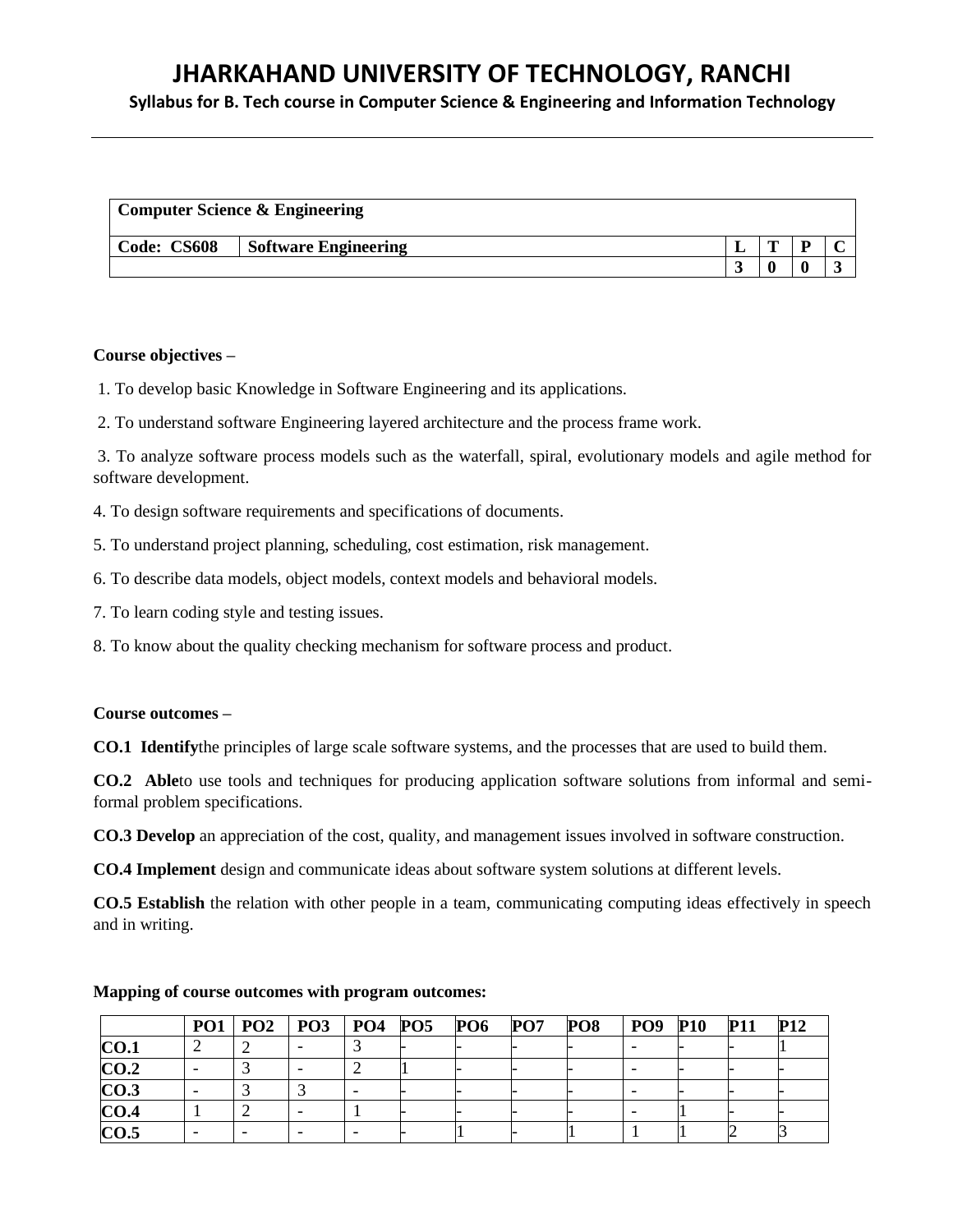# **Syllabus for B. Tech course in Computer Science & Engineering and Information Technology**

#### **MODULE-I:**

#### **INTRODUCTION TO SOFTWARE PROCESS**

Introduction to Software Engineering, Software Process, Perspective and Specialized Process Models – Introduction to Agility-Agile process-Extreme programming (XP) Process.

#### **MODULE-II:**

#### **REQUIREMENTS ANALYSIS AND SPECIFICATION**

Software Requirements: Functional and Non-Functional, User requirements, System requirements, Software Requirements Document – Requirement Engineering Process: Feasibility Studies, Requirements elicitation and analysis, requirements validation, requirements management Classical analysis: Structured system Analysis, Petri Nets- Data Dictionary.

#### **MODULE-III:**

#### **SOFTWARE DESIGN**

Design process – Design Concepts-Design Model– Design Heuristic – Architectural Design - Architectural styles, Architectural Design, Architectural Mapping using Data Flow- User Interface Design: Interface analysis, Interface Design –Component level Design: Designing Class based components, traditional Components.

#### **MODULE-IV:**

#### **TESTING AND MAINTENANCE**

Software testing fundamentals-Internal and external views of Testing-white box testing - basis path testingcontrol structure testing-black box testing- Regression Testing – Unit Testing – Integration Testing – Validation Testing – System Testing And Debugging –Software Implementation Techniques: Coding practices-Refactoring-Maintenance and Reengineering-BPR model-Reengineering process model-Reverse and Forward Engineering.

#### **MODULE-V:**

#### **PROJECT MANAGEMENT**

Software Project Management: Estimation – LOC, FP Based Estimation, Make/Buy Decision COCOMO I & II Model – Project Scheduling – Scheduling, Earned Value Analysis Planning – Project Plan, Planning Process, RFP Risk Management – Identification, Projection - Risk Management-Risk Identification-RMMM Plan-CASE TOOLS

# **TEXT BOOKS:**

1. Roger S. Pressman, ―Software Engineering – A Practitioner's Approach‖, Seventh Edition, McGraw-Hill International Edition, 2010.

2. Rajib Mall, ―Fundamentals of Software Engineering‖, Third Edition, PHI Learning PrivateLimited, 2009.

#### **REFERENCE BOOKS:**

1. Ian Sommerville, ―Software Engineering‖, 9th Edition, Pearson Education Asia, 2011.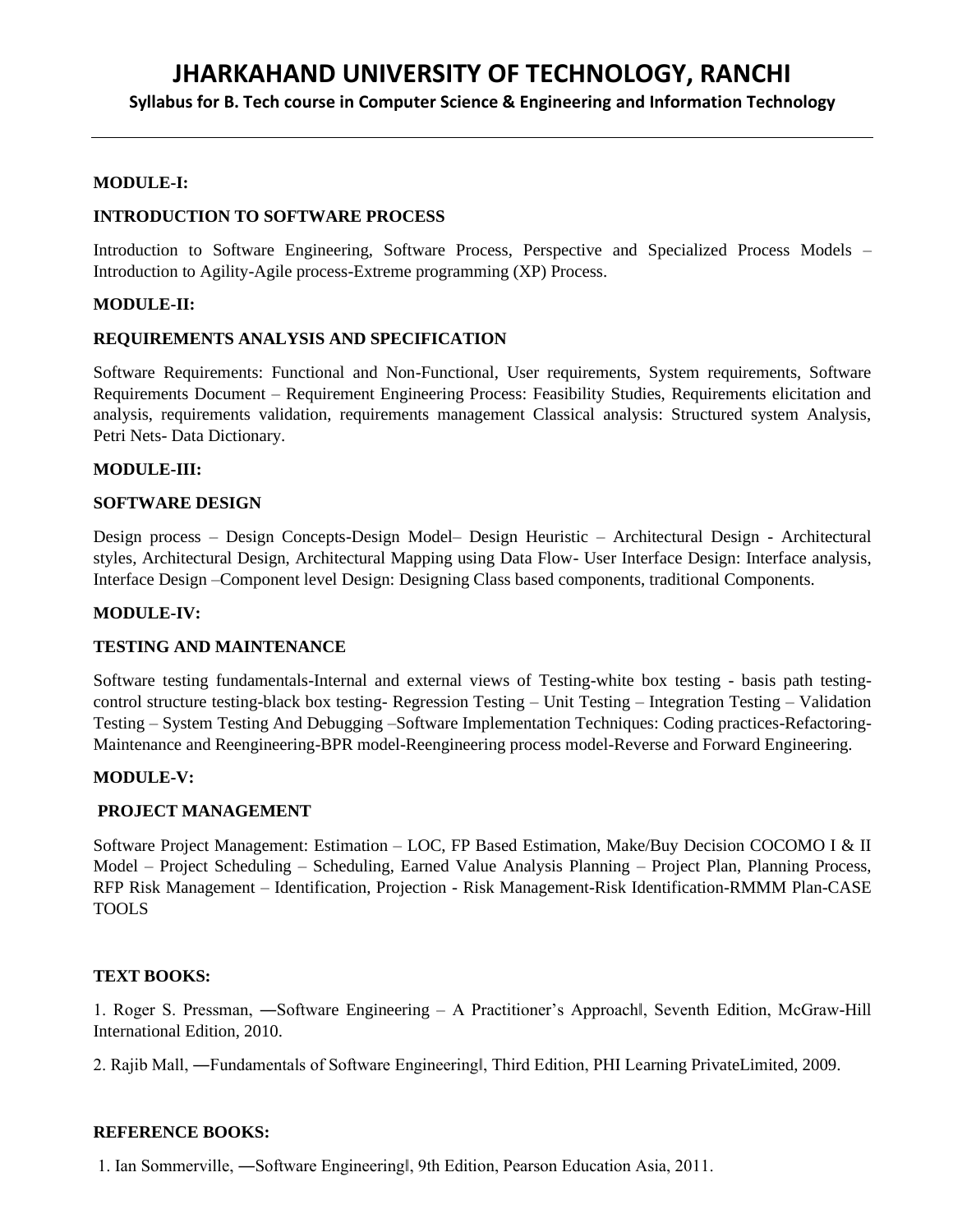# **Syllabus for B. Tech course in Computer Science & Engineering and Information Technology**

- 2. PankajJalote, ―Software Engineering, A Precise Approach‖, Wiley India, 2010.
- 3. Kelkar S.A., ―Software Engineering‖, Prentice Hall of India Pvt Ltd, 2007.
- 4. Stephen R.Schach, ―Software Engineering‖, Tata McGraw-Hill Publishing Company Limited,2007.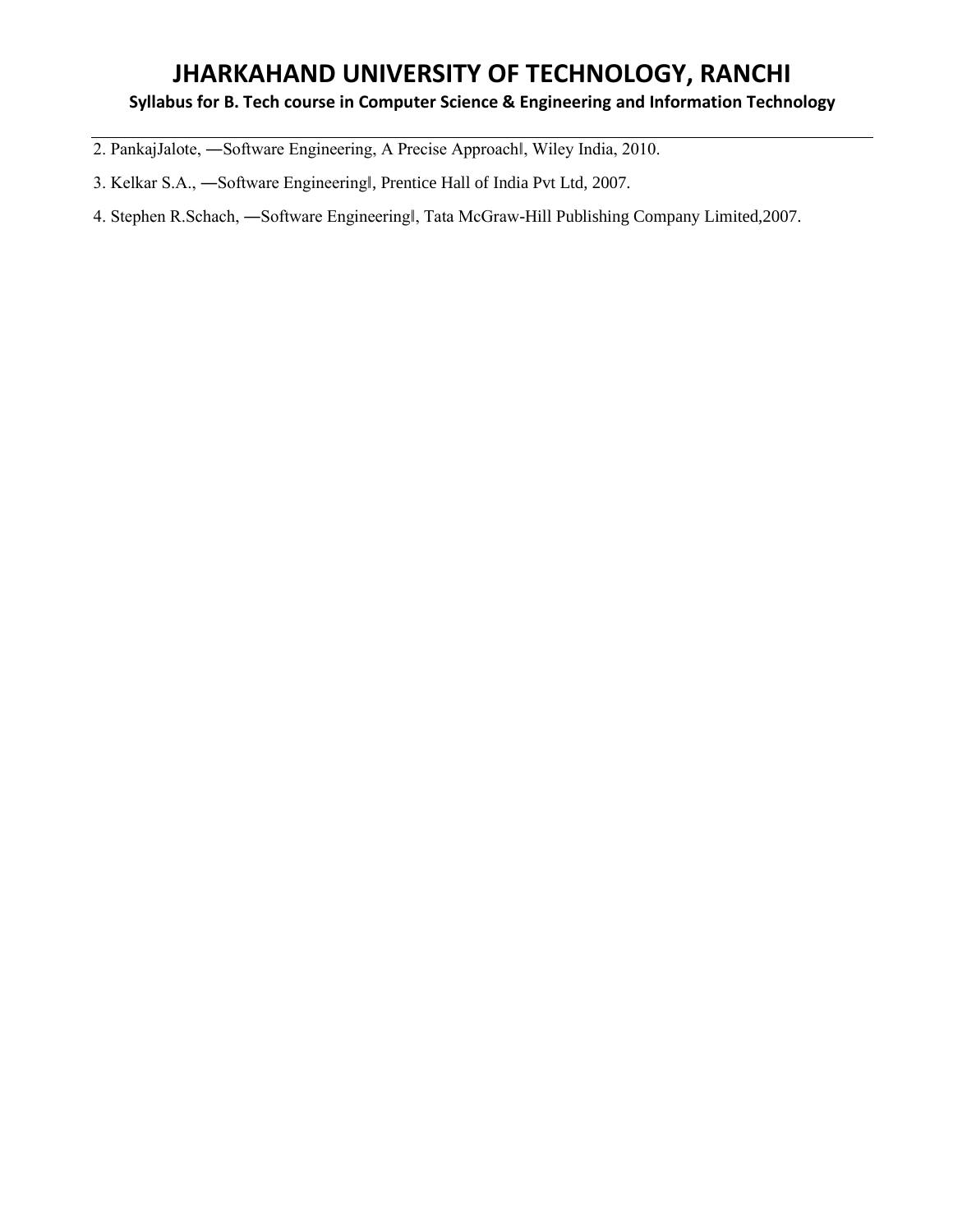# **Syllabus for B. Tech course in Computer Science & Engineering and Information Technology**

|             | <b>Computer Science &amp; Engineering</b>  |  |  |
|-------------|--------------------------------------------|--|--|
| Code: CS609 | Artificial Intelligence & Machine Learning |  |  |
|             |                                            |  |  |

#### **Course objectives -**

The aim of Artificial Intelligence & Machine Learning course is to prepare students for career in computer science & engineering where knowledge of AI & ML techniques leading to the advancement of research and technology. Artificial Intelligence and Machine Learning are the terms of computer science. Machine Learning is the learning in which machine can learn by its ownwithoutbeingexplicitlyprogrammed.ItisanapplicationofAIthatprovidesystemtheability to automatically learn and improve fromexperience.

**Course Outcomes:** After completing this course the student will be able to:

| CO <sub>1</sub> | Demonstrate fundamental understanding of artificial intelligence (AI) and expert systems.                                                 |
|-----------------|-------------------------------------------------------------------------------------------------------------------------------------------|
| CO <sub>2</sub> | Apply basic principles of AI in solutions that require problem solving, inference,<br>perception, knowledge representation, and learning. |
| CO <sub>3</sub> | Demonstrate proficiency in applying scientific method to models of machine learning.                                                      |
| CO <sub>4</sub> | Discuss the basics of ANN and different optimizations techniques.                                                                         |

#### **Mapping of course outcomes with program outcomes:**

|                 | PO <sub>1</sub> | PO <sub>2</sub> | PO <sub>3</sub> | PO <sub>4</sub> | PO <sub>5</sub> | PO <sub>6</sub>          | PO <sub>7</sub> | PO <sub>8</sub> | PO <sub>9</sub>          | PO10 PO11 | <b>PO12</b> |
|-----------------|-----------------|-----------------|-----------------|-----------------|-----------------|--------------------------|-----------------|-----------------|--------------------------|-----------|-------------|
| CO <sub>1</sub> |                 |                 |                 |                 | 2               | $\overline{\phantom{0}}$ |                 |                 | $\overline{\phantom{0}}$ |           |             |
| CO <sub>2</sub> |                 |                 | 3               | 2               |                 | ۰                        |                 |                 | ۰                        |           |             |
| CO <sub>3</sub> |                 |                 |                 | 3               |                 |                          |                 |                 |                          |           |             |
| CO <sub>4</sub> | 2               |                 |                 |                 | 3               |                          | 2               |                 | ٠                        |           |             |

# **Course Detail -**

**MODULE-I:**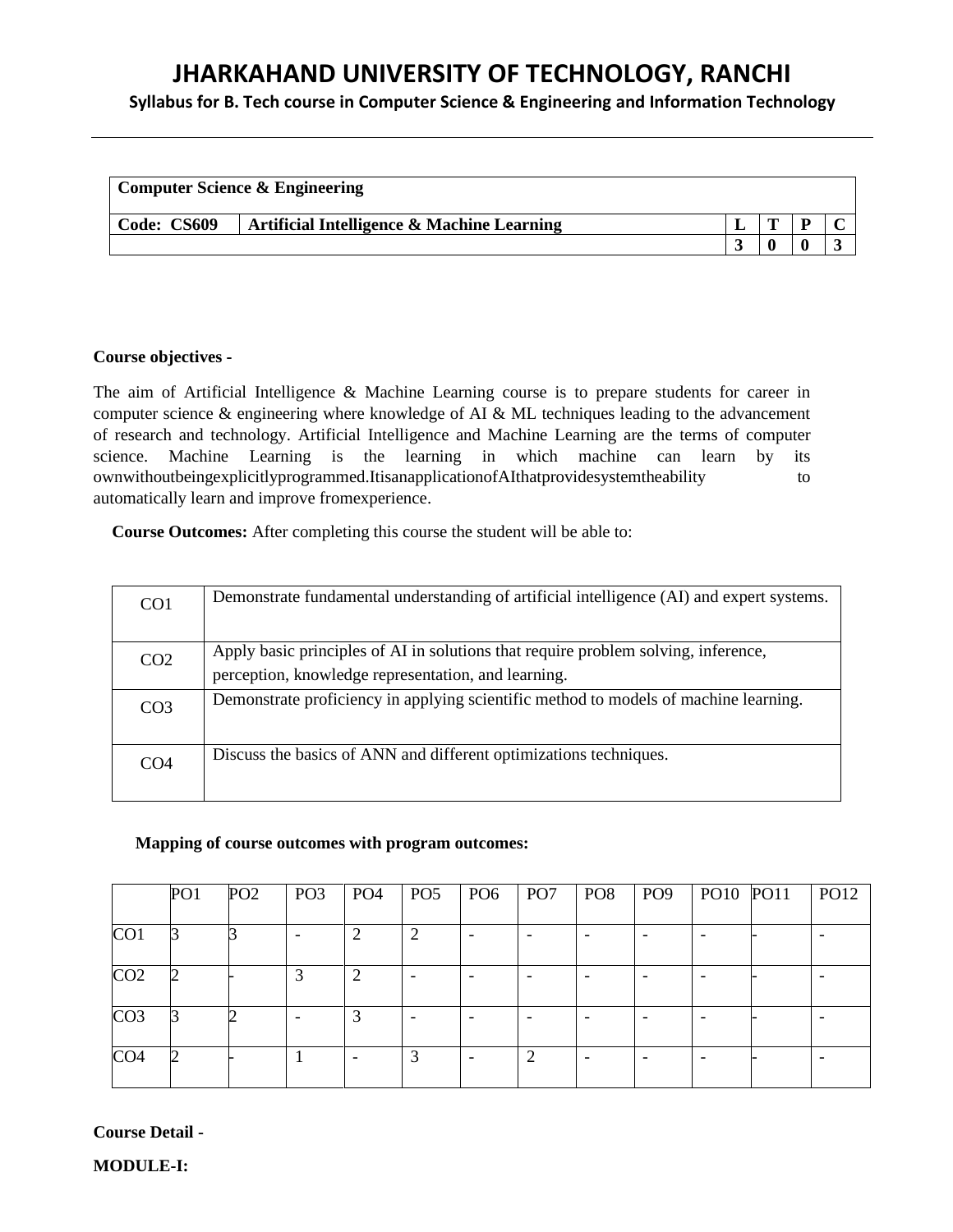# **Syllabus for B. Tech course in Computer Science & Engineering and Information Technology**

**Overview and Search Techniques:** Introduction to AI, Problem Solving, Statespacesearch,Blindsearch:Depthfirstsearch, Breadthfirstsearch,Informedsearch: Heuristic function, Hill climbing search, Best first search, A\* & AO\* Search, Constraint satisfaction problem; Game tree, Evaluation function, Mini-Max search, Alpha-beta pruning, Games of chance.

# **MODULE-II:**

**Knowledge Representation (KR**): Introduction to KR, Knowledge agent, Predicate logic, Inference rule & theorem proving forward chaining, backward chaining, resolution;Propositionalknowledge,Booleancircuitagents;RuleBasedSystems,Forward reasoning: Conflict resolution, backward reasoning: Structured KR: Semantic Net - slots, inheritance, ConceptualDependency.

#### **MODULE-III:**

**Handling uncertainty and Learning**: Source of uncertainty, Probabilistic inference,Bayes'theorem,LimitationofnaïveBayesiansystem,BayesianBeliefNetwork (BBN); Machine learning, Basic principal, Utility of ML Well defined learning system, Challenges in ML, Application of ML.

# **MODULE-IV:**

**Learning and Classifier:** Linear Regression (with one variable and multiple variables), Decision Trees and issue in decision tree, Clustering (K-means, Hierarchical, etc), Dimensionality reduction, Principal Component Analysis, Anomaly detection, Feasibility of learning, Reinforcement learning.

# **MODULE-V:**

**Artificial Neural Networks:** Introduction, Artificial Perceptron's, Gradient Descent and The Delta Rule, Adaline, Multilayer Networks, Back-propagation Rule back-propagation Algorithm-Convergence; Evolutionary algorithm, Genetic Algorithms – An Illustrative Example, Hypothesis Space Search, Swarm intelligence algorithm.

#### **Text Book:**

- 1. Artificial Intelligence by Elaine Rich and Kevin Knight, Tata MeGrawHill
- 2. [Understanding Machine Learning. S](http://www.cs.huji.ac.il/~shais/UnderstandingMachineLearning/)haiShalev-Shwartz and Shai Ben-David.CambridgeUniversityPress.
- 3. Artificial Neural Network, B. Yegnanarayana, PHI,2005

#### **Reference Book:**

- 1. Christopher M. Bishop. Pattern Recognition and Machine Learning(Springer)
- 2. IntroductiontoArtificialIntelligenceandExpertSystemsbyDanW.Patterson,Prentice Hall ofIndia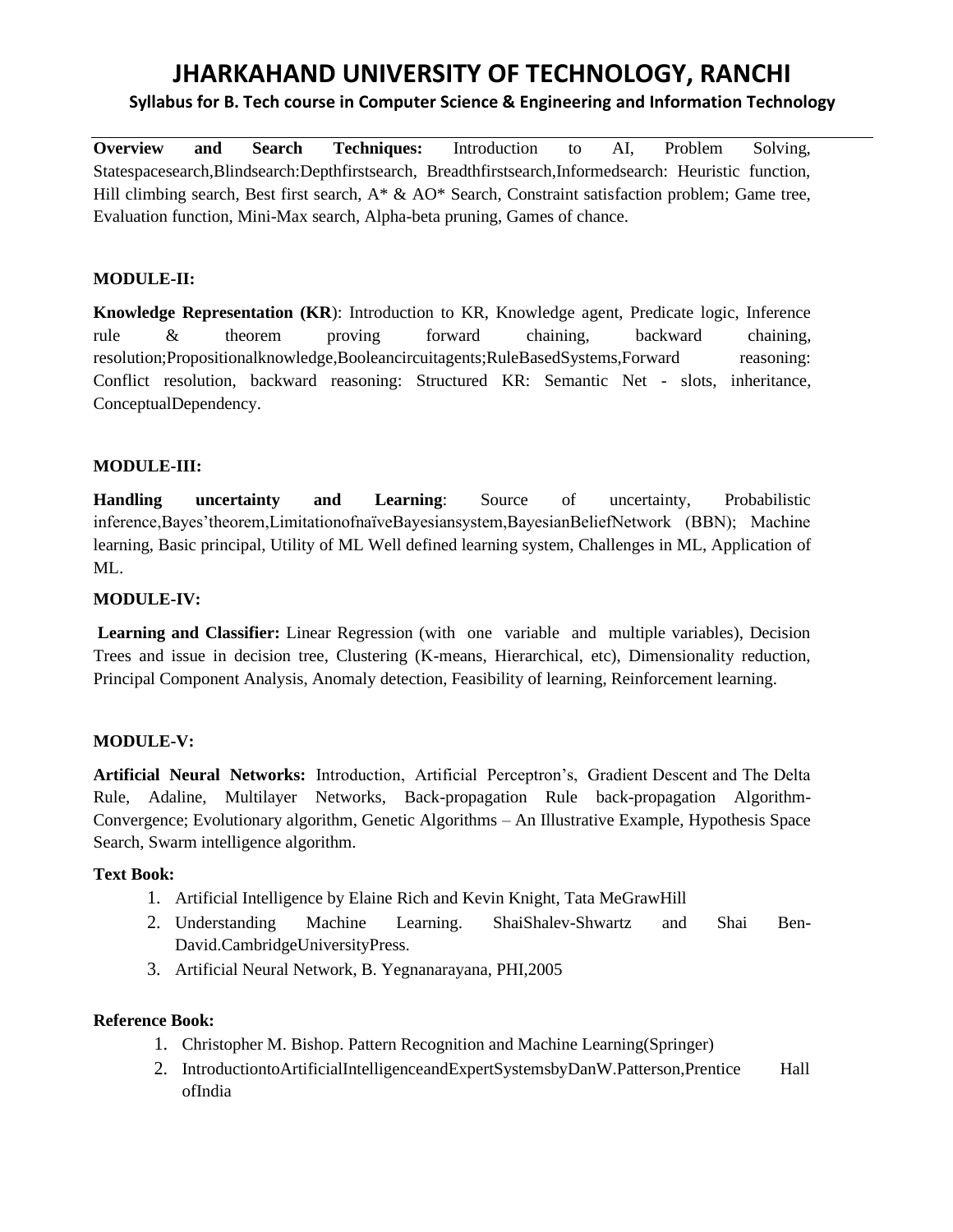**Syllabus for B. Tech course in Computer Science & Engineering and Information Technology**

|             | <b>Computer Science &amp; Engineering</b> |   |   |
|-------------|-------------------------------------------|---|---|
| Code: CS604 | <b>Soft Computing</b>                     | m |   |
|             |                                           |   | ັ |

#### **Course objective:**

This course will cover fundamental concepts used in Soft computing. Soft Computing refers to a partnership of computational techniques in computer science, artificial intelligence, machine learning and some engineering disciplines, which attempt to study, model, and analyze complex phenomena.TheconceptsofArtificialNeuralNetworks(ANNs)willbecoveredfirst,followedby

Fuzzylogic(FL)andoptimizationtechniquesusingGeneticAlgorithm(GA).ApplicationsofSoft Computing techniques to solve a number of real-life problems will be covered to have hands on practices.Insummary,thiscoursewillprovideexposuretotheoryaswellaspracticalsystemsand software used in softcomputing.

# **Course outcomes:**

At the end of the course students will be able to:

| CO <sub>1</sub> | <b>Present</b> the feasibility of applying a soft computing methodology for specific<br>problem.            |
|-----------------|-------------------------------------------------------------------------------------------------------------|
| CO <sub>2</sub> | <b>Identify</b> and describe soft computing techniques and their roles in building intelligent<br>machines. |
| CO <sub>3</sub> | Apply neural networks to pattern classification and regression problems.                                    |
| CO <sub>4</sub> | Apply fuzzy logic and reasoning to handle uncertainty and solve engineering problems.                       |
| CO <sub>5</sub> | Apply genetic algorithms to combinatorial optimization problems.                                            |

Mapping of course outcomes with program outcomes:

|                 | PO <sub>1</sub> | PO2            |     | $PO3$ $PO4$ | <b>PO5</b> | $P06$ PO7 | PO8 | $ $ PO9 | <b>P10</b> | <b>P11</b> | <b>P12</b>     |
|-----------------|-----------------|----------------|-----|-------------|------------|-----------|-----|---------|------------|------------|----------------|
| CO <sub>1</sub> | 3               | 3              | 3   |             | $\bigcirc$ |           |     |         |            |            | $\mathcal{P}$  |
| CO <sub>2</sub> | 3               | 3              | 2   | ി           |            |           |     |         |            |            |                |
| CO <sub>3</sub> |                 | $\overline{2}$ |     |             |            |           |     |         |            |            |                |
| CO <sub>4</sub> | 3               | 3              |     |             |            |           |     |         |            |            |                |
| CO <sub>5</sub> |                 | 2              | ി   |             |            |           |     |         |            |            | $\overline{2}$ |
| Avg             |                 | 2.6            | 2.2 | 2           | 2.25       |           |     |         |            |            | ⌒              |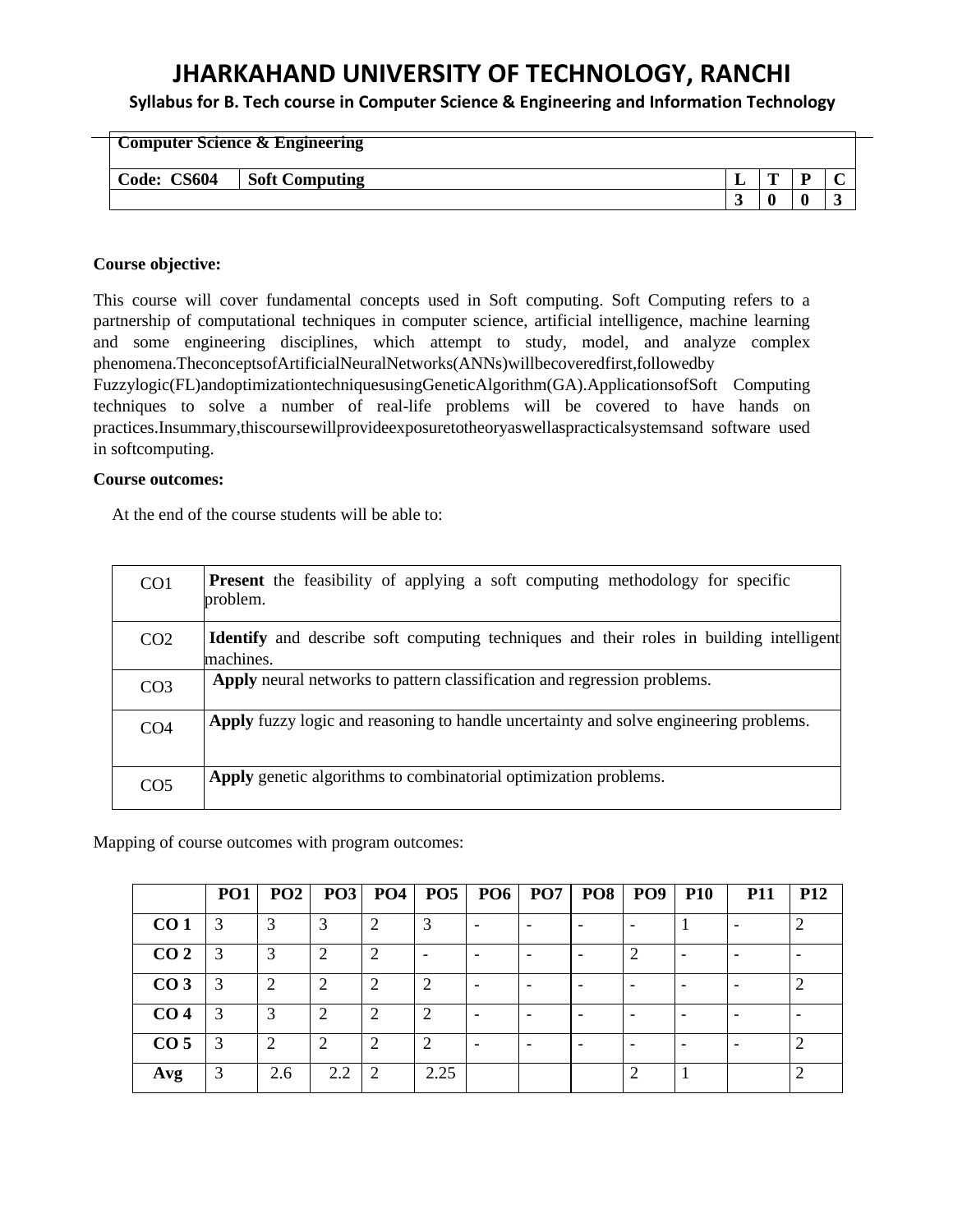**Syllabus for B. Tech course in Computer Science & Engineering and Information Technology**

# **Detailed Syllabus**

### **MODULE-I:**

**INTRODUCTION TO SOFT COMPUTING:**Soft computing: Softcomputing concepts, soft computing versus hard computing, various types of soft computing techniques, applications of soft computing.

#### **MODULE-II:**

**ARTIFICIAL NEURAL NETWORKS:** Neural Networks: History, overview of biological Neurosystem, Mathematical Models of Neurons, ANN architecture, learning rules, Learning Paradigms-Supervised, Unsupervised and reinforcement Learning, ANN training, Algorithms-perceptions; Training rules, Delta, Back Propagation Algorithm, Multilayer PerceptronModel.

#### **MODULE-III:**

**SPECIAL LEARNING NETWORK:** Competitive learning networks, Kohonen Self-organizing networks, Hebbian learning, Hopfield Networks, Associative memories, The Boltzman machine**,**  Applications of Artificial Neural Networks.

#### **MODULE-IV:**

**FUZZY LOGIC:** Fuzzy Logic: Introduction to Fuzzy Logic, Classical and Fuzzy Sets: Overview of Classical Sets, Membership Function, Fuzzy rule generation. Operations on Fuzzy Sets: Compliment, Intersections, Unions, Combinations of Operations, Aggregation Operations. Fuzzy Arithmetic: Fuzzy Numbers, Linguistic Variables, Arithmetic Operations on Intervals & Numbers, Lattice of Fuzzy Numbers, Fuzzy Equations. Fuzzy Logic: Classical Logic, Multivalued Logics, Fuzzy Qualifiers, Linguistic Hedges, Introduction & features of membership functions.

# **MODULE-V:**

**FUZZY RULE BASED SYSTEM:** Fuzzy rule base system: Fuzzy Propositions, implications and inferences, Fuzzy reasoning, Defuzzification techniques, Fuzzy logic controller design, Fuzzy decision making & Applications of fuzzy logic.

#### **MODULE-VI:**

**GENETIC ALGORITHMS:** Genetic Algorithms: An Overview of Genetic algorithm (GA), Evolution strategies (ES), Evolutionary programming (EP), Genetic programming (GP); GA operators: Encoding, Selection, Selection, Crossover, Mutation, schemaanalysis,analysisofselectionalgorithms;convergence;optimization,oftravelling salesman problem using genetic algorithm approach; Markov & other stochastic models. Other Soft Computing Techniques: Simulated annealing, Tabu search, Ant colony-based optimization (ACO),etc.

#### Text Book:

1. P. R. Beeley, Foundry Technology, Newnes-Buttterworths,2001.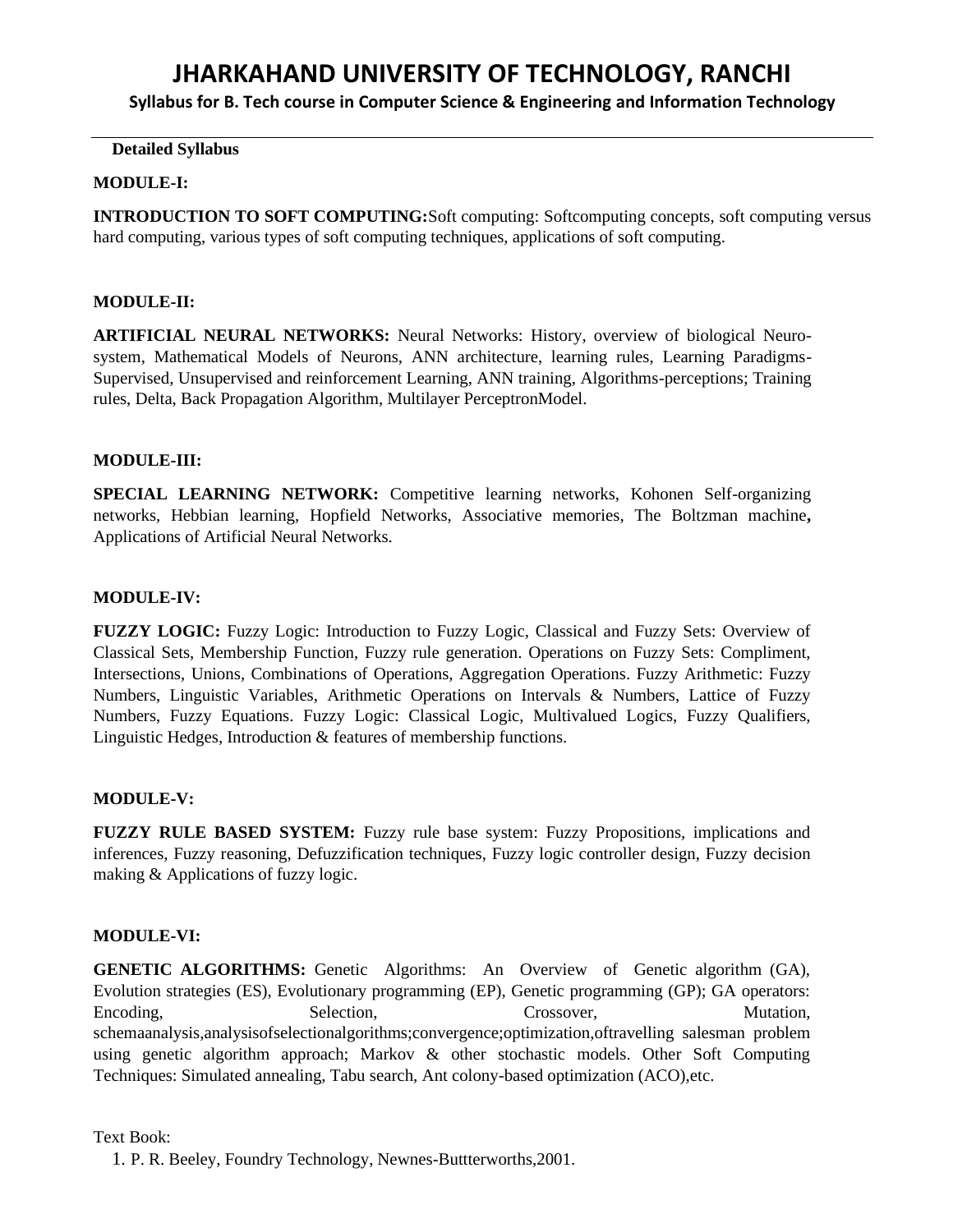# **Syllabus for B. Tech course in Computer Science & Engineering and Information Technology**

2. P. D. Webster, Fundamentals of Foundry Technology, Portwillis press, Red hill,1980. SupplementaryReading:

1. P. C. Mukherjee, Fundamentals of Metal casting Technology, Oxford IBH,1980.

2.R. W. Hein, C. R. Loper and P. C. Rosenthal, Principles of Metal casting, McGraw Hill,1976.

| <b>Computer Science &amp; Engineering</b> |                              |  |   |  |  |  |  |
|-------------------------------------------|------------------------------|--|---|--|--|--|--|
| Code: IT601                               | <b>Information Retrieval</b> |  | m |  |  |  |  |
|                                           |                              |  |   |  |  |  |  |

**OBJECTIVES:** To provide an overview of Information Retrieval systems. Expose them to various retrieval models with emphasis on pros and cons of these models. Discuss mechanisms of web search along with the details of ranking algorithms. Introduce basic concepts of text categorization and recommender systems.

# **MODULE-I**

Introduction to Information Retrieval: The nature of unstructured and semi-structured text. Inverted index and Boolean queries. Text Indexing, Storage and Compression Text encoding: tokenization; stemming; stop words; phrases; index optimization. Index compression: lexicon compression and postings lists compression. Gap encoding, gamma codes, Zipf's Law. Index construction. Postings size estimation, dynamic indexing, positional indexes, n-gram indexes, real-world issues.

# **MODULE -II**

Information Retrieval Models: Boolean; vector space; TFIDF; Okapi; probabilistic; language modeling; latent semantic indexing. Vector space scoring. The cosine measure. Efficiency considerations. Document length normalization. Relevance feedback and query expansion. Rocchio algorithm.

# **MODULE -III**

Web Information Retrieval: Hypertext, web crawling, search engines, ranking, link analysis, PageRank, HITS. Retrieving Structured Documents: XML retrieval, semantic web.

Performance Evaluation of IR systems: Evaluating search engines. User happiness, precision, recall, F-measure. Creating test collections: kappa measure, interjudge agreement.

# **MODULE -IV**

Text Categorization and Filtering: Introduction to text classification. Naive Bayes models. Spam filtering. Vector space classification using hyperplanes; centroids; k Nearest Neighbors. Support vector machine classifiers. Kernel functions. Boosting.

# **MODULE -V**

Advanced Topics: Summarization, Topic detection and tracking, Personalization, Question answering, Cross language information retrieval (CLIR). Recommender System.

# **COURSE OUTCOMES:**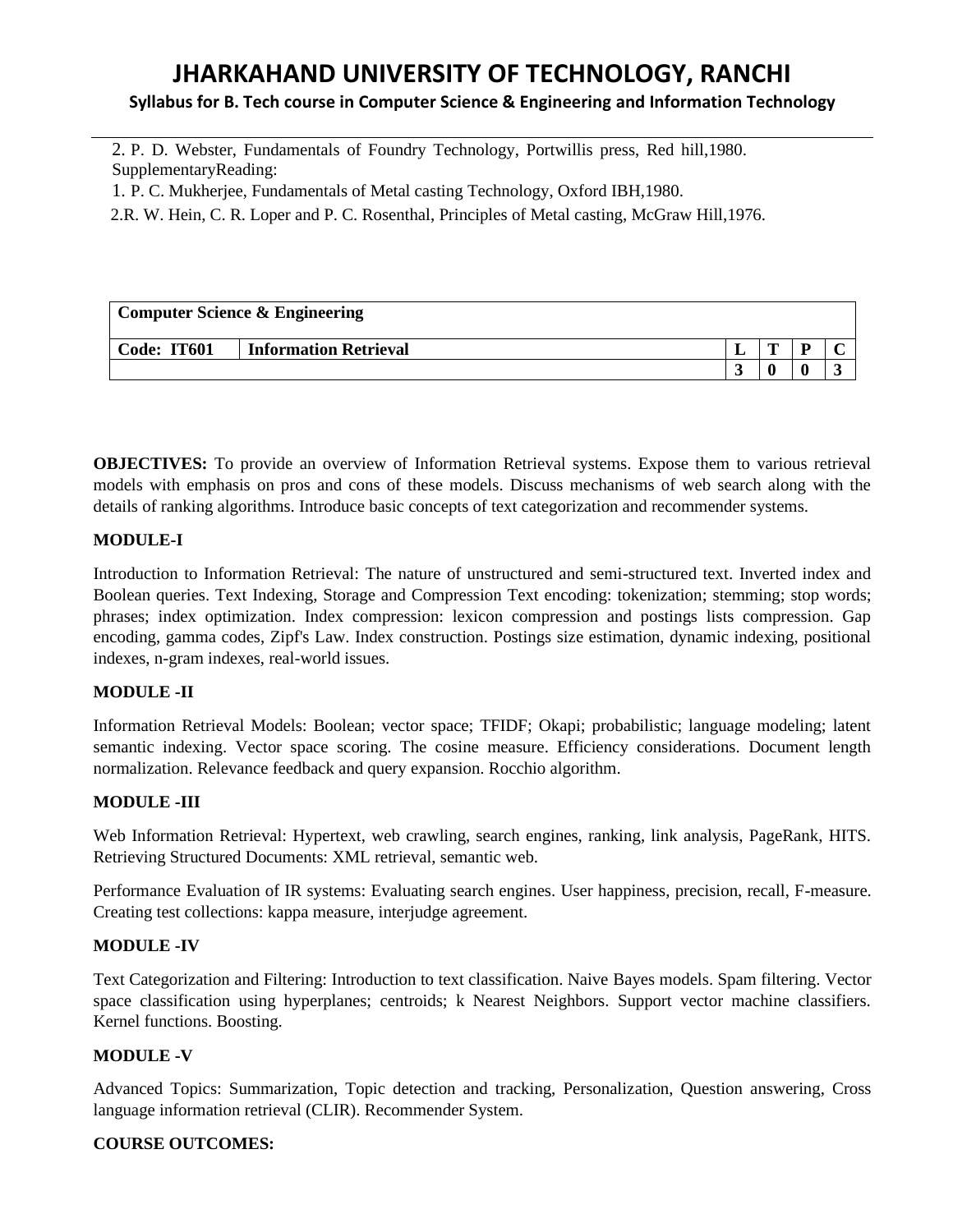# **Syllabus for B. Tech course in Computer Science & Engineering and Information Technology**

Students will get:

**CO1:** The understanding of different Information retrieval models

**CO2:** To know about evaluation methods of the information retrieval model

**CO3:** Exposures of implementing retrieval models on text data

**CO4:** To know about text categorization and its implementation

**CO5:** To know the challenges associated with each topics on new domain of retrieval and classification

#### **CO-PO mapping table**

|                  | PO <sub>1</sub> | PO <sub>2</sub> | PO <sub>3</sub> | PO <sub>4</sub> | <b>PO5</b> |
|------------------|-----------------|-----------------|-----------------|-----------------|------------|
| CO <sub>1</sub>  |                 | ∽               |                 |                 |            |
| $\overline{CO2}$ |                 |                 |                 |                 |            |
| CO <sub>3</sub>  |                 |                 |                 |                 |            |
| CO <sub>4</sub>  |                 |                 |                 |                 |            |
| $\overline{CO5}$ |                 |                 |                 |                 |            |

#### **TEXT BOOKS:**

- 1. Manning, Raghavan and Schutze, "Introduction to Information Retrieval", Cambridge University Press, 2009.
- 2. Baeza-Yates and Ribeiro-Neto, "Modern Information Retrieval", Addison Wesley.

# **REFERENCES:**

- 1. Charles L. A. Clarke, Gordon Cormack, and Stefan Büttcher, "Information Retrieval: Implementing and Evaluating Search Engines", MIT Press Cambridge, 2010.
- 2. Baeza-Yates / Ribeiro-Neto, "Modern Information Retrieval: The Concepts and Technology behind Search", Pearson Education India, 2010.

|             | <b>Computer Science &amp; Engineering</b> |   |  |
|-------------|-------------------------------------------|---|--|
| Code: CS607 | <b>Natural Language Processing</b>        | m |  |
|             |                                           |   |  |

**OBJECTIVES:** To provide an overview of Information Retrieval systems. Expose them to various retrieval models with emphasis on pros and cons of these models. Discuss mechanisms of web search along with the details of ranking algorithms. Introduce basic concepts of text categorization and recommender systems.

# **MODULE-I**

Introduction to Information Retrieval: The nature of unstructured and semi-structured text. Inverted index and Boolean queries. Text Indexing, Storage and Compression Text encoding: tokenization; stemming; stop words; phrases; index optimization. Index compression: lexicon compression and postings lists compression. Gap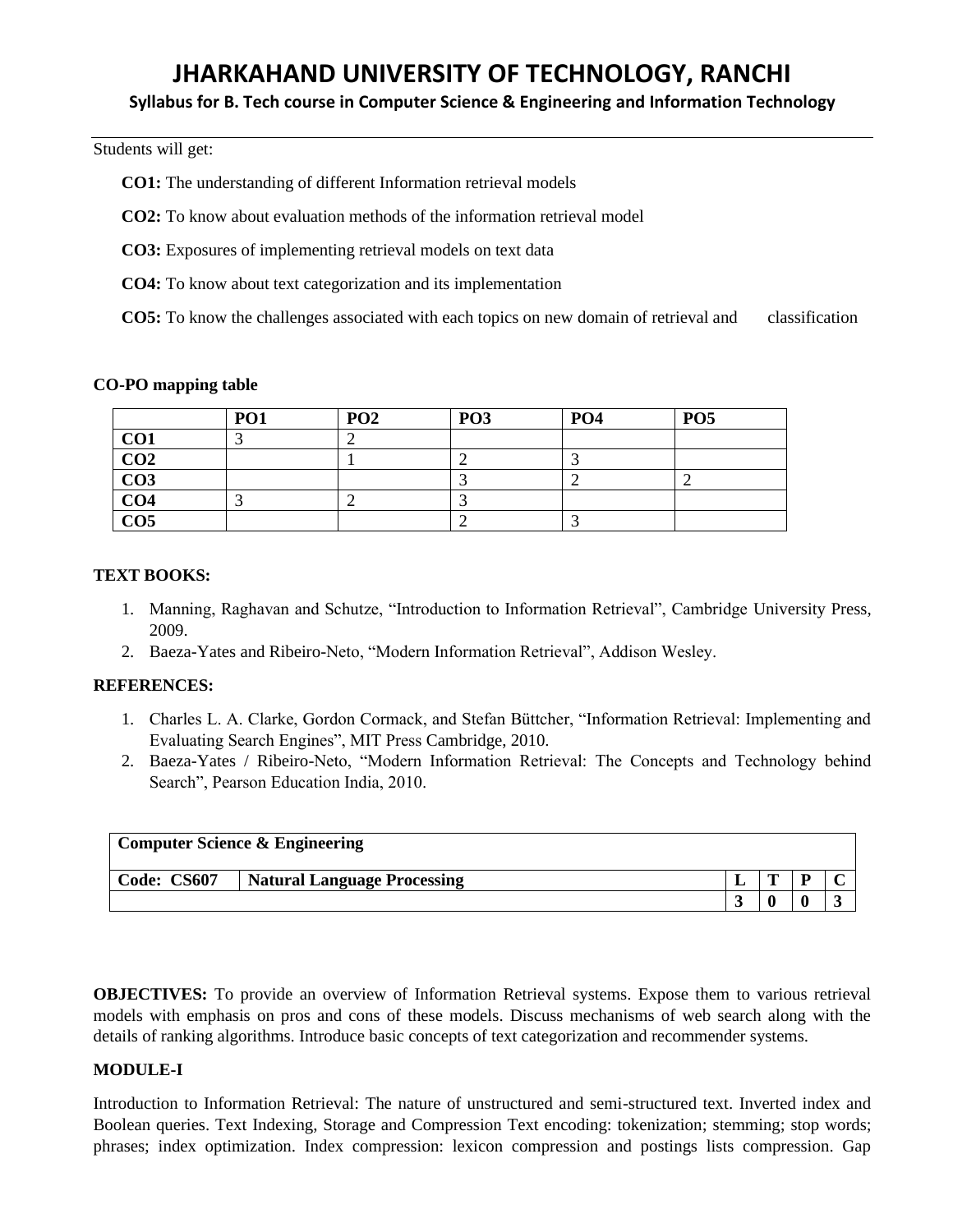# **JHARKAHAND UNIVERSITY OF TECHNOLOGY, RANCHI Syllabus for B. Tech course in Computer Science & Engineering and Information Technology**

encoding, gamma codes, Zipf's Law. Index construction. Postings size estimation, dynamic indexing, positional indexes, n-gram indexes, real-world issues.

# **MODULE -II**

Information Retrieval Models: Boolean; vector space; TFIDF; Okapi; probabilistic; language modeling; latent semantic indexing. Vector space scoring. The cosine measure. Efficiency considerations. Document length normalization. Relevance feedback and query expansion. Rocchio algorithm.

# **MODULE -III**

Web Information Retrieval: Hypertext, web crawling, search engines, ranking, link analysis, PageRank, HITS. Retrieving Structured Documents: XML retrieval, semantic web.

Performance Evaluation of IR systems: Evaluating search engines. User happiness, precision, recall, F-measure. Creating test collections: kappa measure, interjudge agreement.

# **MODULE -IV**

Text Categorization and Filtering: Introduction to text classification. Naive Bayes models. Spam filtering. Vector space classification using hyperplanes; centroids; k Nearest Neighbors. Support vector machine classifiers. Kernel functions. Boosting.

# **MODULE -V**

Advanced Topics: Summarization, Topic detection and tracking, Personalization, Question answering, Cross language information retrieval (CLIR). Recommender System.

# **COURSE OUTCOMES:**

Students will get:

- **CO1:** The understanding of different Information retrieval models
- **CO2:** To know about evaluation methods of the information retrieval model
- **CO3:** Exposures of implementing retrieval models on text data
- **CO4:** To know about text categorization and its implementation
- **CO5:** To know the challenges associated with each topics on new domain of retrieval and classification

|                 | <b>PO1</b> | PO <sub>2</sub> | PO <sub>3</sub> | PO <sub>4</sub> | PO <sub>5</sub>          |
|-----------------|------------|-----------------|-----------------|-----------------|--------------------------|
| CO <sub>1</sub> |            |                 |                 |                 | $\overline{\phantom{0}}$ |
| CO <sub>2</sub> | -          |                 |                 |                 |                          |
| CO <sub>3</sub> |            |                 |                 |                 |                          |
| CO <sub>4</sub> |            |                 |                 |                 | -                        |
| CO <sub>5</sub> |            |                 |                 |                 | -                        |

# **CO-PO mapping table**

# **TEXT BOOKS:**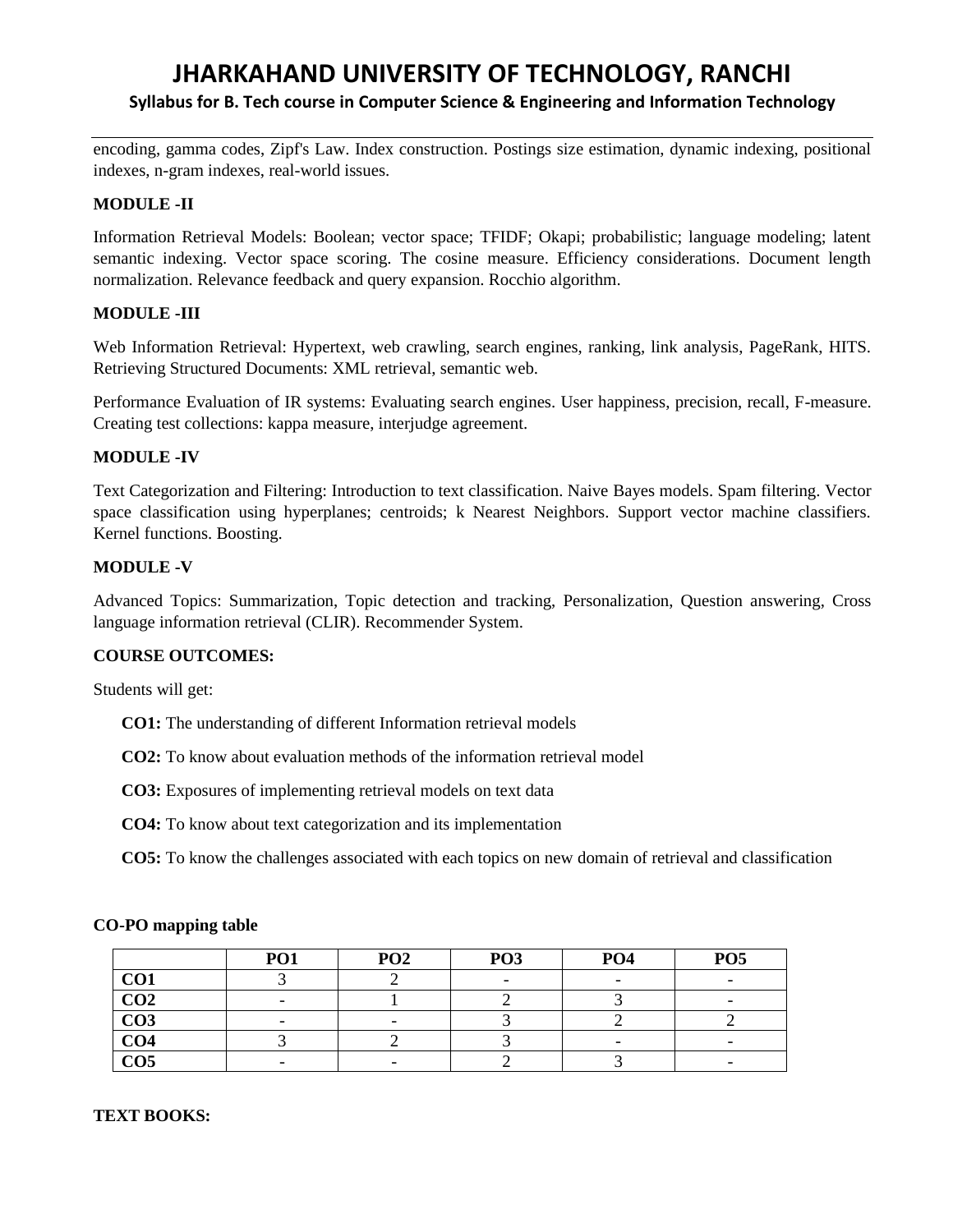# **Syllabus for B. Tech course in Computer Science & Engineering and Information Technology**

- 3. Manning, Raghavan and Schutze, "Introduction to Information Retrieval", Cambridge University Press, 2009.
- 4. Baeza-Yates and Ribeiro-Neto, "Modern Information Retrieval", Addison Wesley.

# **REFERENCES:**

- 3. Charles L. A. Clarke, Gordon Cormack, and Stefan Büttcher, "Information Retrieval: Implementing and Evaluating Search Engines", MIT Press Cambridge, 2010.
- 4. Baeza-Yates / Ribeiro-Neto, "Modern Information Retrieval: The Concepts and Technology behind Search", Pearson Education India, 2010.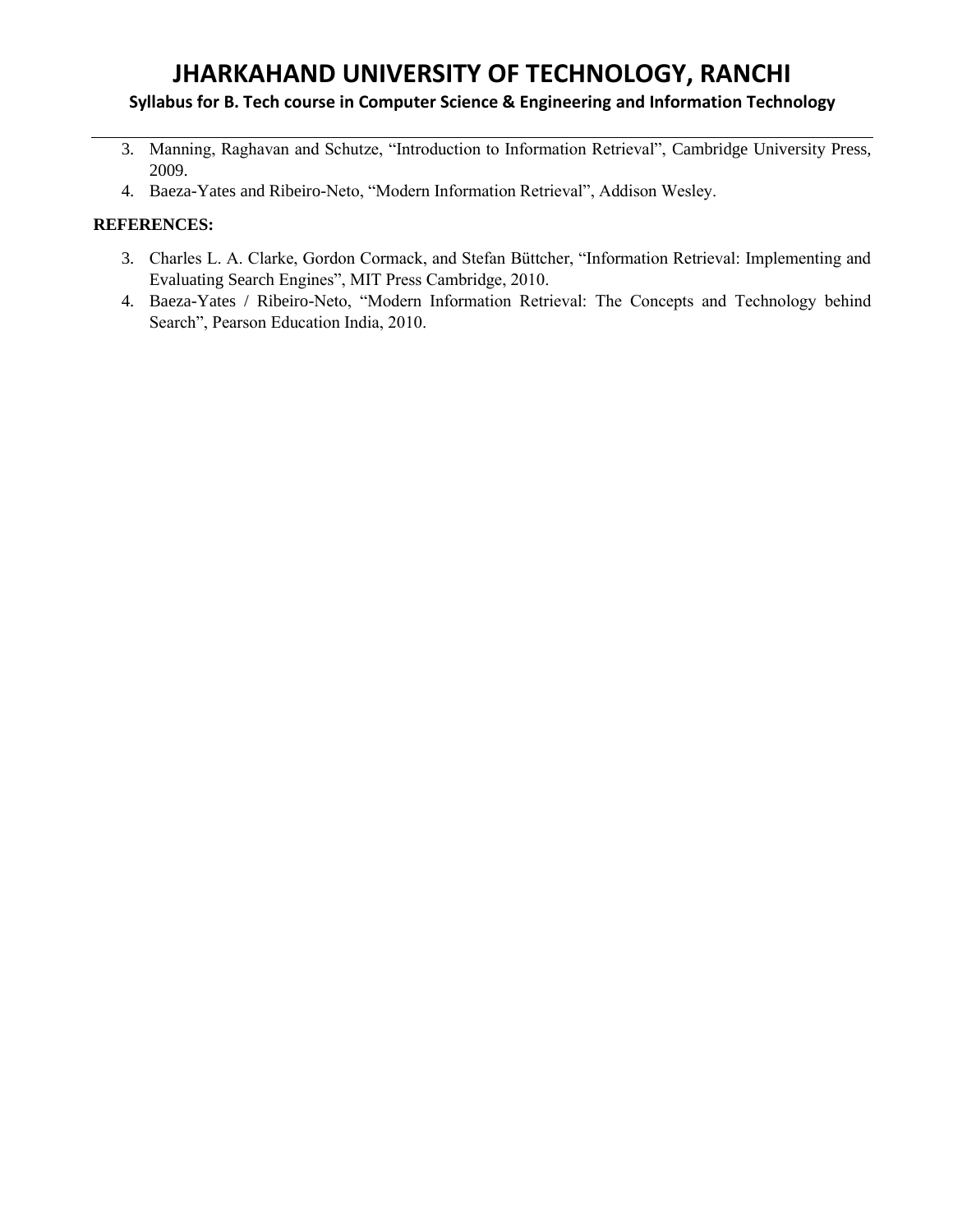**Syllabus for B. Tech course in Computer Science & Engineering and Information Technology**

|             | <b>Computer Science &amp; Engineering</b> |  |  |
|-------------|-------------------------------------------|--|--|
| Code: IT602 | <b>Internet of Things</b>                 |  |  |
|             |                                           |  |  |

#### **Module I**

#### **Introduction**

Overview and Motivations, IPv6 Role, IoT Definitions, IoT Frameworks. .

#### **Module II**

#### **Prototyping Embedded Devices**

Electronics, Embedded Computing Basics, Arduino, Raspberry Pi, BeagleBone Black, Electric Imp, Other Notable Platforms

#### **Module III**

### **IPv6 Technologies for the IoT**

Overview and Motivations, Address Capabilities, IPv6 Protocol Overview, IPv6 Tunnelling, IPsec in IPv6, Header Compression Schemes, Quality of Service in IPv6,Migration Strategies to IPv6

#### **Module IV**

# **Evolving IoT Standards**

Overview and Approaches, IETF IPv6 Routing Protocol for RPL Roll, Constrained Application Protocol (CoAP) , Representational State Transfer (REST) , ETSI M2M , Third-Generation Partnership Project Service

Requirements for Machine-Type Communications , CENELEC, IETF IPv6 Over Lowpower WPAN (6LoWPAN) , ZigBee IP (ZIP), IP in Smart Objects (IPSO)

#### **Module V**

#### **Prototyping Online Components**

Getting Started with an API, Writing a New API, Real-Time Reactions, Other Protocols: MQTT, Extensible Messaging and Presence Protocol

# **Module VI**

# **IoT Application Examples**

Overview, Smart Metering/Advanced Metering Infrastructure, e-Health/Body Area Networks, City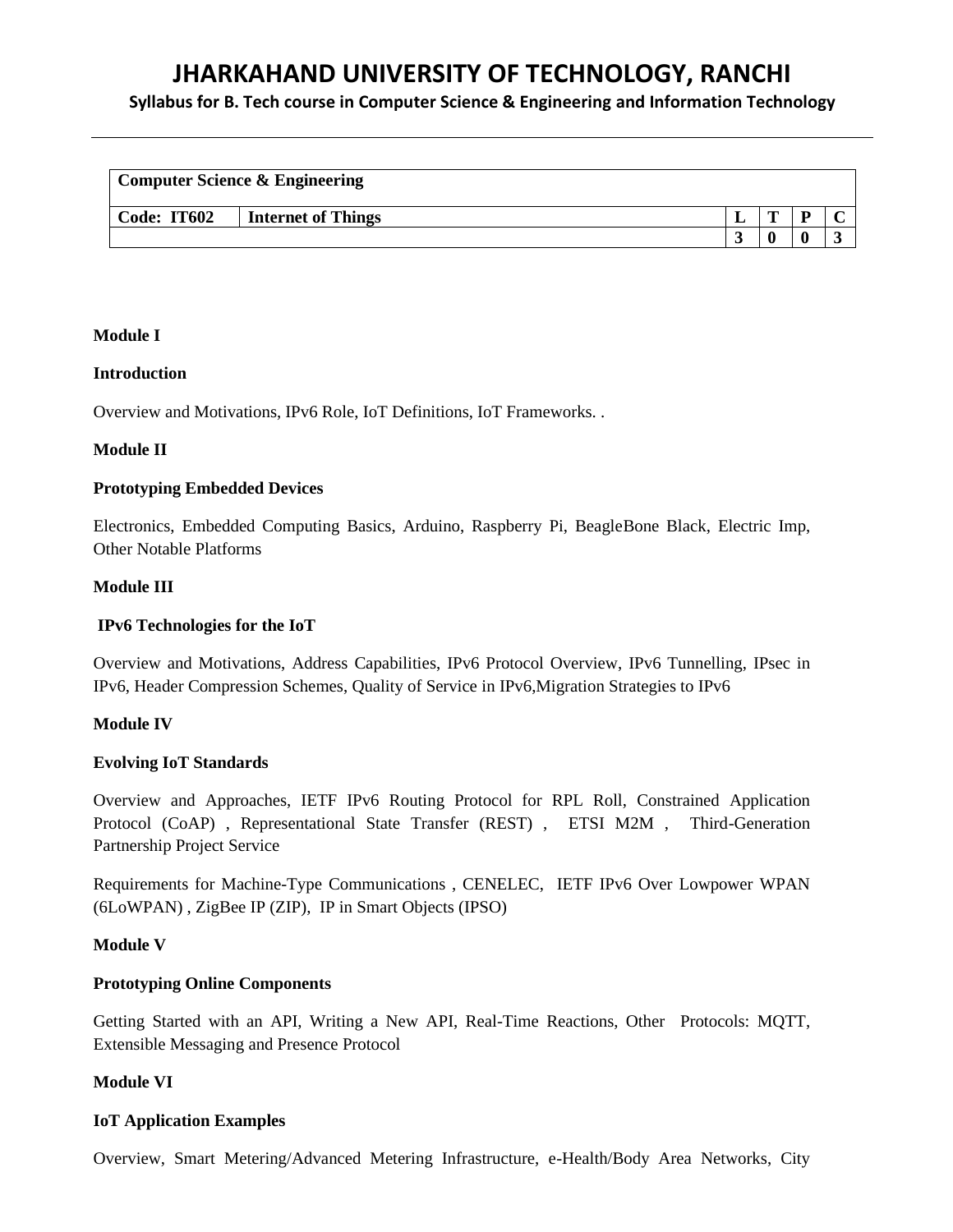# **JHARKAHAND UNIVERSITY OF TECHNOLOGY, RANCHI Syllabus for B. Tech course in Computer Science & Engineering and Information Technology**

Automation, Automotive Applications, Home Automation, Smart Cards, Tracking (Following and Monitoring Mobile Objects),Over-The-Air-Passive Surveillance/Ring of Steel, Control Application Examples, Myriad Other Applications

# Textbooks:

- 1. Building the Internet of Things with IPv6 AND MIPv6 by DANIEL MINOLI Published by John Wiley & Sons, Inc., Hoboken, New Jersey.(UNIT-I, III, V, VI)
- 2. Designing the Internet of Things by Adrian McEwen and Hakim Cassimally Published by John Wiley & Sons (UNIT-II, IV)

# References:

- 1. Getting Started with the Internet of Things by CunoPfister Published by O'Reilly Media, Inc.
- 2. Olivier Hersent, David Boswarthick, Omar Elloumi, "The Internet of Things" Key

# **Course Outcomes:**

After completion of course students will be able to

| $\cos$          | COs in detail                                                                                                                             |
|-----------------|-------------------------------------------------------------------------------------------------------------------------------------------|
| CO1             | Explain the concept of IoT                                                                                                                |
| CO <sub>2</sub> | Illustrate key technology, protocols and standard of IoT                                                                                  |
| CO <sub>3</sub> | Analyse trade-off in interconnected wireless embedded device networks                                                                     |
| CO <sub>4</sub> | Understand application of IoT in automation of commercial and real world example                                                          |
| CO <sub>5</sub> | Design a simple IoT System comprising sensors, edge devices and wireless network<br>involving prototyping, programming and data analytics |

# **CO-PO mapping**

| $\cos$          | <b>PO1</b> | PO <sub>2</sub> | PO3           | $PO4$ PO5 | $PO6$   $PO7$ | <b>PO8</b> | <b>PO8</b> |  | $ $ PO9 $ $ PO10 $ $ PO11 $ $ PO12 |  |
|-----------------|------------|-----------------|---------------|-----------|---------------|------------|------------|--|------------------------------------|--|
| CO1             |            |                 |               |           |               |            |            |  |                                    |  |
| CO <sub>2</sub> | 3          |                 |               |           |               |            |            |  |                                    |  |
| CO <sub>3</sub> | 2          |                 |               |           |               |            |            |  |                                    |  |
| CO <sub>4</sub> | 3          |                 | $\mathbf{2}$  |           |               |            |            |  |                                    |  |
| CO <sub>5</sub> | 3          |                 | $\mathcal{D}$ |           |               |            |            |  |                                    |  |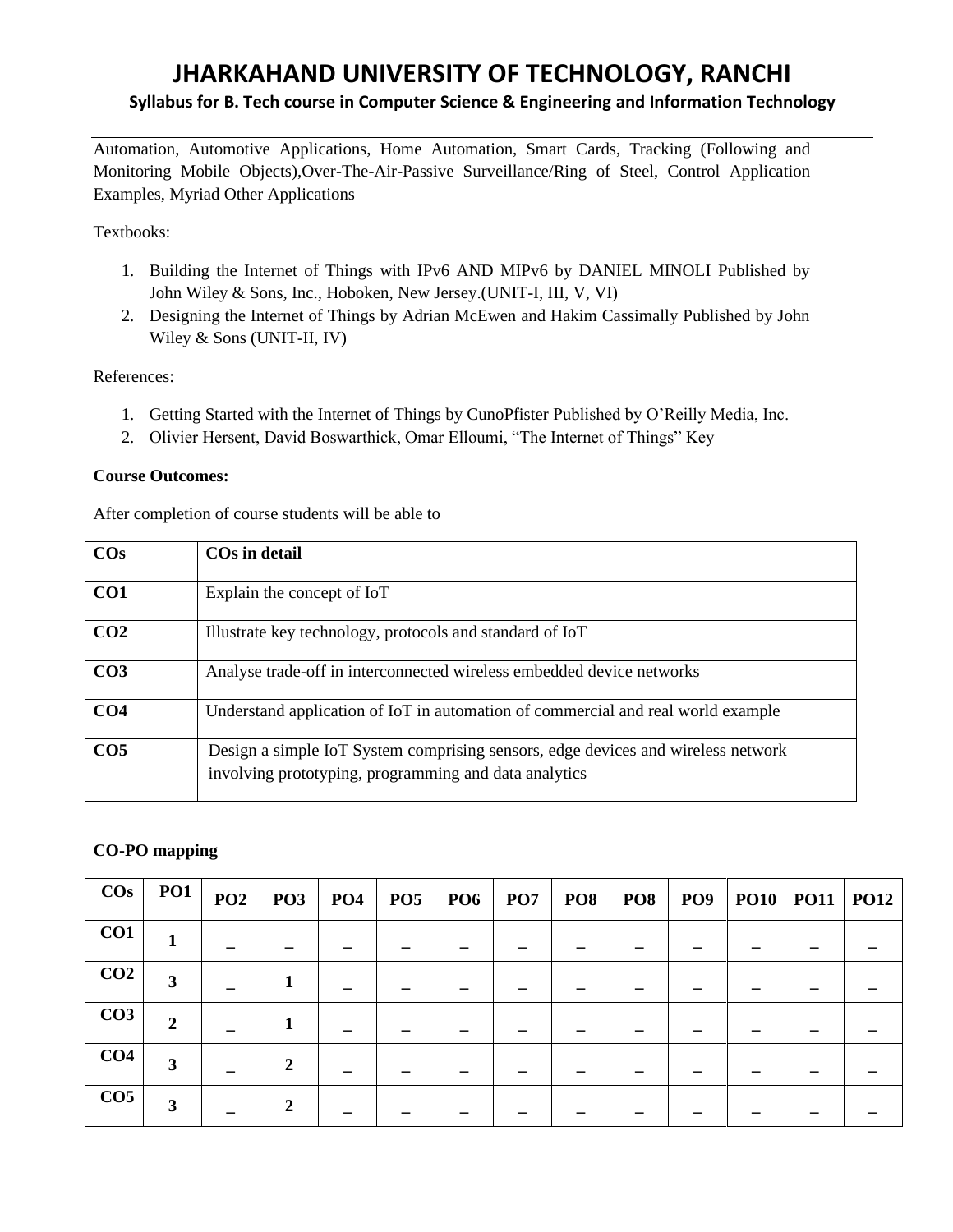**Syllabus for B. Tech course in Computer Science & Engineering and Information Technology**

| <b>Computer Science &amp; Engineering</b> |                       |  |   |  |  |  |  |
|-------------------------------------------|-----------------------|--|---|--|--|--|--|
| Code: CS601P                              | Computer Networks Lab |  | m |  |  |  |  |
|                                           |                       |  |   |  |  |  |  |

#### **List of Experiments:**

- 1. Study of Network Devices in detail and to connect the computers in Local Area Network.
- 2. Study of IP and to Configure Host IP, Subnet Mask and Default Gateway in a system in LAN (TCP/IP Configuration).
- 3. Study of different types of Network cables and to implement the cross-wired cable and straight through cable in a network.
- 4. Implementation of basic network command and Network configuration commands.
- 5. Performing an Initial Switch Configuration.
- 6. Performing an Initial Router Configuration.
- 7. Configuring and Examining Network Address Translation (NAT).
- 8. Configuring Ethernet and Serial Interfaces.
- 9. Configuring Routing Information Protocol (RIP).
- 10. Configuring a Cisco Router as a DHCP Server.

# **Computer Science & Engineering**

**Code: CS602P Data Science Lab L T P C**  $0 \t 0 \t 3 \t 1$ 

# **List of Experiments:**

- 1. Basic Python or R programming
	- a. Program to add two numbers
	- b. Maximum of two numbers
	- c. Program for factorial of a number
	- d. Program to check Armstrong number
- 2. Array Programming
	- a. Program to find sum of array
	- b. Program to reverse an array
	- c. Program to find largest element of an array
- 3. List programming
	- a. Program to swap two elements in a list
	- b. Program to find sum of numbers in a list
	- c. Program to find even numbers in a list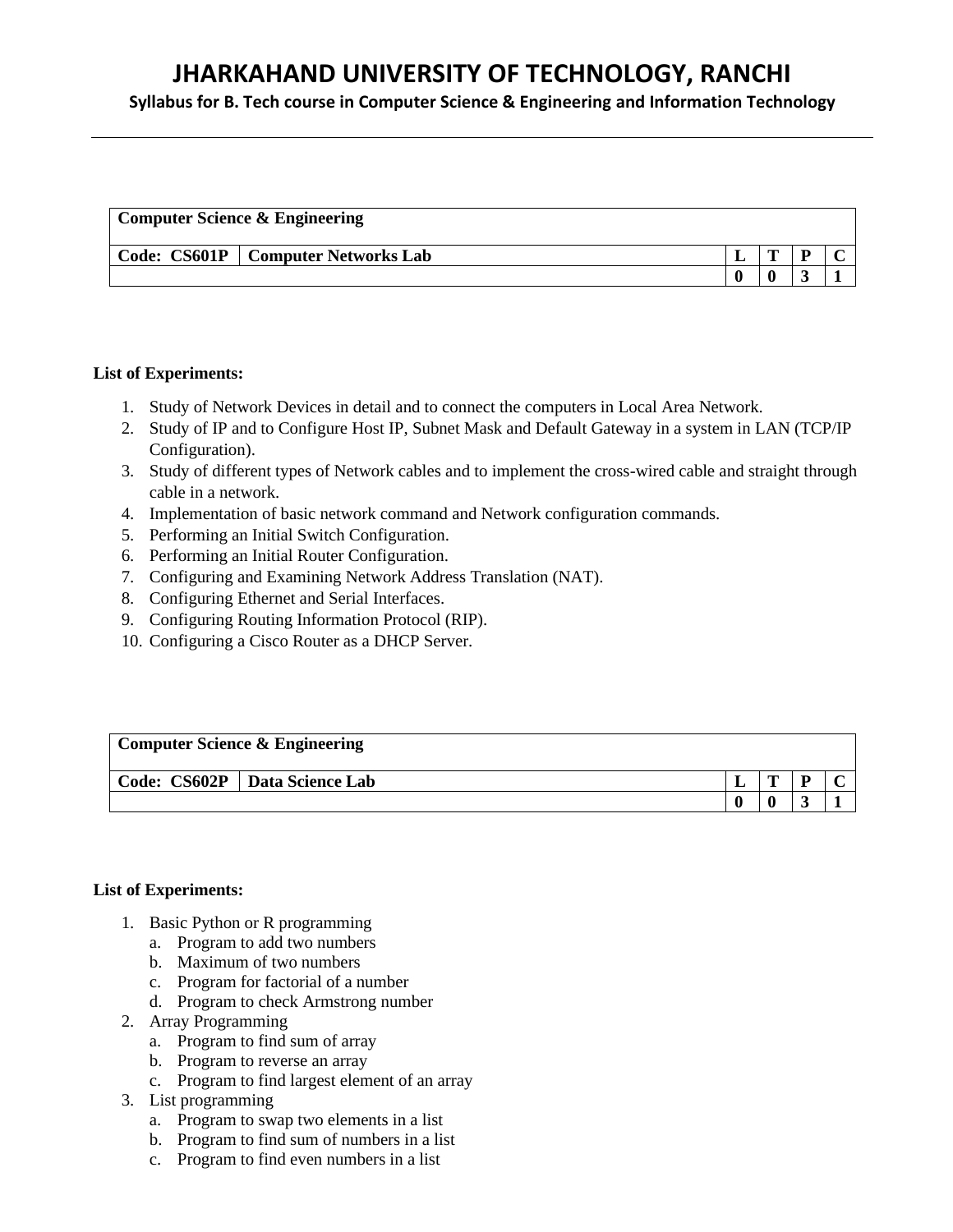**Syllabus for B. Tech course in Computer Science & Engineering and Information Technology**

- d. Program to do cumulative sum of a list
- 4. Matrix program
	- a. Program to add two matrices
	- b. Program to multiply two matrices
	- c. Program to find transpose of matrix
	- d. Program to subtract matrices
- 5. Dictionary program
	- a. Program to find sum of all items in a dictionary
	- b. Program to merge two dictionary
	- c. Program to remove all duplicate words in a sentence
- 6. Tuple program
	- a. Program to find the size of tuple
	- b. Program to find Maximum and minimum element in tuple
	- c. Program to extract digits from a tuple list
	- d. Program to remove tuple of K-length
- 7. Searching and sorting program
	- a. Program for insertion sort
	- b. Program Merge sort
	- c. Program for Bubble sort
	- d. Program for Quick sort
- 8. File handling program
	- a. Program to read file one by one
	- b. Program to remove lines starting with any prefix
	- c. Program to merge two file to a third file
- 9. Use Data sets for analysis
	- a. Use Iris Data set to perform PCA and do your analysis on different flowers with different sepal and petal length & width.
	- b. Use Titanic Data set to find any analysis on death rate with gender and age
	- c. Use House price data set to do house price prediction
- 10. Use Image/text data set for analysis
	- a. Use Lungs image data for segmentation
	- b. Use any image data set you want to go for feature extraction and dimensionality reduction.
	- c. Document classification on any available dataset

| <b>Computer Science &amp; Engineering</b> |                                     |  |              |   |  |  |  |
|-------------------------------------------|-------------------------------------|--|--------------|---|--|--|--|
|                                           | Code: CS603P   Image Processing Lab |  | $\mathbf{r}$ | D |  |  |  |
|                                           |                                     |  |              |   |  |  |  |

# **List of Experiments**

- 1. Distance and Connectivity
- 2. Image Arithmetic
- 3. Affine Transformation
- 4. Point Operations
- 5. Neighborhood Operations
- 6. Image Histogram
- 7. Fourier Transform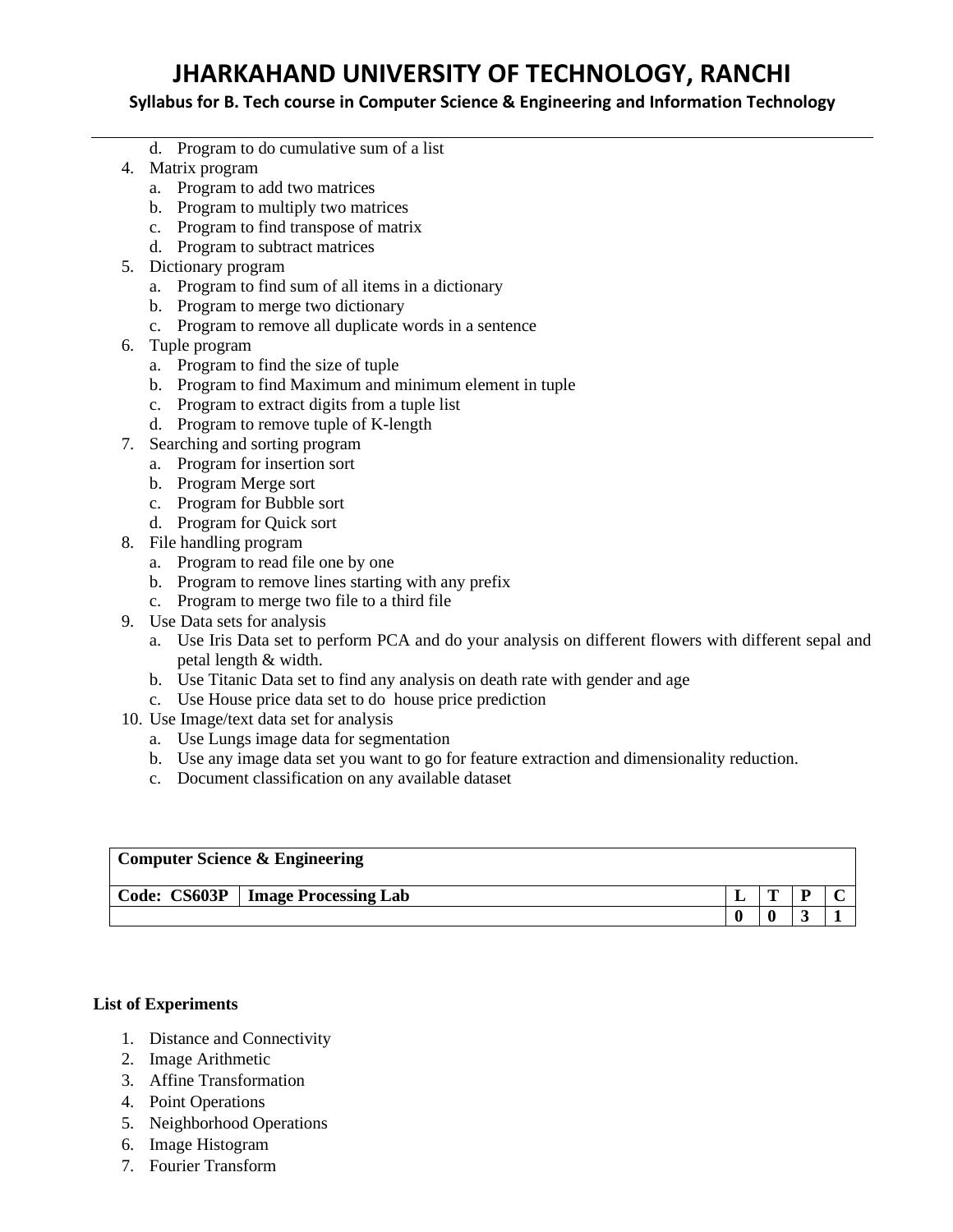# **Syllabus for B. Tech course in Computer Science & Engineering and Information Technology**

- 8. Color Image Processing
- 9. Morphological Operations
- 10. Image Segmentation
- 11. Image Processing Test Bench

# **Computer Science & Engineering Code: CS604P Soft Computing Lab L T P C**  $0 \t 0 \t 3 \t 1$

# **List of Experiments:**

- 1. To perform Union, Intersection and Complement operations in Fuzzy Logic.
- 2. To implement De-Morgan's Law.
- 3. To plot various Membership Functions in Fuzzy Logic.
- 4. Implementation of Fuzzy Relations using Max-Min Composition method.
- 5. Implementation of Fuzzy Controller using FIS (Washing Machine).
- 6. To generate Activation Functions that are being used in Neural Networks.
- 7. To generate the output of ANDNOT function using McCulloch-Pitts Neural Network.
- 8. To generate the output of XOR function using McCulloch-Pitts Neural Network.
- 9. To classify two-dimensional input patterns inbipolar with given targets using Hebb Net.